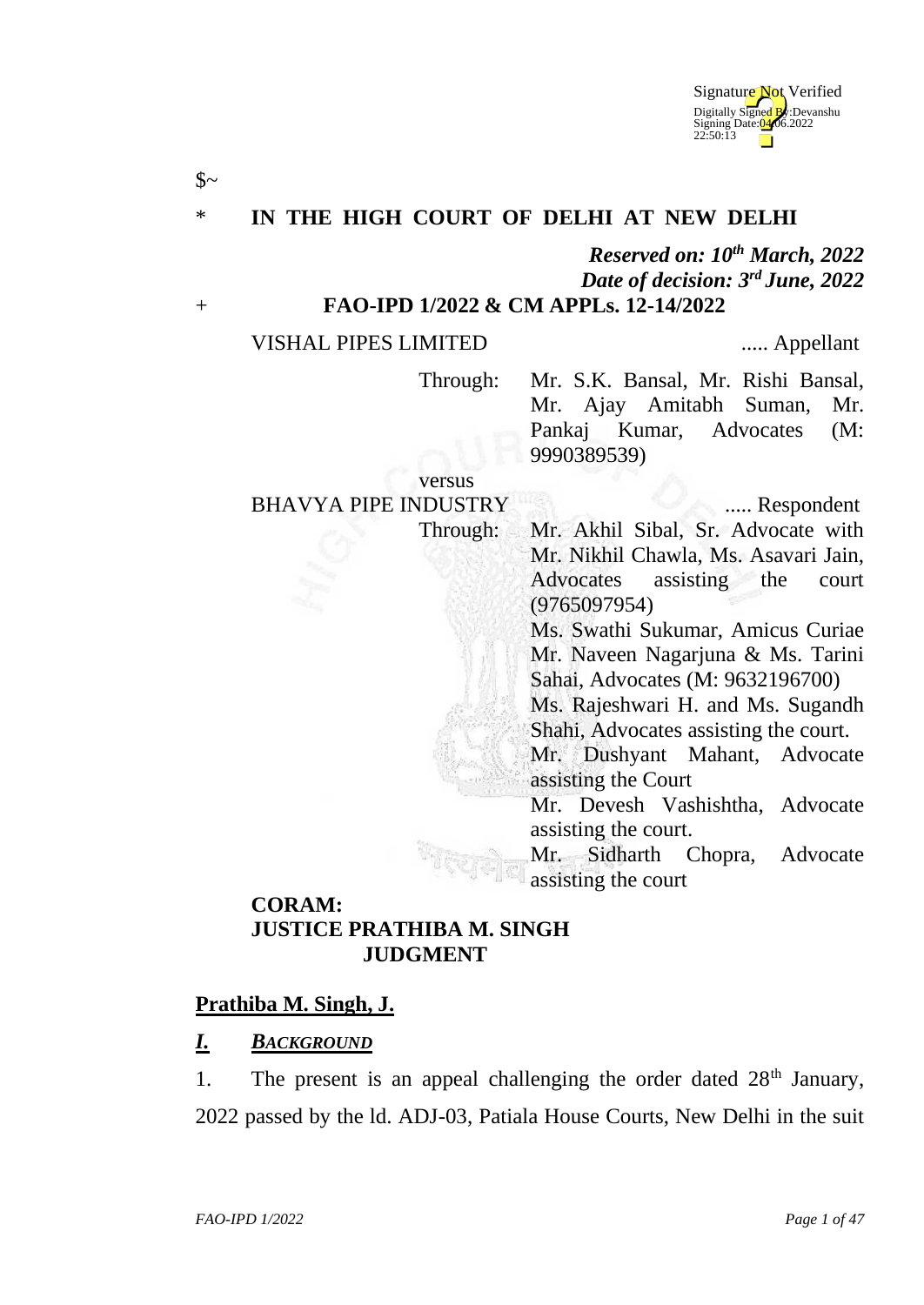

bearing *TM 1/2022* titled *Vishal Pipes Limited v. Bhavya Pipe Industry*, which is a suit seeking permanent injunction against infringement of registered trademark and copyright as also reliefs for passing off, delivery up, rendition of accounts, etc. for usage of the trademark 'BPI', which is stated to be similar to the Appellant's/Plaintiff's *(hereinafter "Plaintiff"*) trademark 'VPL INDIA'. The grievance of the Plaintiff was that the ld. ADJ had refused to grant an *ex parte* order of injunction and had also failed to appoint a Local Commissioner for seizure of the alleged infringing goods.

2. When the matter was listed on  $2<sup>nd</sup> March$ , 2022, the Court had noticed that while trademark disputes are being adjudicated at the District Level by Commercial Courts, the present order had been passed by the ld. ADJ who was not designated as a Commercial Court. Upon enquiring the reason for the same, the Court was informed that the suit is valued below Rs.3,00,000/ and thus, in view of the pecuniary provisions in the Commercial Courts Act, 2015 (*hereinafter "CCA"*), where the 'specified value' for 'commercial disputes' is 3,00,000/-, read with Section 134 the Trade Marks Act, 1999 (*hereinafter "Trademarks Act")* where a suit relating to trademarks is to be filed and heard only by a District Court, the suit was marked to a District Judge, not designated as a Commercial Court. The logical corollary of this is that the provisions of the CCA also are not made applicable to such a suit. The Court found this situation to be quite peculiar and, accordingly, passed the following order on 2nd March, 2022:

> *"10. Another peculiar question has also arisen in this suit. It is noticed that the matter arises out of an order passed by the ld. ADJ-03 in the Patiala House Courts Complex, Delhi, who is not designated as a "commercial court". On the previous date being 28th*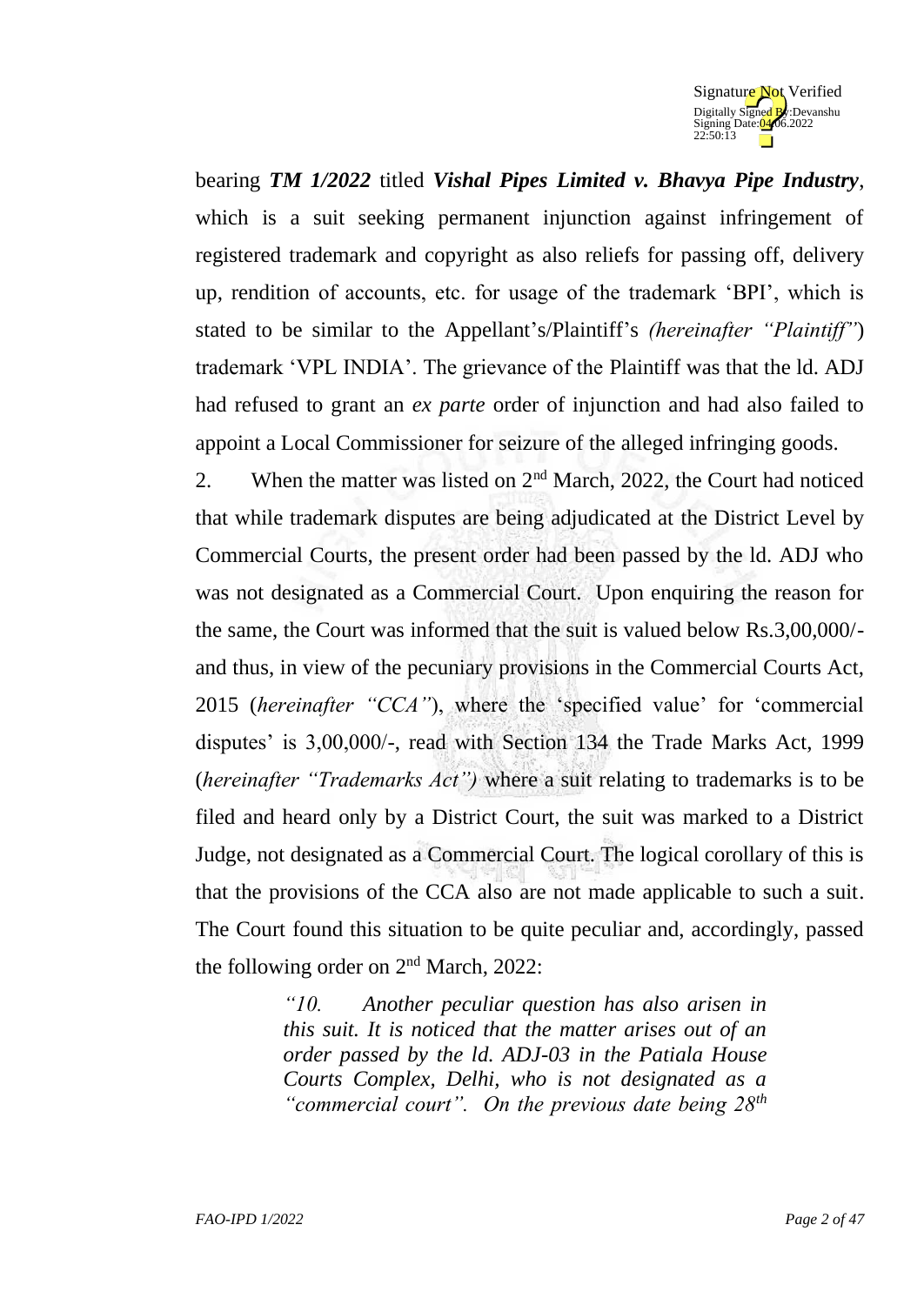

*February, 2021, this Court raised a query as to whether a District Court which is not designated as a "commercial court" can hear IPR matters in view of the provisions of the Commercial Courts Act, 2015 and the Trademarks Act, 1999.* 

*11. Today, Mr. Bansal, ld. Counsel, has made his submissions in this regard. Mr. Sidharth Chopra, ld. counsel who is present in Court, has also made his submissions. Ms. Swathi Sukumar, ld. Counsel, who was appointed as Amicus Curiae on the previous date, has also partly made her submissions.* 

*12. Considering the importance of the matter, Mr. Akhil Sibal, ld. Sr. Counsel who is present in Court, has also been requested to examine this issue and assist the Court on the next date. Other counsels, who wish to make submissions, are also permitted to make submissions in this regard."*

3. The question that arises for consideration in this matter is as to whether IPR suits filed before District Courts, valued below Rs. 3 lakhs, ought to be listed before and adjudicated upon by the District Judges (Commercial) under the provisions of the CCA or by District Judges (non-Commercial), as normal civil suits.

4. Owing to the importance of the issue that has arisen before the Court for consideration, various counsels as also the *Amicus Curiae* have made their submissions and filed written notes of arguments.

#### *II. SUBMISSIONS OF THE LD. COUNSEL FOR THE PLAINTIFF*

5. On behalf of the Plaintiff, submissions were made by Mr. S.K. Bansal, ld. counsel who represented the Plaintiff even before the District Court. The same are as under:

• There are a large number of IPR matters that are valued below Rs.3,00,000/- and placed before the ld. AJD (non-Commercial) for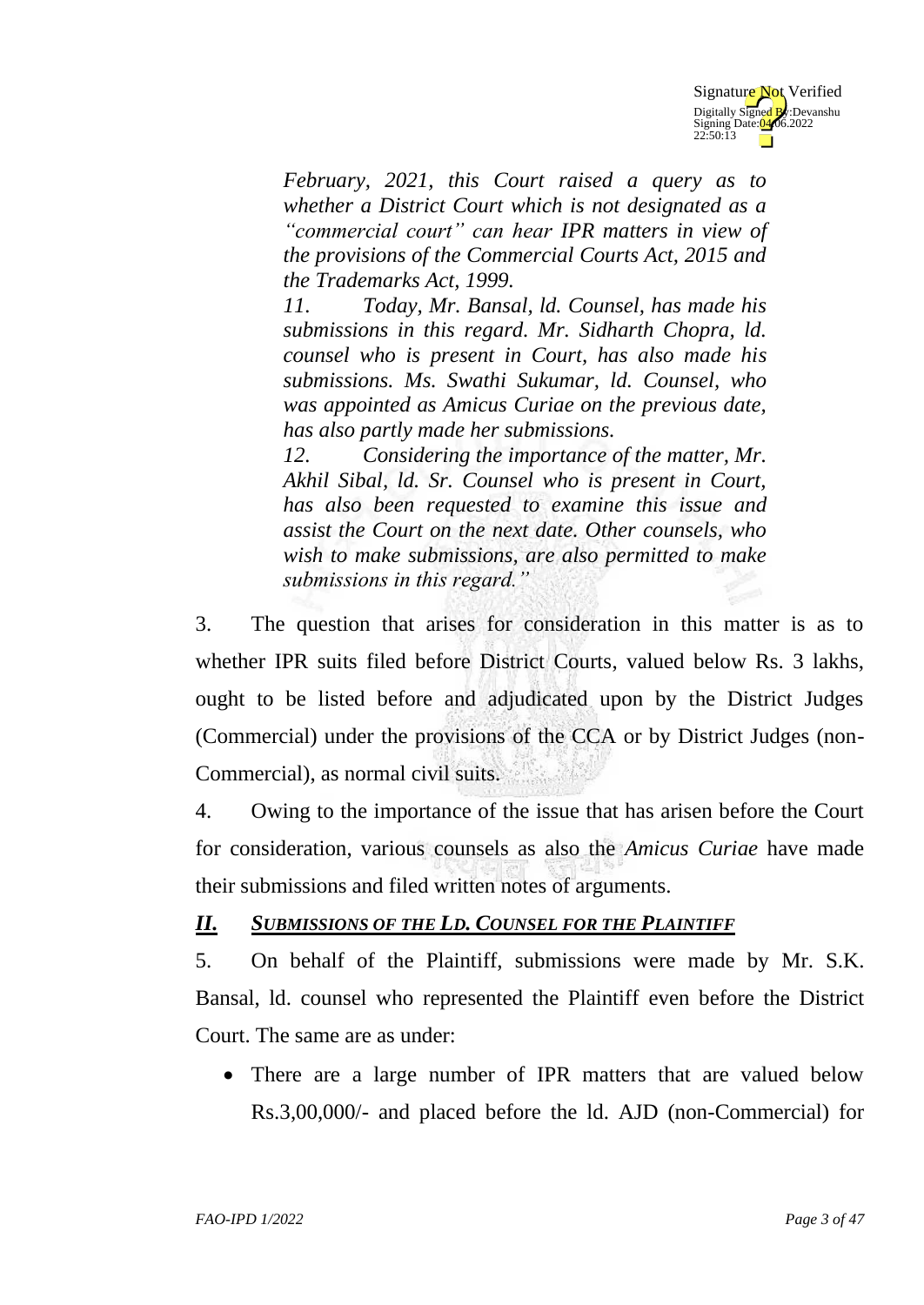

adjudication. Various orders showing the pendency of such cases before the ADJs are relied upon.

- Reliance is placed upon the provisions of the CCA, especially, the definition of 'specified value' in Section 2(c)(xvii) read with Section 12 which provides for determination of 'specified value'. In view of these provisions, any suit which is valued below Rs.3,00,000/- cannot be listed before or adjudicated upon by a Commercial Court. He further relies upon the following decisions:
	- (i) *Soni Dave v. M/s Trans Asian Industries Expositions Pvt. Ltd., AIR 2016 Del 186*;
	- (ii) *Fine Footwear v. Skechers U.S.A., 2019 (5) KarLJ 358;*
	- (iii) *Bharat Bhogilal v. Leitz Tooling Systems India Pvt. Ltd., 2020 (82) PTC 458 (Bom); and*
	- (iv) *Kirloskar Aaf Limited v. American Air Filters Company Inc. & Anr. [RFA No.1 of 2015, 25th September, 2018].*
- On the basis of these submissions, it was urged that the suit ought to be continued before the ld. ADJ (non-Commercial). However, he submits that he would have no objection if the matter is heard by the Commercial Court instead. 장치인 13

## *III. SUBMISSIONS OF THE LD. AMICUS CURIAE*

6. Ms. Swathi Sukumar, ld*. Amicus Curiae*, has given a written note of arguments and has also made her submissions as under:

- For the Commercial Court to exercise jurisdiction, the twin test of pecuniary and subject-matter jurisdiction has to be satisfied. This position has been upheld by various decisions such as:
	- (i) *Kirloskar (supra);*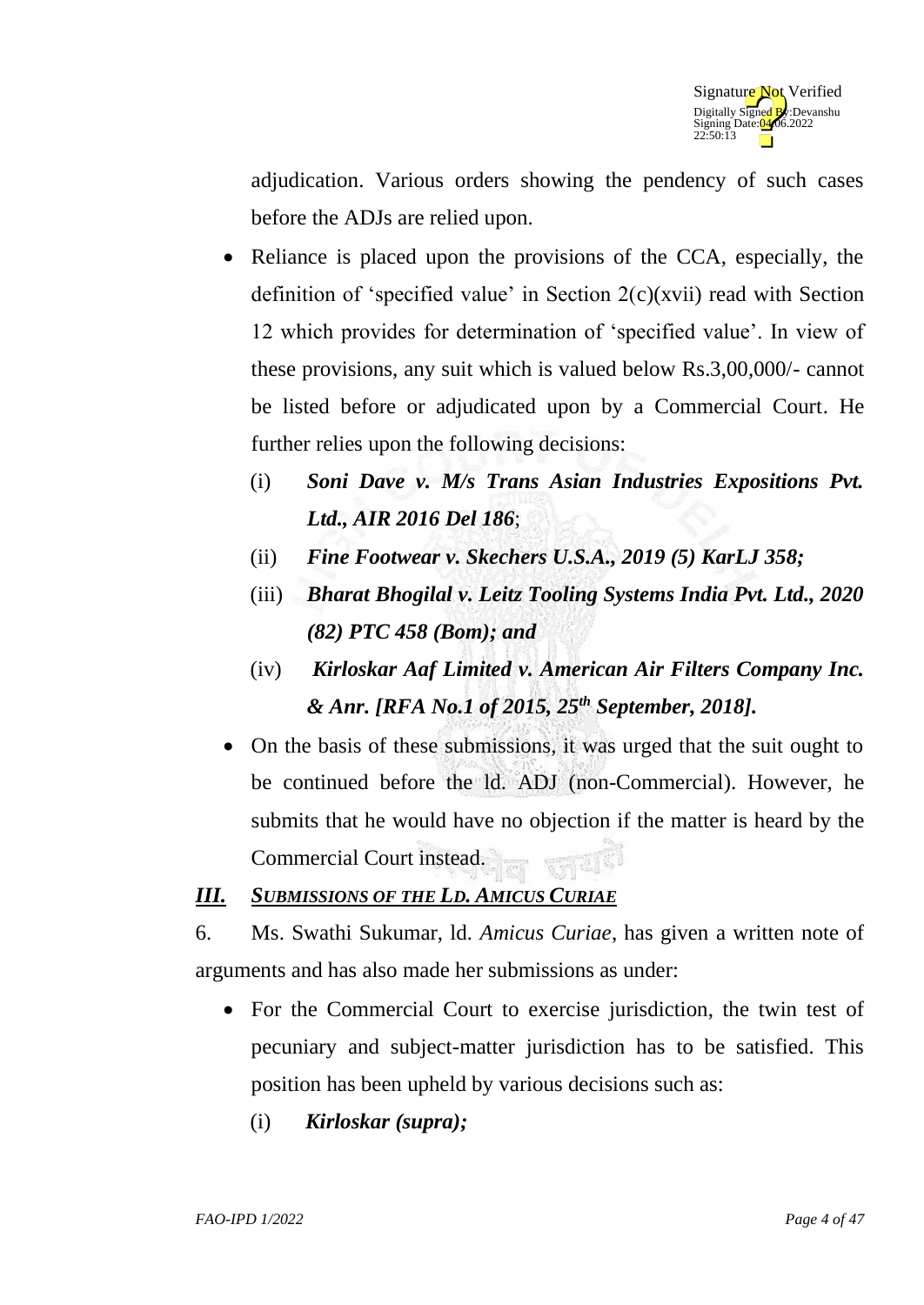

- (ii) *Fine Footwear (supra);*
- (iii) *Bharat Bhogilal (supra);*
- (iv) *Neelkanth Healthcare Pvt. Ltd. v. Neelkanth Healthchem, AIR 2018 Raj 67, AIR 2018 Raj 67;* and
- (v) *Ambala Sarabhai Enterprises Limited v. K S Infraspace LLP and Anr., 2020 (15) SCC 585.*
- While, initially, prescribing the 'specified value' of commercial suits at Rs.1 crore, and thereafter, reducing the same to Rs.3,00,000/- vide the Commercial Courts, Commercial Division and Commercial Appellate Division of High Courts (Amendment) Act, 2018 (*hereinafter "2018 Amendment"*), the Legislature was conscious of the value of the dispute and, thus, the same cannot be ignored.
- Reliance is placed upon Section 134 of the Trademarks Act and provisions of the CCA to submit that the provisions of the two statutes ought to be harmoniously construed to arrive at the forum which will have jurisdiction in such matters. Thus, the definition of 'specified value' cannot be ignored.
- In this endeavor, the Court ought to examine the question as to whether a particular suit has been valued arbitrarily. The Delhi High Court has clearly held in *Subhashini Malik v. S.K. Gandhi & Ors., (2016) 233 DLT 83,* that the plaintiff being the *dominus litis* has a choice to choose the forum and remedy. However, the valuation of the IPR suits below Rs.3 lakhs, has led to a situation where the plaintiff is not only exercising the right to choose the Court before which the matter would be listed, but is also avoiding the rigors of the substantial provisions of the CCA. According to Ms. Sukumar, the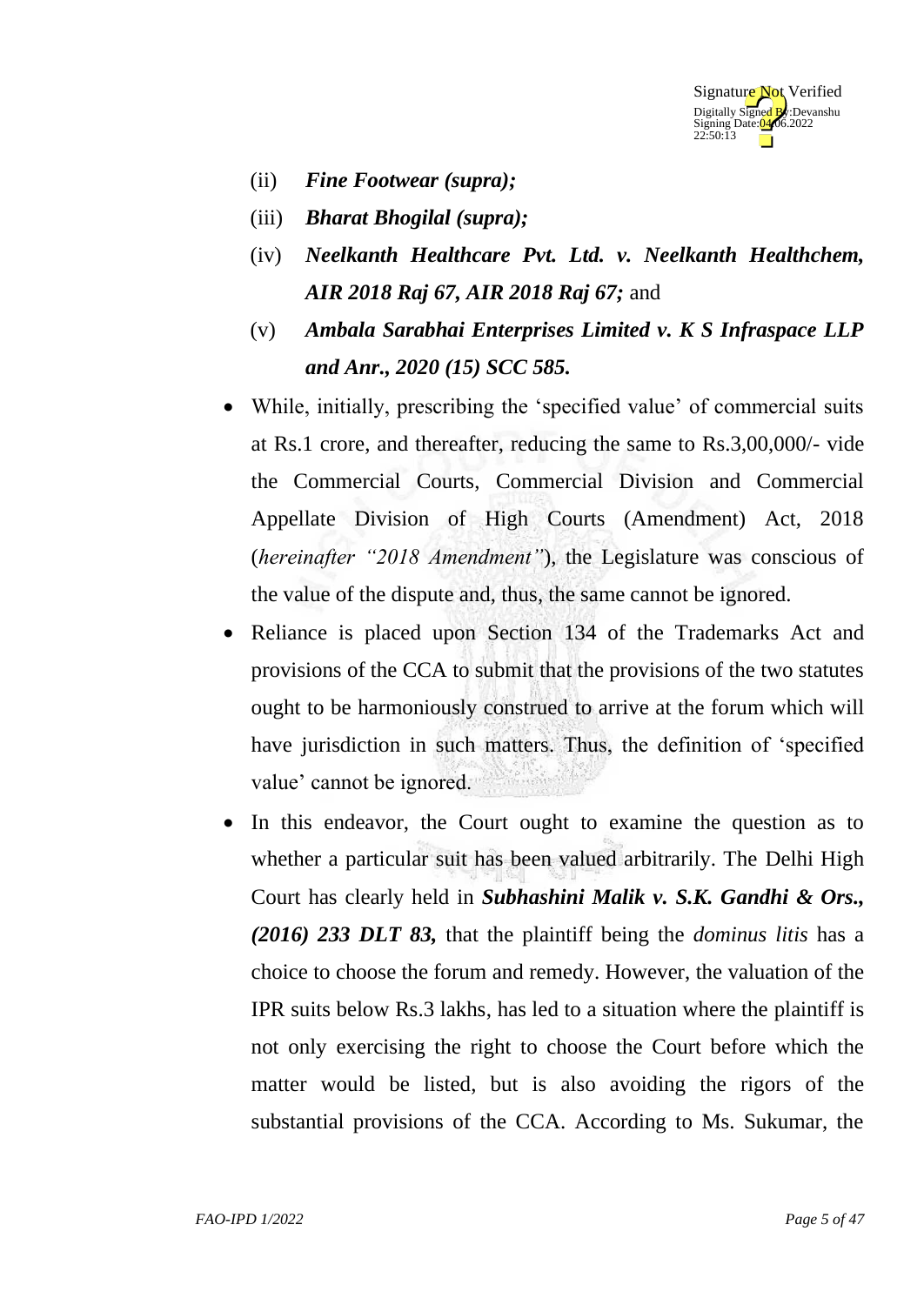CCA is not merely a procedural law as various substantial provisions may affect the manner in which 'commercial disputes' are adjudicated.

- This raises the issue of two competing factors: (i) the twin test of pecuniary and subject matter jurisdiction that has to be satisfied by a suit for applicability of CCA; and (ii) public policy considerations which prohibit forum-shopping and habitual undervaluation of suits.
- Notably, the repercussions of undervaluation of suits are high and it would defeat the very purpose of the CCA. Thus, the Court ought to lift the veil on the valuation made by plaintiff in such matters and the plaintiff's right is not unfettered.
- In light of the above, it is clear that the valuation ought not to be whimsical or arbitrary and if it is, then the Court ought to intervene.
- Ms. Sukumar, places reliance on the following decisions to support her submissions that the Court is entitled to examine the valuation and the manner in which it may do so:
	- (i) *Meenakshisundaram Chettiar v. Venkatachalam Chettiar, (1980) 1 SCC 616;*
	- (ii) *Abdul Hamid Shamsi v. Abdul Majid, (1988) 2 SCC 575;*
	- (iii) *Bharat Sanchar Nigam Ltd. v. All India Bharat Sanchar Nigam Executives' Association (Regd.) & Ors. (2006) 130 DLT 195;* and
	- (iv) *Lalit Babbar v. Ramson Prime Technologies Pvt. Ltd., [CS(Comm.) 1857/2020, decided on 23rd December, 2020].*
- The guidance for estimating the value of the suit, may be drawn from the CCA. Under Section 12(1)(d) of the CCA, where the relief sought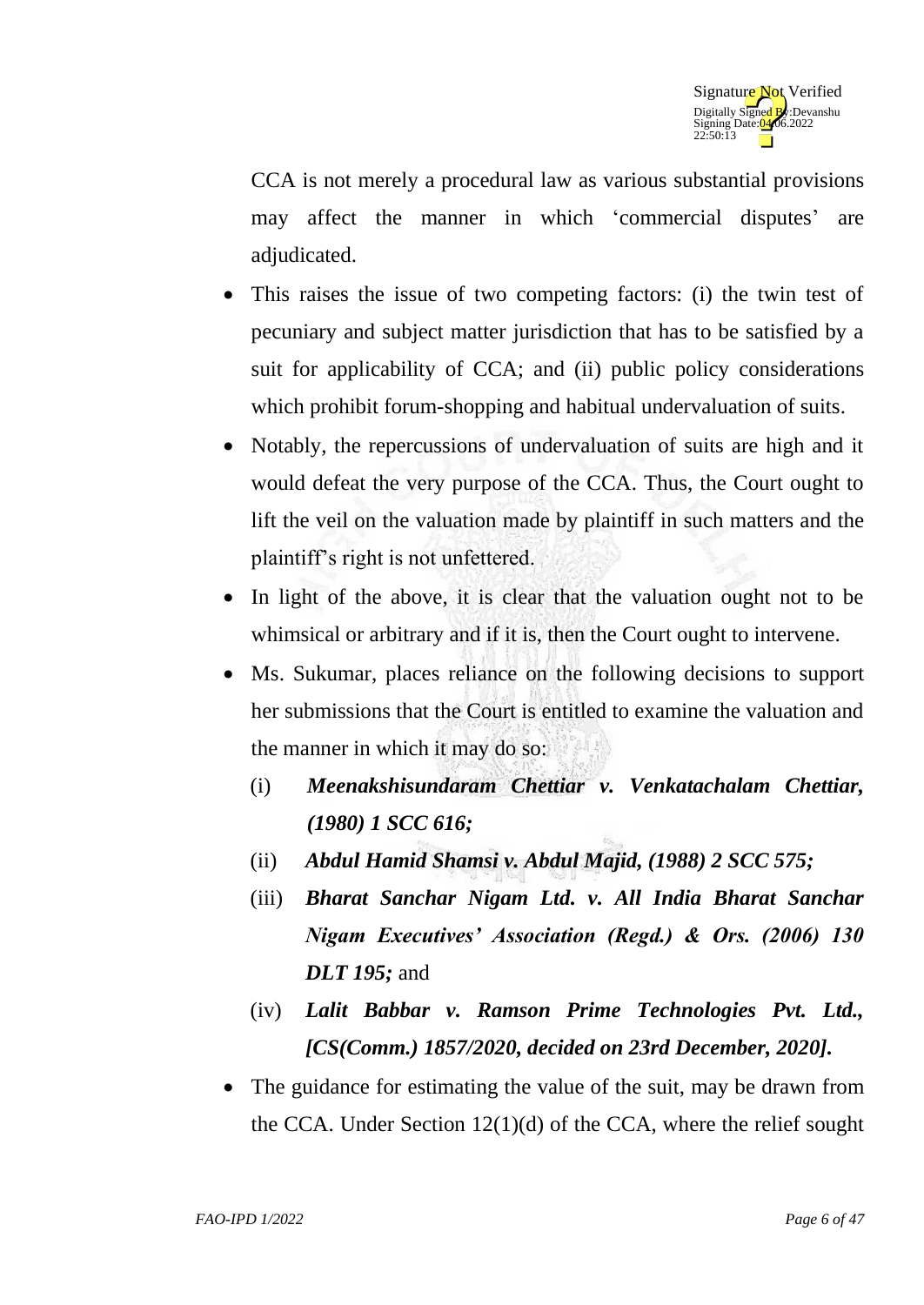

in a suit, appeal or application relates to any intangible right, the market value of the intangible right is to be looked at. Thus, the valuation of a suit in intellectual property matters can be made more stringent, by requiring the plaintiff to furnish information on the market value of the right.

• Further, in the case of trademarks, by a mere assessment of the period for which the brand has been used, the Court can assess the market value of the intangible right. Similarly, royalty rates may be required to be disclosed along with total expected royalty amount.

7. Accordingly, the ld. *Amicus* submits that by lifting the veil on valuation, the threat of undervaluation and forum shopping can be mitigated and IPR disputes can be placed before the concerned Court accordingly.

## *III. SUBMISSIONS OF LD. COUNSELS ASSISTING THE COURT*

## *A. Submissions of Mr. Akhil Sibal, Ld. Sr. Counsel*

- 8. Mr. Akhil Sibal, ld. Sr. Counsel, has also made submissions as under:
	- First, the 'specified value' under the CCA cannot be ignored. There is no repugnancy between the provisions of the IPR statutes and the CCA.
	- However, since in Delhi the pecuniary jurisdiction of the District Courts is Rs.3 lakhs and above, and the same also matches with the 'specified value' for the 'commercial disputes' at the District Court level, the IPR disputes which have to anyway be listed only before the District Judges, may be placed before the District Judge (Commercial). This is in view of the fact that under Article 236 of the Constitution, the District Judge includes the Judge of a City Civil Court, ADJ, etc. Thus, both the ADJ (non-Commercial) and ADJ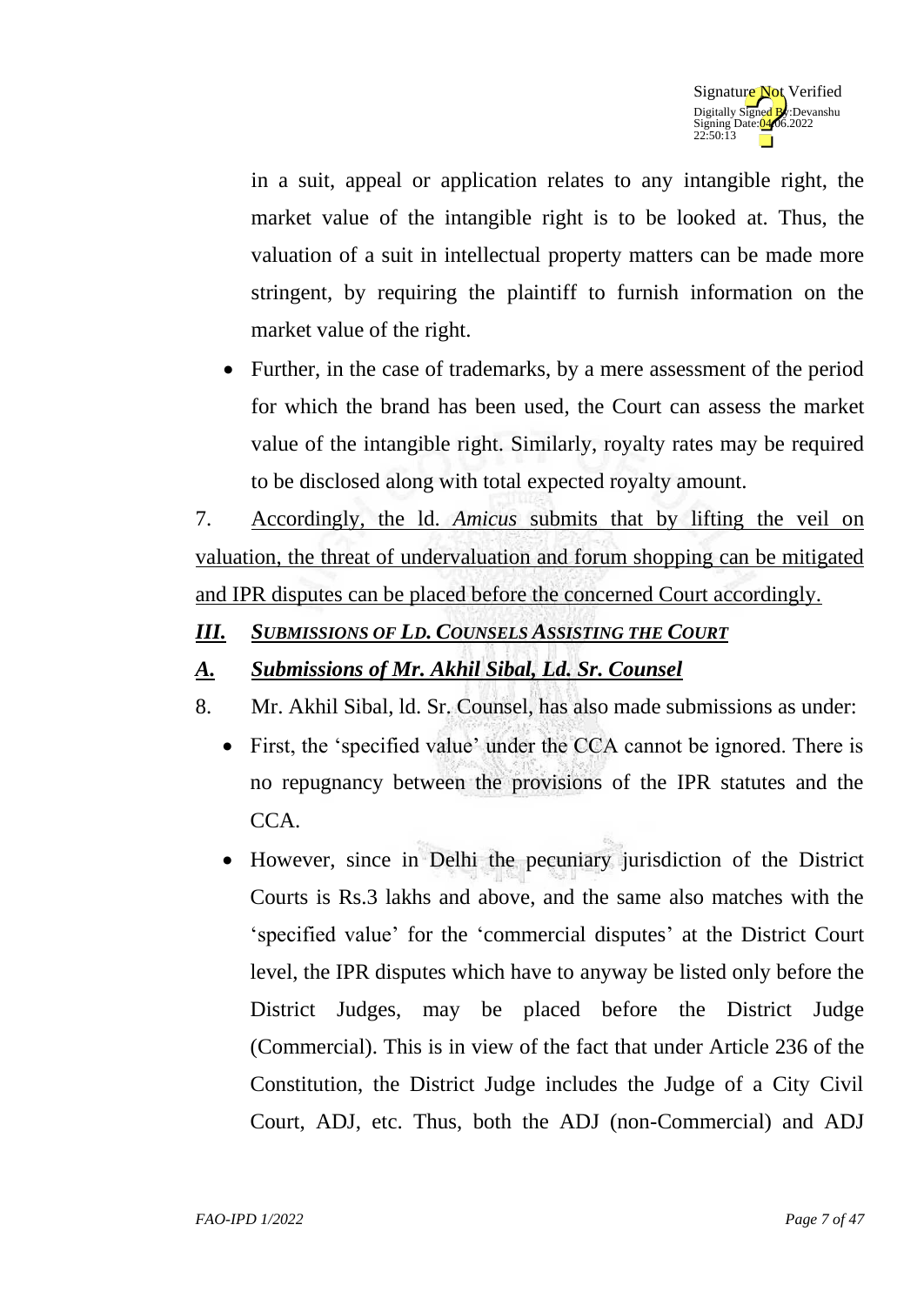

(Commercial), would constitute the District Court. Further, as held in *Kesavarapu Venkateswarlu & Ors. v. Sardharala Satanaryana & Ors., AIR 1957 AP 49*, a Superior Court can exercise jurisdiction in respect of a dispute maintainable before an Inferior Court, as the Superior Court would not lack inherent jurisdiction, as long as it has subject-matter jurisdiction.

- Consequently, both District Judges Commercial and non-Commercial – have subject matter jurisdiction over IPR disputes, but neither has the requisite pecuniary jurisdiction as the pecuniary jurisdiction of District Courts, even for ordinary civil suits, starts at Rs. 3 lakhs.
- Therefore, since ADJs have to hear IPR matters irrespective of their value, administratively, the matters can be listed before the ADJs holding Commercial Courts.
- He underscores his submissions with the caveat that Delhi stands in a peculiar position to use this interpretation, in as much as in case of IPR suits valued below Rs. 3 lakhs, there are no District Judges/ADJs who have the pecuniary jurisdiction to hear the same.

9. He thus, relies upon the decision in *Subhashini Malik (supra)*, to highlight the difference between lack of pecuniary jurisdiction and lack of inherent jurisdiction and to argue that clearly in the context of Notification 131 and the 'specified value' under the CCA, there would be no harm in IPR matters being listed before District Judges (Commercial).

#### *B. Submissions of Mr. Rishi Bansal, ld. Counsel*

10. Mr. Rishi Bansal, ld. counsel, submits that IPR disputes are currently being adjudicated upon by both Commercial and non-Commercial Courts at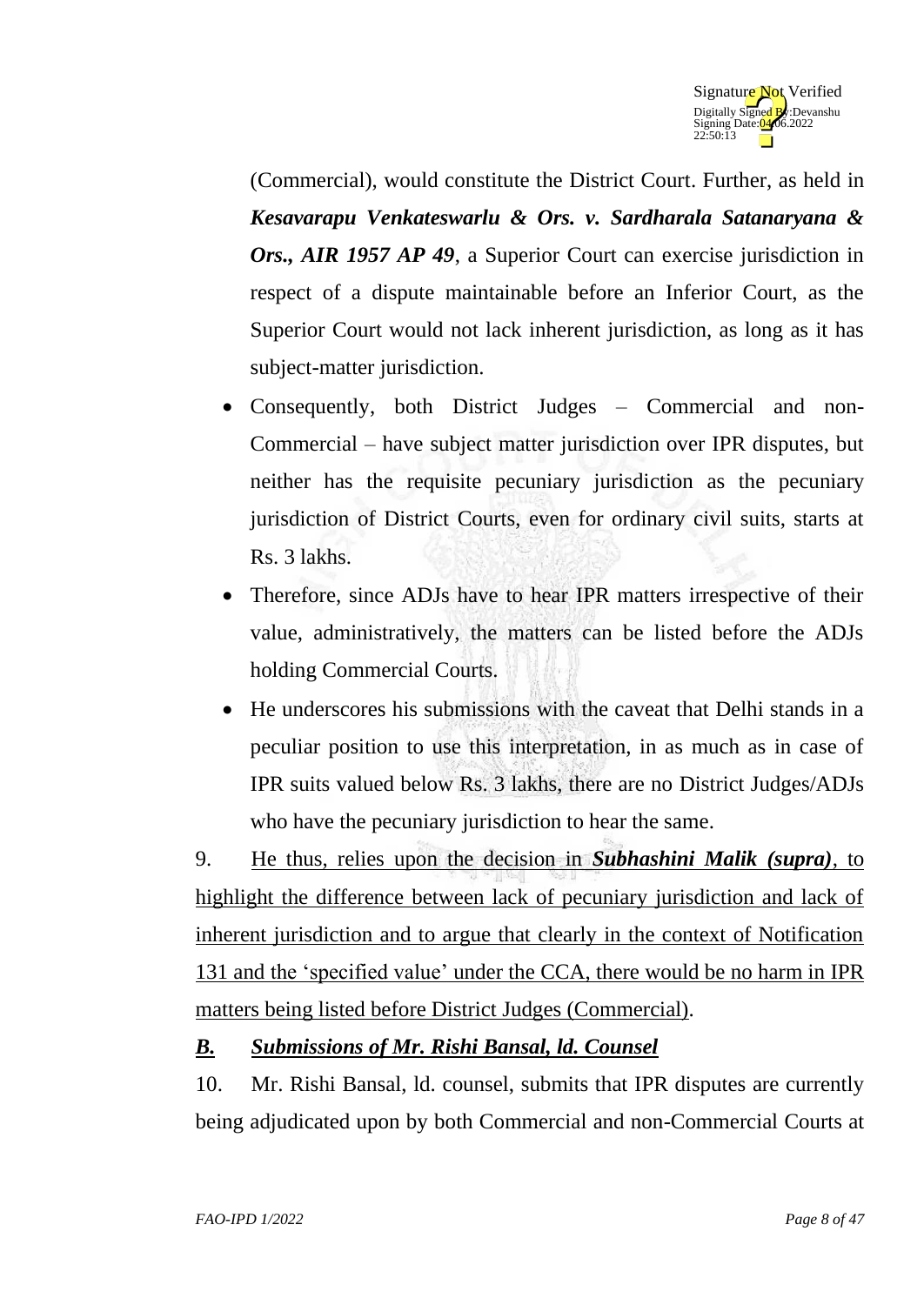

the District Court level.

11. He relies upon the various notifications issued by the High Court in this regard. Mr. Bansal also places reliance on the meeting of the State Court Management Systems Committee (*hereinafter "SCMSC"*) of the Delhi High Court, which was held on  $4<sup>th</sup>$  February, 2020.

## *C. Submissions of Mr. Sidharth Chopra, ld. Counsel*

- 12. Mr. Sidharth Chopra, ld. counsel, submits as under:
	- Section 15 of the CPC, which provides that every suit shall be instituted in the Court of the lowest grade competent to try it, is merely a rule of procedure and not of jurisdiction. Therefore, it would not oust the jurisdiction of higher Courts (such as Commercial Courts), which have substantive jurisdiction over the subject matter.
	- In view of this legal position, Mr. Chopra, ld. Counsel, emphasizes, the fact that in IPR cases, the policy decision of the Legislature is to have the same adjudicated upon by the District Courts, irrespective of a lower pecuniary value. To support this contention, Mr. Chopra relies upon the various notifications and provisions of the IPR statutes. According to him, pecuniary value of an IPR suit is irrelevant.
	- Reliance is also placed upon *Dashrath B. Rathod v. Fox Star Studios India Pvt. Ltd. (2017 SCC OnLine Bom 345),* where the Bombay High Court has clearly held that monetary value is inconsequential in an IPR dispute.
	- An analogy is drawn with arbitration cases relying upon *Rahisuddin v. Gambit Leasing & Finance Pvt. Ltd., 2011 (176) DLT 696,* where the Court held that a petition under Section 34 of the Arbitration and Conciliation Act, 1996 ought to be filed before a Court not inferior to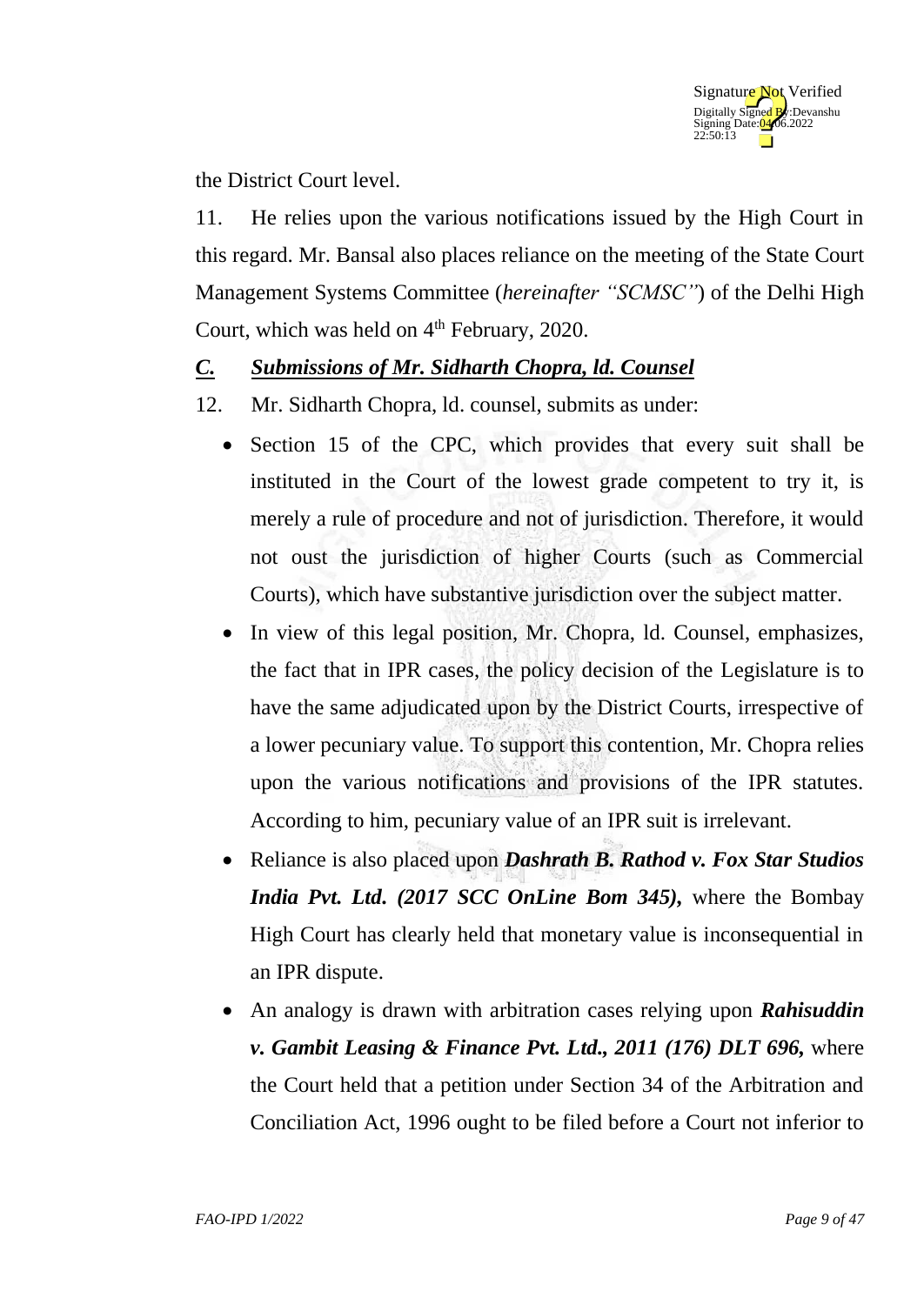

a District Court in terms of Section 2(1)(e) of the Arbitration Act.

- He also points out that in most IPR statutes like patents/designs, when a cancellation/revocation of patent/design is sought, the matters are automatically listed before the High Court irrespective of pecuniary valuation.<sup>1</sup>
- Further, in so far as the 'specified value' under the CCA is concerned, the important features of the provisions of the CCA have been considered by the Supreme Court in *Ambalal Sarabhai (supra)*. He seeks to distinguish the decision in *Soni Dave (supra)* by arguing that the said judgment was in the context of immovable properties not used in trade or commerce. Since not all categories of immovable properties constitute 'commercial disputes', the Court had to adjudicate as to which kind of cases would be construed as 'commercial disputes'. The said decision would not be applicable in case of IPR disputes.
- In *Super Cassettes Industries Pvt. Ltd. M/s Goldy Industries Pvt. Ltd. [CS(COMM) 775/2016, decided on 17th August, 2016]*, the Court was merely interpreting the first *proviso* to Section 7 of the CCA as to whether suits, which are valued below the 'specified value', ought to be permitted to be filed in the High Court or not. At the time of the said case, the 2018 Amendment reducing the pecuniary value of the 'commercial disputes' from Rs.1 crore to Rs.3 lakhs was yet to be introduced. Therefore, the *Super Cassettes (supra)* decision would be inapplicable in adjudicating the issue currently being

<sup>&</sup>lt;sup>1</sup> Section 22(4), Designs Act, 2000; *Proviso* to Section 104, Patents Act, 1970.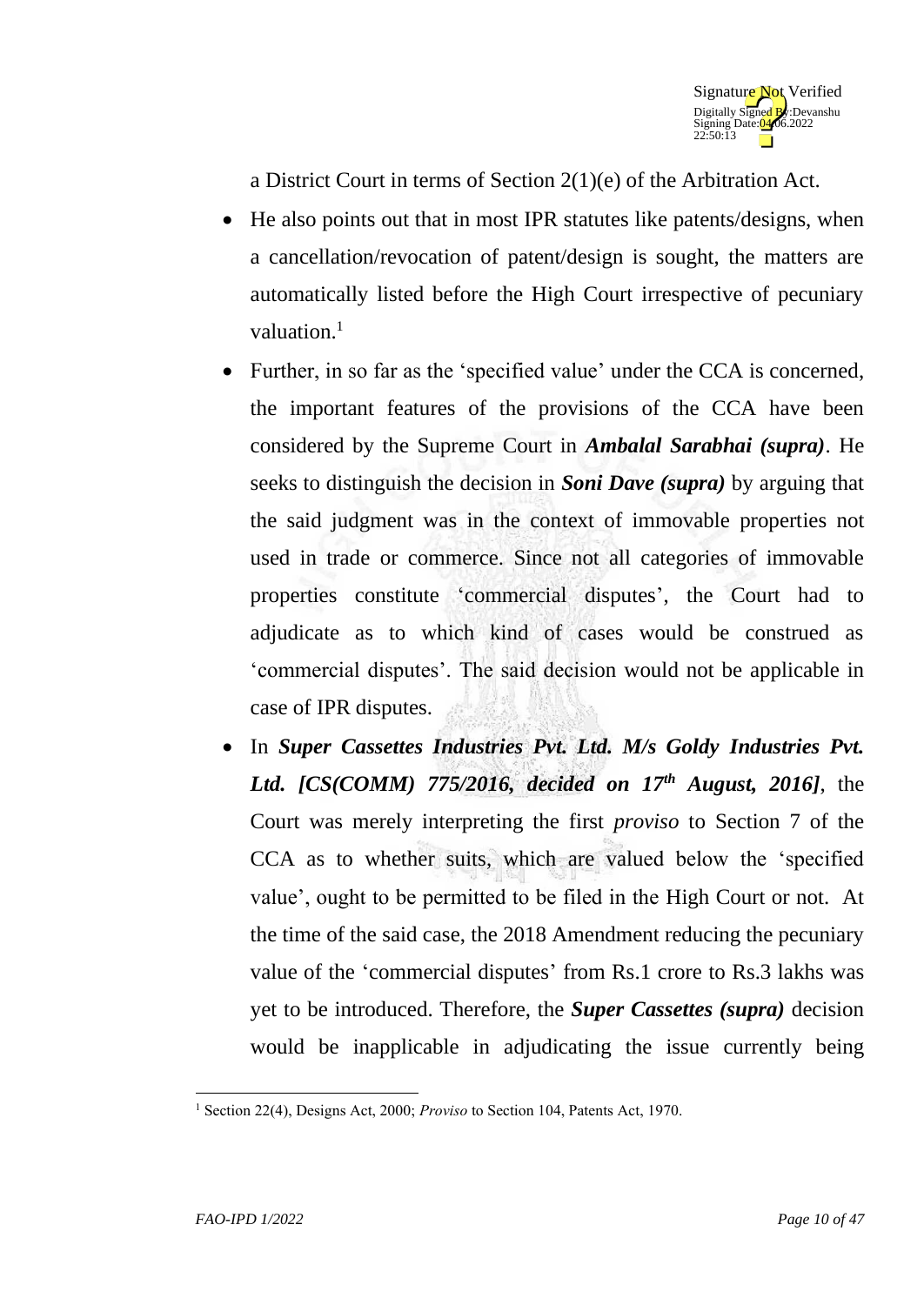

decided by the Court.

- Allowing an interpretation contrary to the above submissions, and the manner in which IPR suits are now sought to be adjudicated in two parallel streams, one under the CCA and one under the CPC, would be improper and contrary to the intention behind the enactment of the CCA. The plaintiff ought not to be permitted to escape the rigorous of the CCA by merely valuing the suit at less than Rs.3 lakhs in an arbitrary and whimsical manner.
- Therefore, though the plaintiff has the right to value a suit in terms of the Full Bench decision in *Subhashini Malik (supra)*, since IPR litigation is treated as a separate class of litigation, the plaintiff ought not to be permitted to escape the rigors of the provisions of the CCA simply due to valuation of the suit being below Rs. 3 lakhs.
- Reliance is placed upon the order passed by the Commercial Court in Delhi in *Lalit Babbar (supra)* which held that the provisions of the CCA have to be read harmoniously with the Court Fees Act, 1870 *(hereinafter "Court Fees Act")* and the Suits Valuation Act, 1887 *(hereinafter "Suits Valuation Act"*).

13. Therefore, Mr. Chopra, ld. Counsel, submits that all IPR disputes, irrespective of their 'specified value' should be adjudicated by Commercial Courts, owing to the object and purpose of IPR statutes and CCA.

#### *D. Submissions of Ms. Rajeshwari, ld. Counsel*

14. Ms. Rajeshwari, ld. counsel, submits that the intention of the CCA is expeditious disposal of 'commercial disputes'. She submits as under:

At the outset, she has reiterated the twin test argument made by other counsels, as also upheld in *Ambalal Sarabhai (supra).* As held in the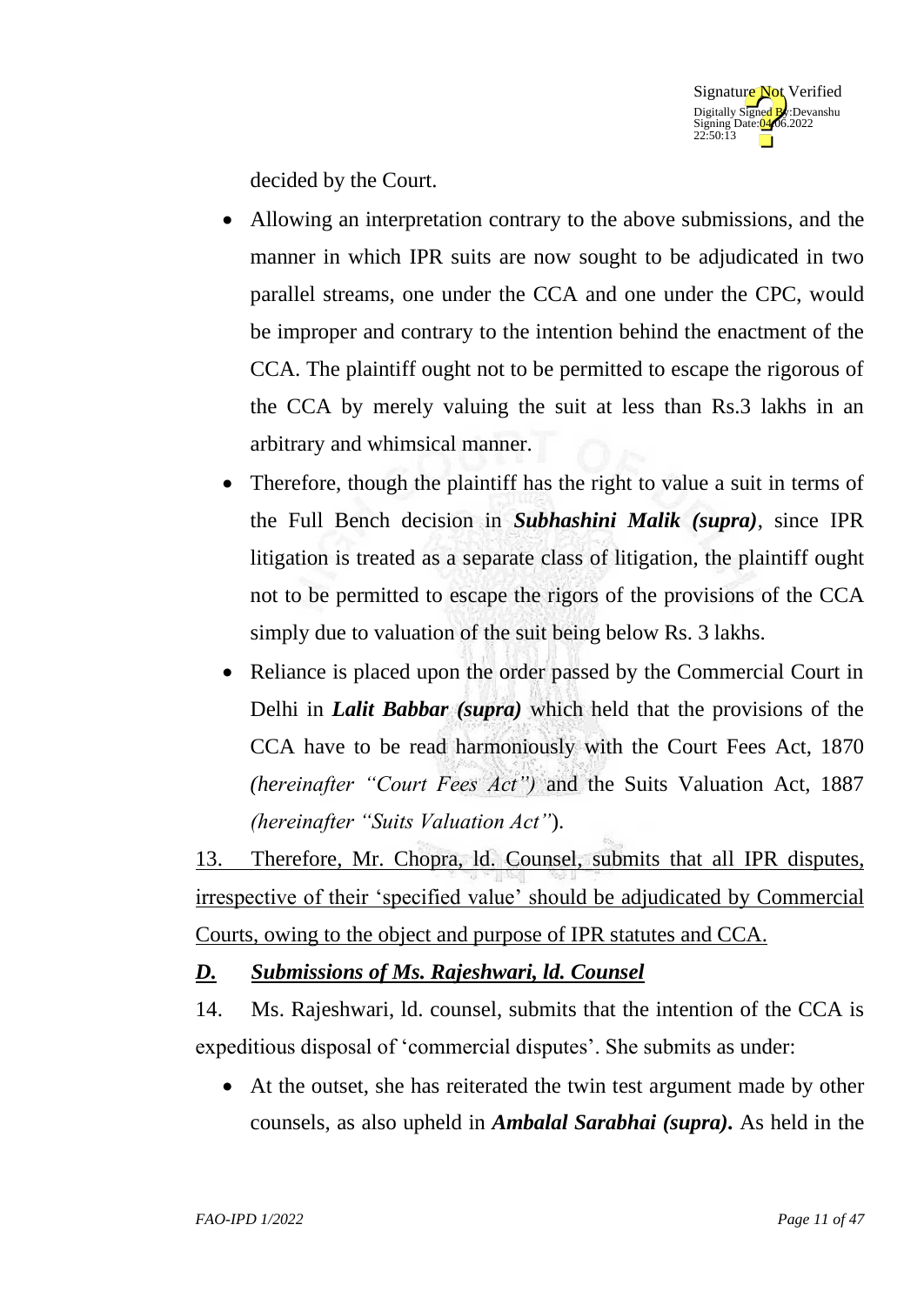

said decision, the 'specified value' under Section 2(i) of the CCA, shall mean the value of the subject matter in respect of a suit, determined as per Section 12 of the CCA.

- She further relies upon *Commercial Aviation & Travel Company v. Vimani Pannalal, (1988) SCC 423,* to argue that the plaintiff has the freedom to make a reasonable assessment and value the suit, but the same cannot be arbitrary.
- In *Kalla Yadagiri v. Kotha Bal Reddy, (1999) 1 ALD 222 (FB)*, the Andhra Pradesh High Court has held that the value of the subject matter of the suit would be the value of the relief claimed. The said decision reads as under:

*"25. As noted above, clause (i) of Section 2 of the Act defines "Specified Value", in relation to a commercial dispute, shall mean the value of the subject matter in respect of a suit as determined in accordance with section 12 [which shall not be less than three lakh rupees] or such higher value, as may be notified by the Central Government". Section 12 provides for criteria for valuation of the suit, application or appeal for the purpose of the Act. 26. A matter will fall under the jurisdiction of the Commercial Court or the Commercial Division of the High Court on the following factors:- (i) it shall be a commercial dispute within the meaning of Section 2(1)(c) of the Act; and (ii) such commercial disputes are of a specified value as per Section 2(i) of the Act."*

• In *Soni Dave (supra)*, the Court has held that Section 12 of the CCA has to be read harmoniously with the Court Fees Act and Suits Valuation Act.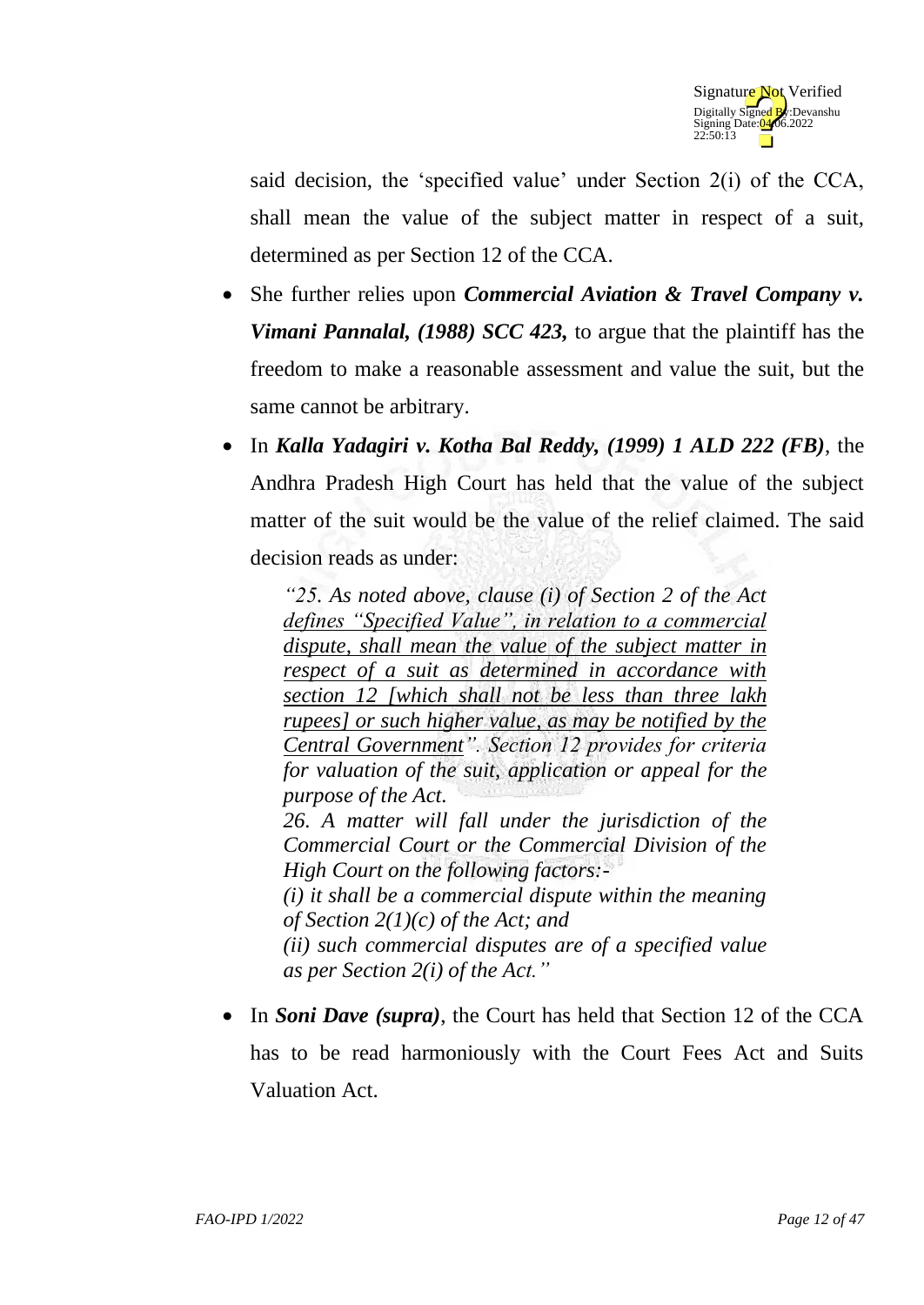

- While the above decisions provide for valuation, basis the reliefs claimed, under Section 12 of the CCA, the market value of the subject matter would also be relevant.
- Such valuation of relief along with market value estimation, can be done using various approaches including income approach, economic benefits, cash flows, future profits, etc. Upon undertaking such valuation, it would be clear that in IPR cases, it is highly unlikely that any relief can be valued below Rs. 3 lakhs. Thus, such suits would should automatically be filed and listed before the Commercial Courts.
- In any event, the question of 'specified value' ought not to be given so much importance so as to control the jurisdiction of the Commercial Courts itself. A mischief ought not to be allowed by having two sets of jurisdictions under two separate substantive provisions, basis pecuniary value. Accordingly, IPR statues and CCA provisions have to be harmoniously construed. In this regard, Section 21 of the CCA has an overriding effect and therefore, the objective of speedy resolution of disputes is to be given importance.
- Finally, even if Commercial Courts do not have jurisdiction over an IPR dispute with a 'specified value' of less than Rs.3 lakhs, in *V Ramamirtham v. Rama Film Service, AIR 1951 Mad 93,* it has been held that while a Court does not have a jurisdiction to try a suit valued above its maximum pecuniary jurisdiction, the converse may not be true. Thus, a Court having jurisdiction to hear matters of a higher pecuniary jurisdiction, for instance, a Commercial Court, can dispose of a suit instituted in a court of a lower grade*.*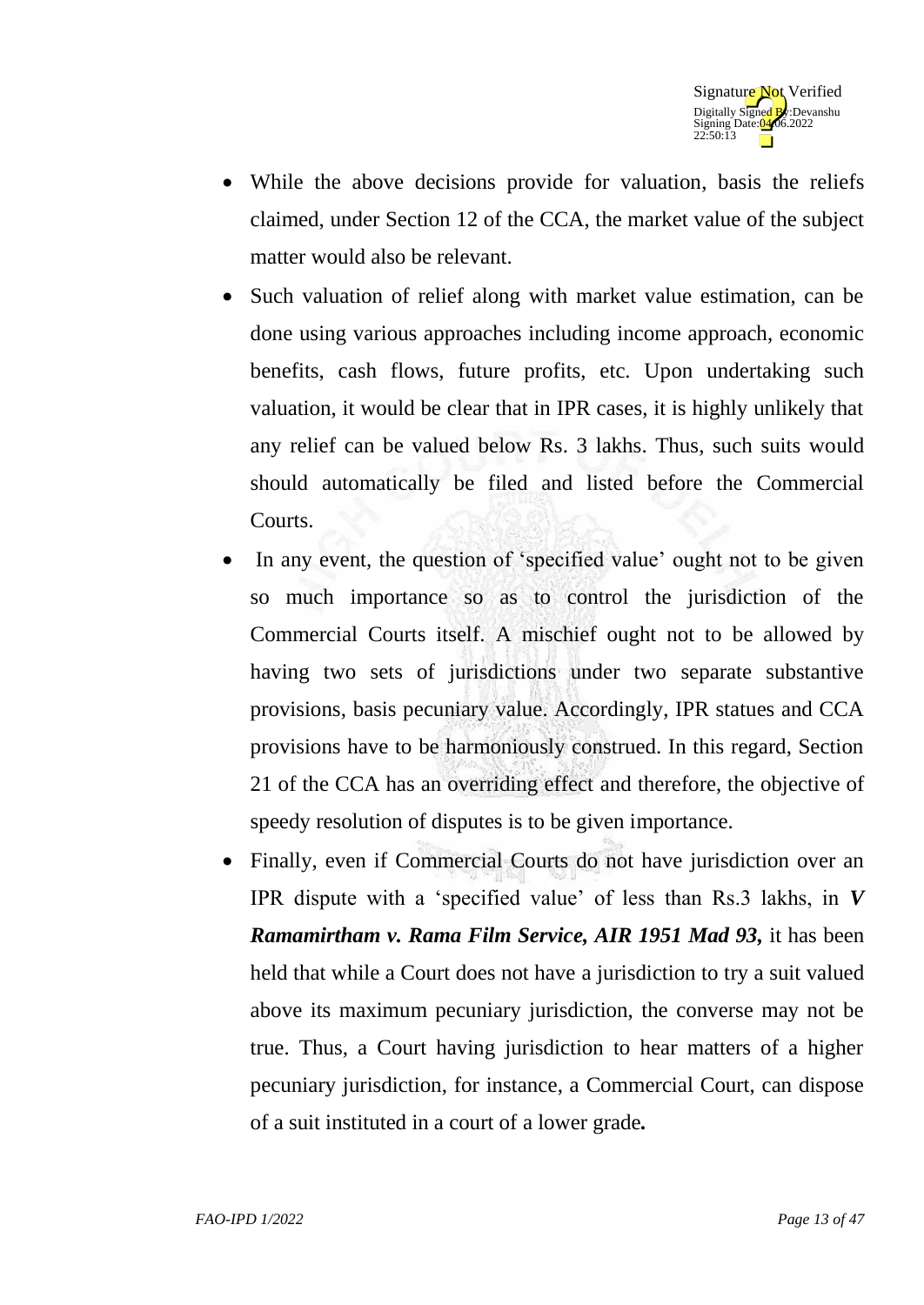

#### 15. In conclusion, she submits as under:

*"Taking the above into account, it is proposed that 'commercial disputes' especially IPR disputes, irrespective of their valuation, should be tried and decided by a District Court [irrespective of the pecuniary value of the suit] which is designated as 'Commercial Court' and not by courts that are not designated as 'Commercial Court' subject to the plaint specifying the "Specified Value" which the Plaintiff may assign as per section 7 of the Court Fees Act 1870."*

## *E. Submissions of Mr. Dushyant Mahant, ld. Counsel*

16. Mr. Mahant, ld. Counsel, traces the manner in which the pecuniary jurisdiction of the High Court was increased from Rs.5 lakhs to Rs.20 lakhs and thereafter, to Rs.2 crores in 2014. He submits that the 'specified value' of a suit depends on the valuation given in the plaint. It is common knowledge that the valuation in the plaint is based upon legal advice as is clear from the verification clauses, which are signed by parties.

17. Therefore, though the plaintiff may have the capacity to pay the Court fee, based on legal advice that the suit may be valued below Rs.3 lakhs. Thus, the decision on valuation is on most the occasions, of the counsel rather than the litigant. 지진화

## *F. Submissions of Mr. Devesh Vashishth, ld. Counsel*

18. Mr. Devesh Vashishth, ld. Counsel, submits that unlike in Delhi, in Gurgaon, only if the valuation is above Rs.25 lakhs, the matter is placed before an ADJ.

19. He also submits that the manner in which the District Judges notified as Commercial Courts deal with 'commercial disputes', is different from the manner in which the same are dealt with by Non-Commercial Judges. Thus,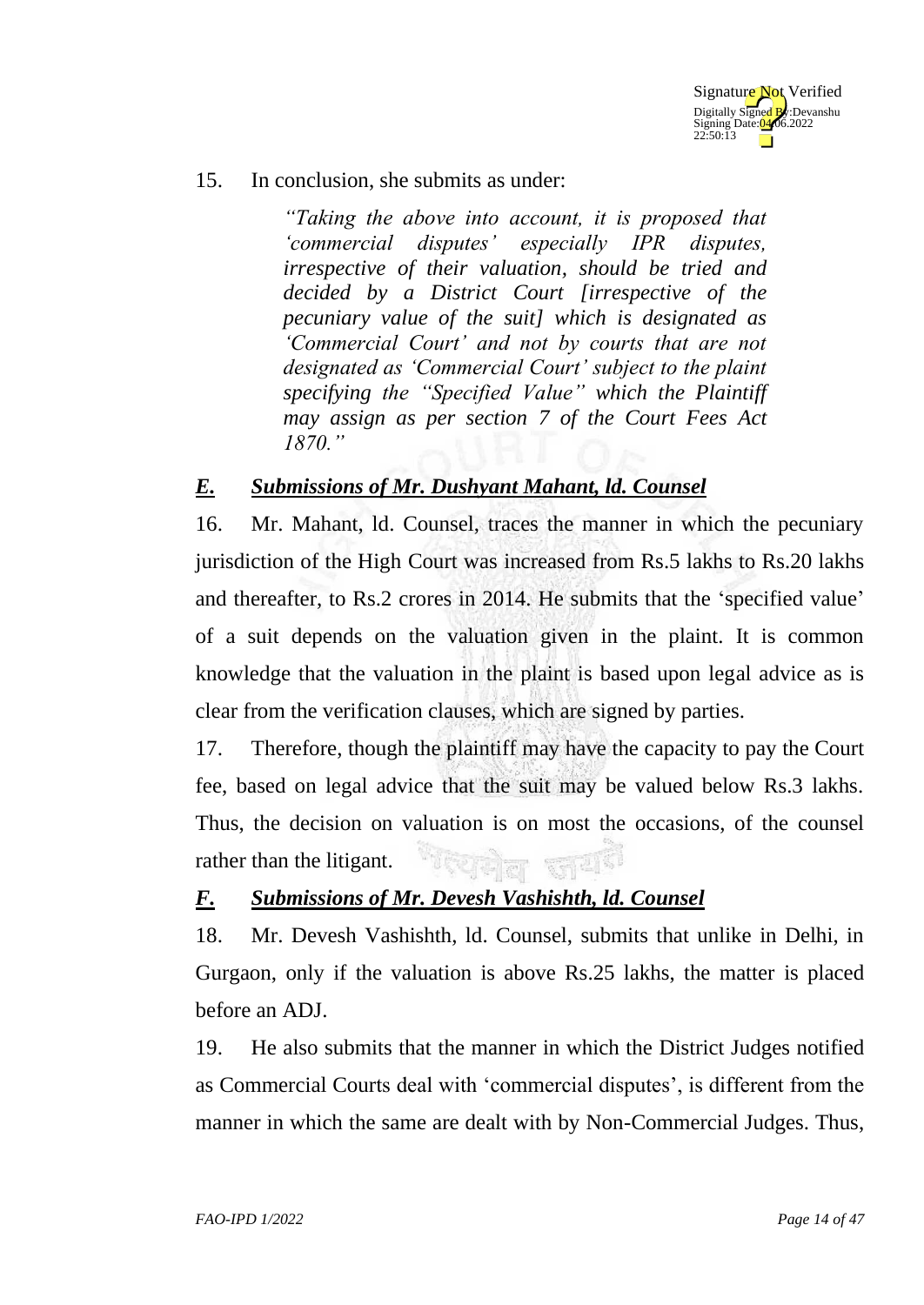

'commercial disputes' ought to be adjudicated only by Commercial Courts.

#### **FINDINGS AND ANALYSIS**

## **(i) Nature of IPR Suits**

20. At the outset, it is pertinent to clarify that all suits concerning IPR subject-matter are first, civil suits, and such IPR cases, with the enactment of the Commercial Courts Act, 2015, would be now categorized as 'commercial disputes'. The said definition of 'commercial disputes' under Section 2(c)(xvii) of the CCA, reads as under:

> *"(c) "commercial dispute" means a dispute arising out of xxx xxx xxx (xvii) intellectual property rights relating to registered and unregistered trademarks, copyright, patent, design, domain names, geographical indications and semiconductor integrated circuits;"*

21. Thus, all IPR suits are 'commercial disputes'.

22. The second feature of IPR suits is that such suits are at the lowest, to be instituted before the District Court, irrespective of their pecuniary value as per Section 134 of Trade Marks Act, 1999, Section 62 of the Copyright Act, 1957, Section 104 of the Indian Patents Act, 1970, Section 22 of the Indian Designs Act, 2000, and Section 65 of the Protection of Plant Varieties and Farmers Rights Act, 2001 *(hereinafter collectively "IPR Statutes")*.

23. The purport of these special provisions in IPR statutes is that suits for infringement, passing off, etc. shall be instituted only in a Court, not inferior to a "*District Court having jurisdiction"*. Thus, IPR suits, irrespective of the pecuniary value ascribed to such suits, would have to be instituted in and adjudicated upon by District Courts, and not before any other Courts below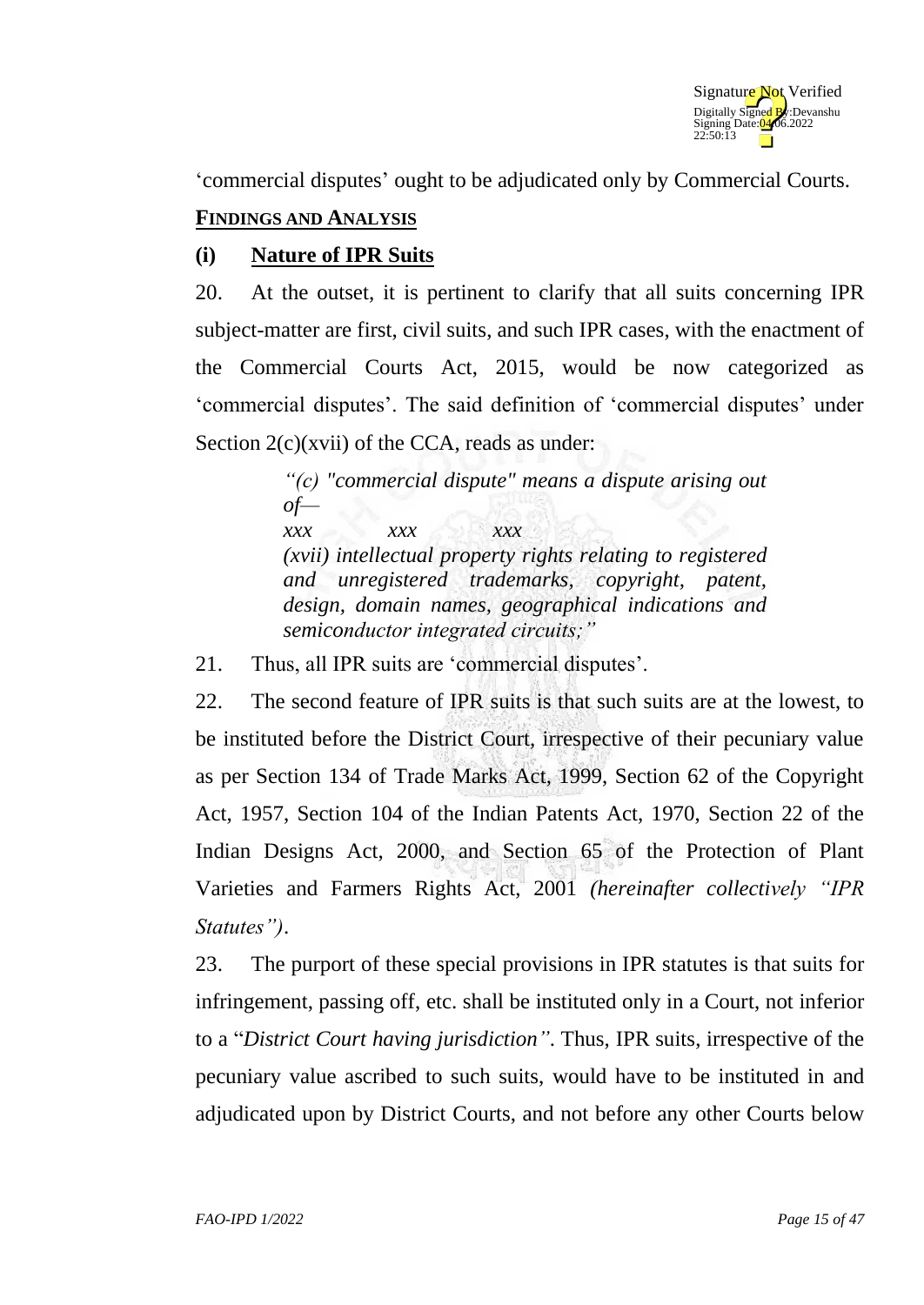

District Courts. In effect therefore, District Judges/ADJs are the Courts of the "lowest grade competent to try" IPR disputes.

#### **(ii) Jurisdiction in Case of IPR Disputes**

24. It is important to note the jurisdiction of Courts, in Delhi, with respect to IPR disputes, prior to the enactment of the CCA and post such enactment.

25. Under Section 9 CPC, civil courts can try all civil suits. Sections 15 to 19 CPC govern the place of suing for specific categories of suits. Insofar as IPR suits are concerned, prior to the enactment of the CCA, Section 20 CPC governed the place where suits are generally filed. Additional fora were provided in the respective IPR statutes, as a matter of convenience for the plaintiff.<sup>2</sup> Thus, even before the enactment of the CCA, IPR suits – irrespective of their valuation – could only be filed before the District Court. IPR cases were not filed before Sub-Judges, Civil Judges, etc.

26. Accordingly, prior to 2015, there were only two fora where IPR cases were being adjudicated:

- (i) District Judges/ADJs at the District level.
- (ii) High Courts having Original Jurisdiction depending upon pecuniary value.

27. On 23rd October, 2015, the CCA came into effect. Post the enactment of the CCA, Commercial Courts were created at the District level and Commercial Divisions were created in High Courts. However, in Delhi, the following two fora continued to have jurisdiction over IPR disputes:

- (i) District Judges/ADJs at the District level.
- (ii) Commercial Division of the High Court having Original

<sup>2</sup> For eg. Section 134(2), Trademarks Act; Section 62(2), Copyright Act.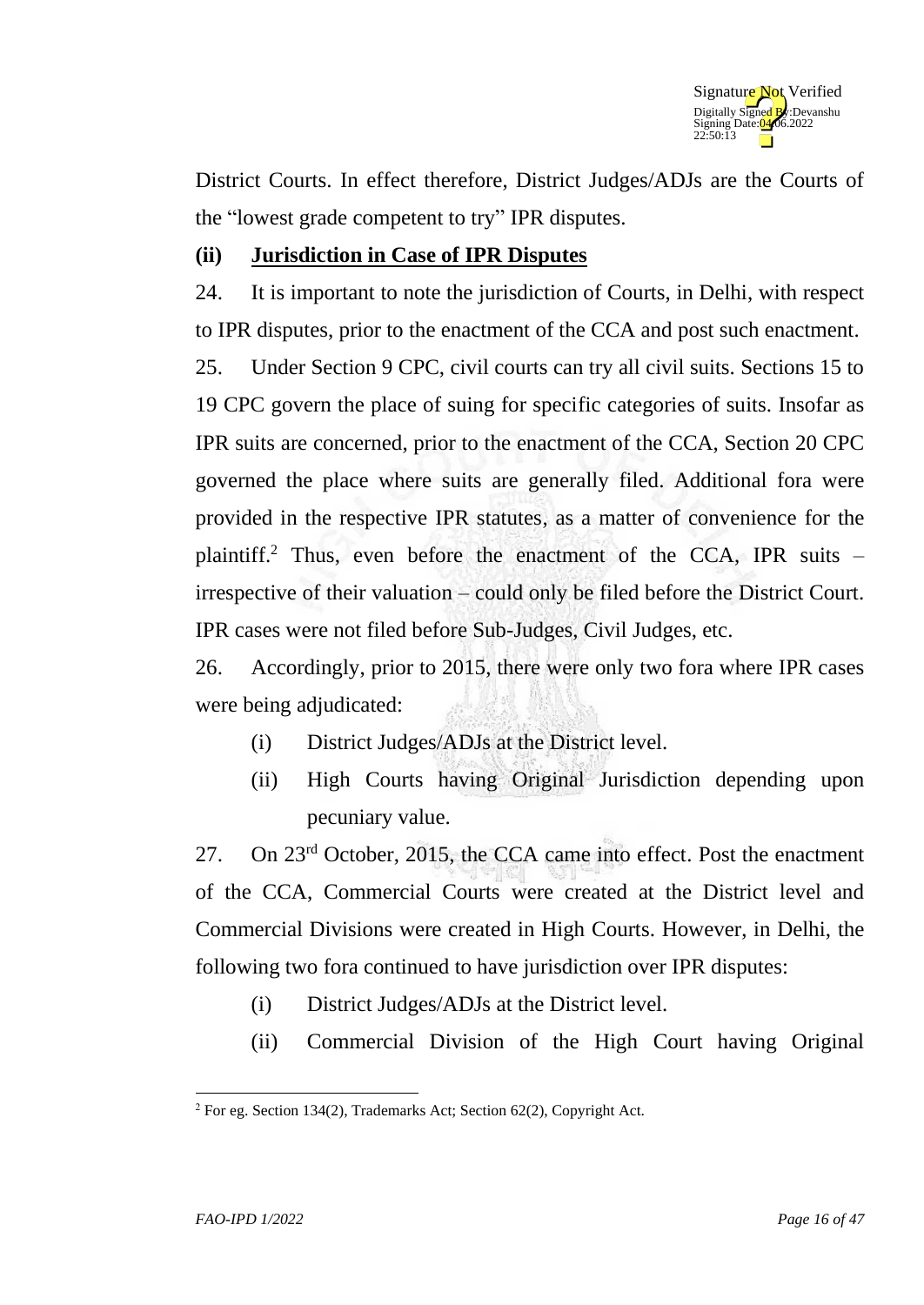

Jurisdiction depending upon pecuniary value. In the Delhi High Court, the pecuniary jurisdiction is Rs.2 crores and above.<sup>3</sup>

28. On 7<sup>th</sup> July, 2018, vide Order No.58/DHC/Gaz./G-1/VI.E.2(a)/2018 issued by the Delhi High Court (*hereinafter "Order No.58"),* all District Judges in Delhi were notified as Commercial Courts. Thus, with this notification, there was one common set of District Judges dealing with all IPR matters. The unique feature was that the District Judges acted both a Commercial Courts and non-Commercial Courts. Effectively therefore, the same two fora as before, continued to have jurisdiction in 2018-2019, with the same District Judges acting in different capacities:

- (i) All District Judges/ADJs at the District level (Commercial and non-Commercial).
- (ii) Commercial Division of the High Court having Original Jurisdiction depending upon pecuniary value.

29. In 2019 vide Order No.60 dated  $5<sup>th</sup>$  December, 2019, specific District Judges in Delhi were notified as Commercial Courts. Therefore, since 2019 till now, there are three classes of Courts where IPR cases are being listed in Delhi:

- (i) District Judges/ADJs (Non-Commercial)-Suits valued below Rs.3 lakhs.
- (ii) District Judges/ADJs (Commercial)-Between Rs.3 lakhs till Rs.2 crores.
- (iii) Commercial Division of the High Court (Original Jurisdiction) -Above Rs.2 crores.
- 30. This has now led to an anomalous situation, i.e., all IPR cases have to

<sup>3</sup> Delhi High Court Amendment Act, 2015.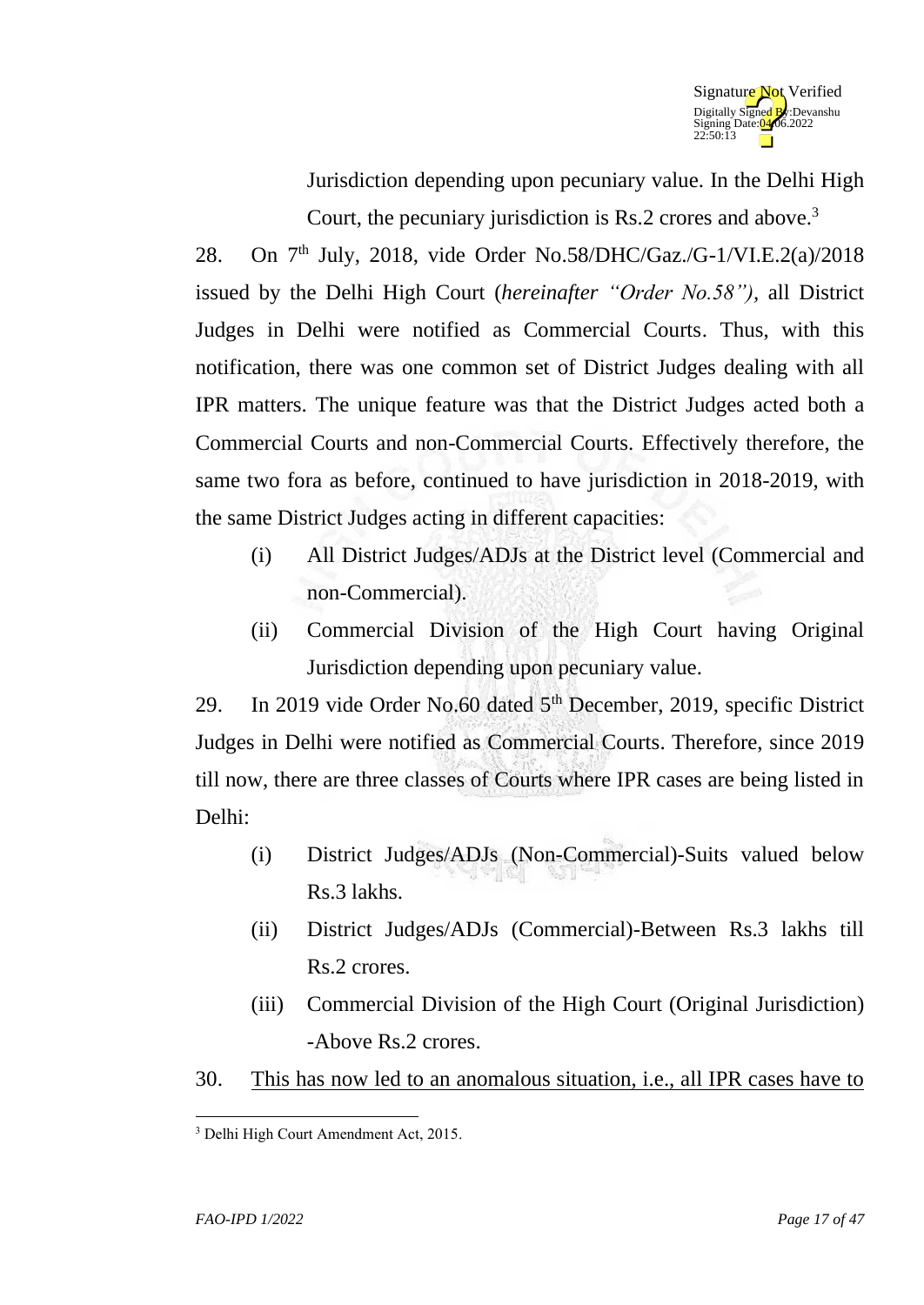

be instituted only in District Courts, at the lowest, irrespective of the pecuniary value. However, in view of the 'specified value' being below Rs.3 lakhs in certain suits, the said IPR suits are being heard and adjudicated upon by a different set of District Judges, i.e., District Judge (non-Commercial), under the provisions of CPC as applicable to civil disputes. In effect, therefore, IPR suits, which are clearly 'commercial disputes' are being made subject to different substantive and procedural laws, before different Courts for adjudication.

31. The question therefore arises:

## *"Can the District Judge (Commercial) entertain and adjudicate IPR suits, which are valued below Rs.3 lakhs?"*

32. To answer the said question, it is first necessary to examine the jurisdiction of Commercial Courts as per the CCA.

## **(iii) Scheme of the Commercial Courts Act, 2015**

33. In 2015, the CCA was enacted, with the clear intent of providing specialised procedures for expediting the adjudication of 'commercial disputes'. The Preamble of the CCA reads as under:

> *"An Act to provide for the constitution of Commercial Courts, [Commercial Appellate Courts,] Commercial Division and Commercial Appellate Division in the High Courts for adjudicating commercial disputes of specified value and matters connected therewith or incidental thereto."*

34. A perusal of the above Preamble as also the settled legal position, shows that the CCA would be applicable when the twin conditions of the dispute being a *'commercial dispute'* and having the *'specified value'* are satisfied. Concurrently, a plain reading of the 2018 Amendment, would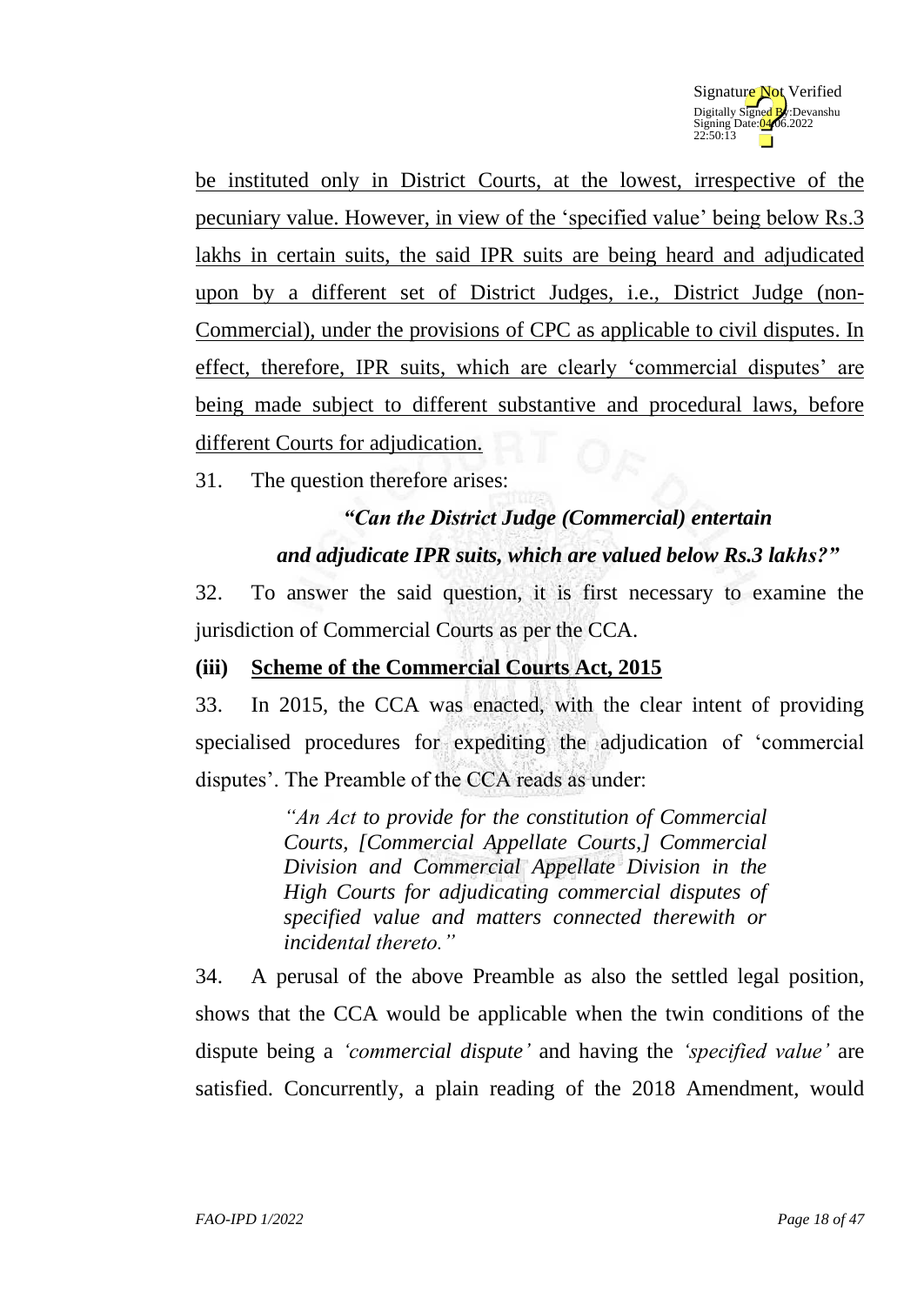

show that unless the 'specified value' of a 'commercial dispute' is at Rs.3 lakhs and above, the provisions of the CCA would not be applicable.

35. However, it is now pertinent to analyze the object and purpose of the enactment of the CCA and whether depriving certain IPR disputes from being adjudicated under the CCA by Commercial Courts, would be in line with the objectives of the CCA:

(i) First, the CCA not merely provides for a procedure for adjudication of 'commercial disputes', but with an intention of expediting the resolution of 'commercial disputes', it has also provided for various other substantive provisions to be followed in 'commercial disputes'. Such procedures are case management hearings, truncated trials, summary judgments, etc. The following, as submitted by Mr. Dushyant K. Mahant, ld. Counsel, is an illustration of the difference in the provisions between the CPC and CCA, which is to enable the speeder disposal of 'commercial disputes':

| Sr. No. | <b>Stage</b>         | <b>District Judge</b>                                                                                                         | <b>District Judge (non-</b>                                                                                                       |
|---------|----------------------|-------------------------------------------------------------------------------------------------------------------------------|-----------------------------------------------------------------------------------------------------------------------------------|
|         |                      | (Commercial)                                                                                                                  | <b>Commercial</b> )                                                                                                               |
| 1.      | Pre-Institution      | in<br>Mandatory                                                                                                               | No such requirement.                                                                                                              |
|         | Mediation            | <b>Commercial Courts</b>                                                                                                      |                                                                                                                                   |
| 2.      | Plaint               | To be accompanied by<br>Statement of<br>Truth,<br>Documents in a particular<br>format, Declaration<br>in<br>terms of Order XI | No No<br>binding<br>such<br>regulation<br>for<br>pleadings.                                                                       |
| 3.      | Written<br>Statement | The time limit of 120<br>days is mandatory in<br>and<br>$\mathbf{i}$ s<br>nature<br>not<br>condonable.                        | Can be filed beyond<br>period<br>statutory<br>subject to the Hon'ble<br>Court being satisfied<br>the "sufficient"<br>of<br>cause" |
| 4.      | Documents            | To be accompanied after<br>compliance of Order XI                                                                             | No r<br>compliance<br>required<br>and<br>an                                                                                       |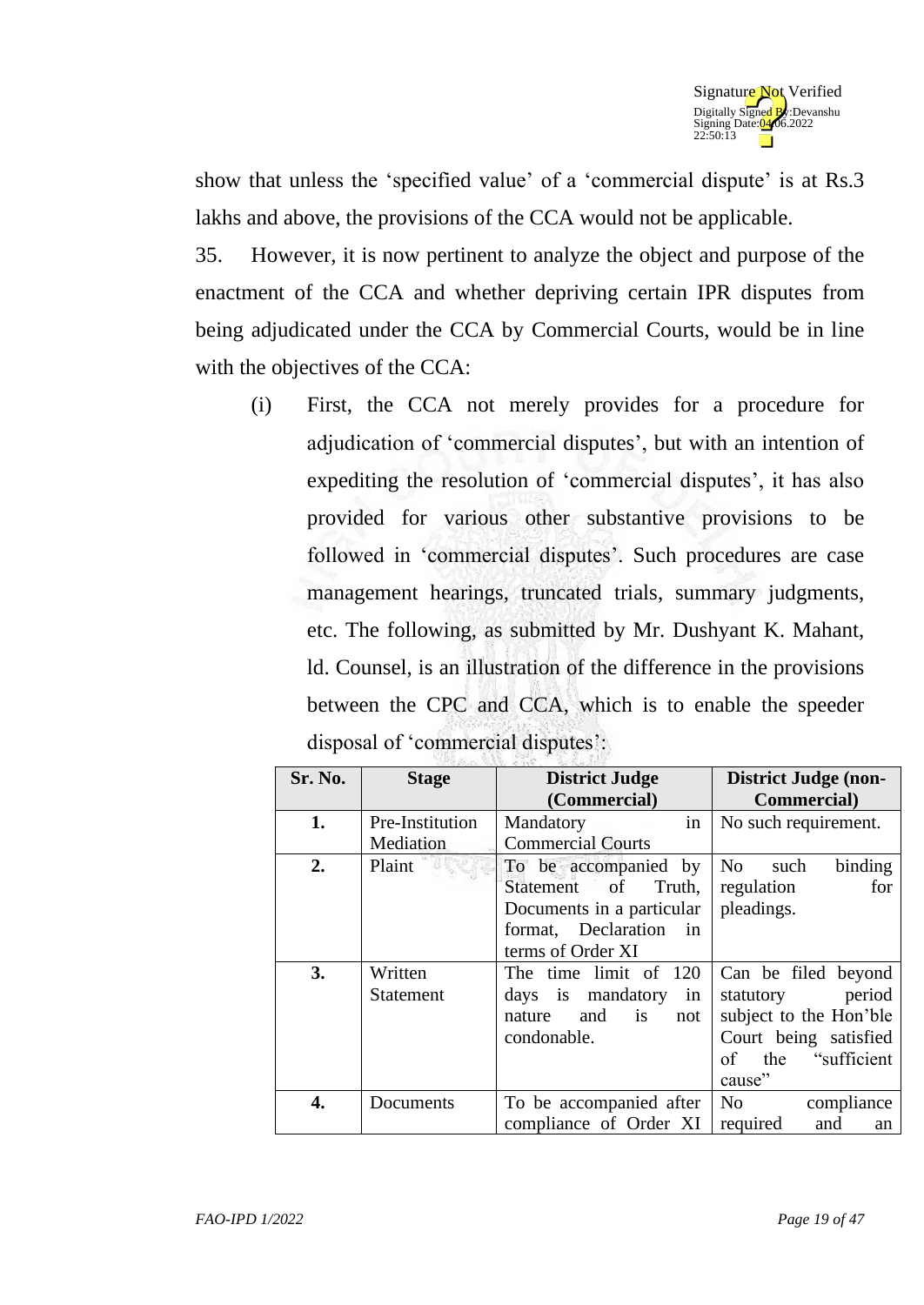

|     |                               | and filing<br>format<br>for<br>everything available                                                                                                                                                                                              | exemption<br>be<br>can<br>sought<br>for<br>filing<br>available<br>documents<br>presently,<br>later<br>at<br>stage/along<br>with<br>replication.                                                                                                                                              |
|-----|-------------------------------|--------------------------------------------------------------------------------------------------------------------------------------------------------------------------------------------------------------------------------------------------|----------------------------------------------------------------------------------------------------------------------------------------------------------------------------------------------------------------------------------------------------------------------------------------------|
| 5.  | Additional<br>Documents       | In terms of Order XI, no<br>documents to be allowed<br>to be filed later subject to<br>finding<br>that<br>the<br>$\mathbf{a}$<br>documents<br>were<br>not<br>available at the time of<br>execution of Plaint / WS.<br>O 7 R 14 is not available. | Can be filed at later<br>stage subject to the<br>Hon'ble<br>Court<br>allowing the Order 7 R<br>14 application.                                                                                                                                                                               |
| 6.  | Case<br>Management<br>Hearing | Introduced by the Act.                                                                                                                                                                                                                           | No such procedure.                                                                                                                                                                                                                                                                           |
| 7.  | Summary<br>Judgement          | Expeditious disposal<br>if<br>Court deems fit and save<br>time and cost.                                                                                                                                                                         | No.<br>such<br>procedure<br>provided.                                                                                                                                                                                                                                                        |
| 8.  | Cost                          | litigation<br>Entire<br>cost<br>along with damages, if<br>any.                                                                                                                                                                                   | Subject to discretion<br>of the Court.                                                                                                                                                                                                                                                       |
| 9.  | Pronouncement<br>Order 20 R 1 | Within 30-60 days from<br>conclusion of arguments.                                                                                                                                                                                               | As and when the Court<br>devote<br>time to<br>can<br>pronounce.                                                                                                                                                                                                                              |
| 10. | Appeal Process                | Provided<br>separately<br>through the Act and the<br>manner. Disposal in six<br>months is provided.                                                                                                                                              | As guided by the CPC<br>in terms of Order 41.<br>for<br>No<br>timeline<br>adjudication is present.<br>A Court with a full<br>docket<br>might<br>take<br>years to decide, unless<br>by reason of routine<br>transfer, the matter is<br>re-heard<br>by<br>$\mathbf a$<br>new<br>Judge/Justice. |

(ii) Thus, litigants in civil suits being 'commercial disputes' but not of 'specified value', are not governed by the CCA, and would not be able to take the benefit of the unique procedures provided in the CCA. This of course, in effect, has a negative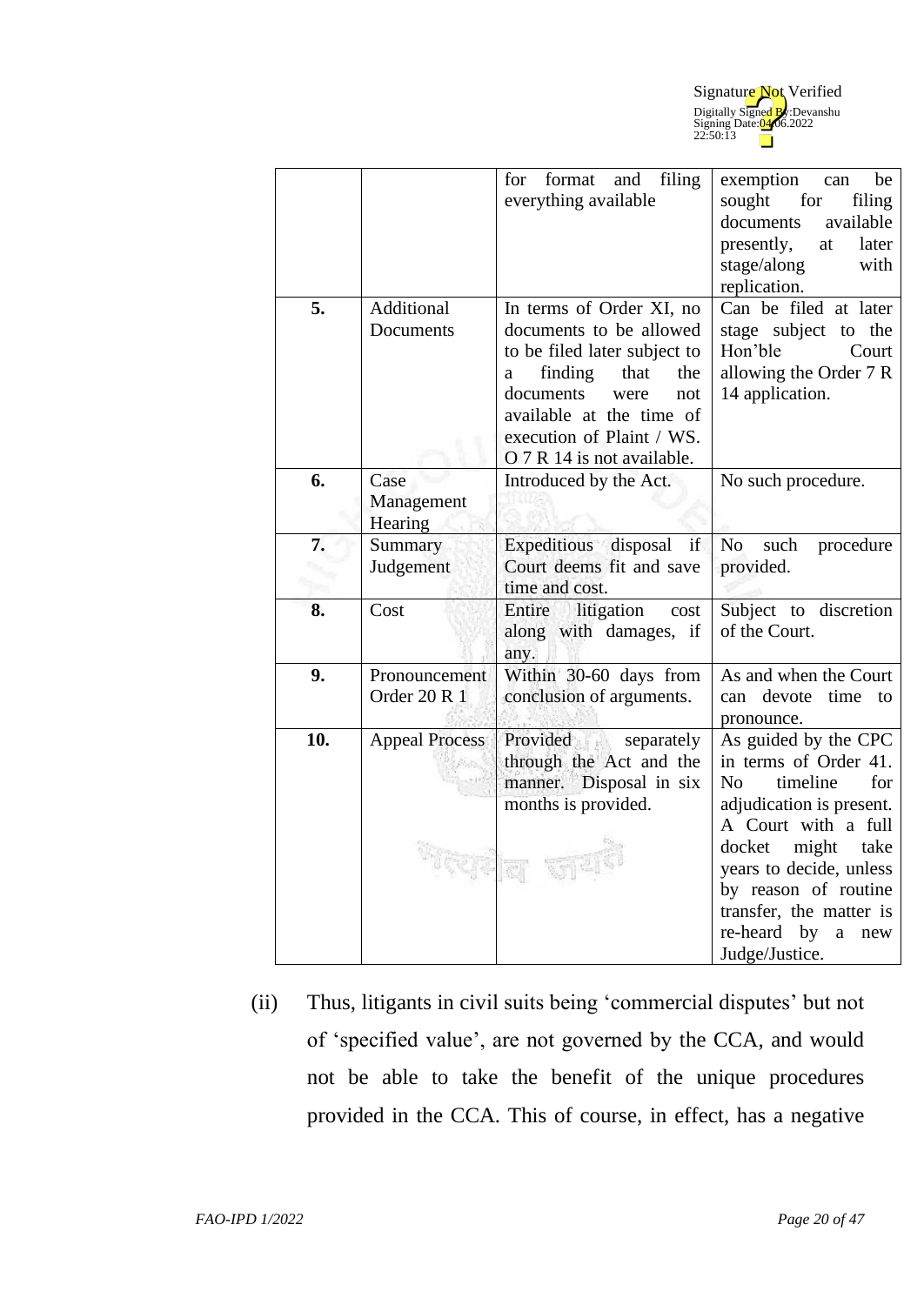

impact on the speedy adjudication of IPR disputes themselves.

(iii) Even in the Statement of Object and Reasons, as cited by Ms. Sukumar, ld. *Amicus*, the purpose behind the 2018 Amendment is borne out as under:

> *"2. The global economic environment has since become increasingly competitive and to attract business at international level, India needs to further improve its ranking in the World Bank 'Doing Business Report' which, inter alia, considers the dispute resolution environment in the country as one of the parameters for doing business. Further, the tremendous economic development has ushered in enormous commercial activities in the country including foreign direct investments, public private partnership, etc., which has prompted initiating legislative measures for speedy settlement of commercial disputes, widen the scope of the courts to deal with commercial disputes and facilitate ease of doing business. Needless to say that early resolution of commercial disputes of even lesser value creates a positive image amongst the investors about the strong and responsive Indian legal system. It is, therefore, proposed to amend the Commercial Courts, Commercial Division and Commercial Appellate Division of High Courts Act, 2015.*

> *xxx xxx xxx 4. It is proposed to introduce the Commercial Courts, Commercial Division and Commercial Appellate Division of High Courts (Amendment) Bill, 2018 to replace the Commercial Courts, Commercial Division and Commercial Appellate Division of High Courts (Amendment) Ordinance, 2018, which inter alia, provides for the following namely:—*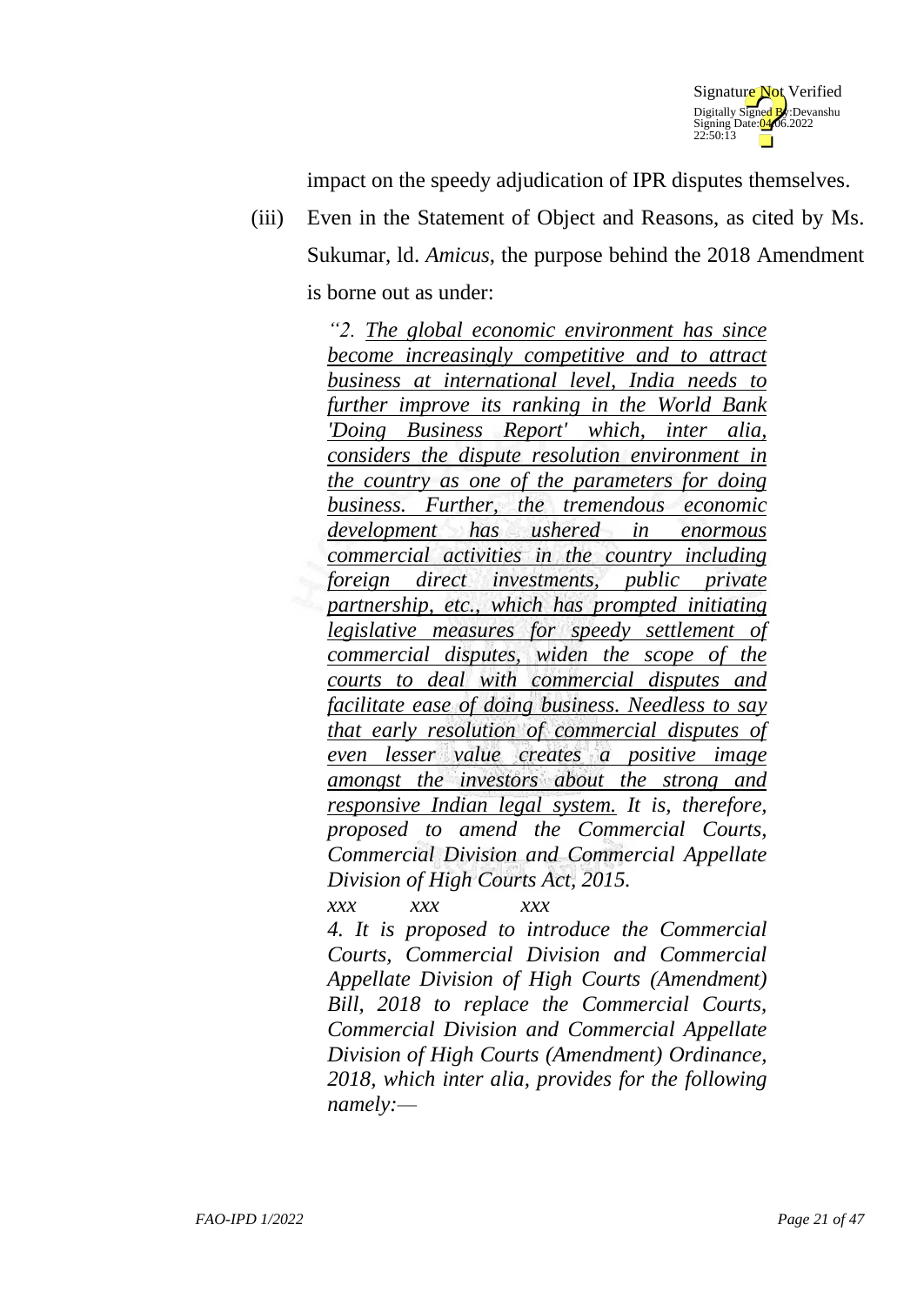

*(i) to reduce the specified value of commercial disputes from the existing one crore rupees to three lakh rupees, and to enable the parties to approach the lowest level of subordinate courts for speedy resolution of commercial disputes;"*

36. The scheme of the CCA including the jurisdictional aspects of the Commercial Courts and the Commercial Divisions of the High Courts was considered by the Supreme Court in *Ambalal Sarabhai Enterprises Ltd. (supra).* The Supreme Court in the said judgment observed as under:

> *"25. As noted above, clause (i) of Section 2 of the Act defines "Specified Value", in relation to a commercial dispute, shall mean the value of the subject matter in respect of a suit as determined in accordance with section 12 [which shall not be less than three lakh rupees] or such higher value, as may be notified by the Central Government". Section 12 provides for criteria for valuation of the suit, application or appeal for the purpose of the Act.*

*26. A matter will fall under the jurisdiction of the Commercial Court or the Commercial Division of the High Court on the following factors:-*

*(i) it shall be a commercial dispute within the meaning of Section 2(1)(c) of the Act; and*

*(ii) such commercial disputes are of a specified value as per Section 2(i) of the Act."*

37. The proposition that Commercial Courts would get jurisdiction in IPR matters only if the twin conditions are satisfied is also reiterated in *Super Cassettes (supra),* where the ld. Single Judge was concerned with the question as to whether the Commercial Division of the High Court would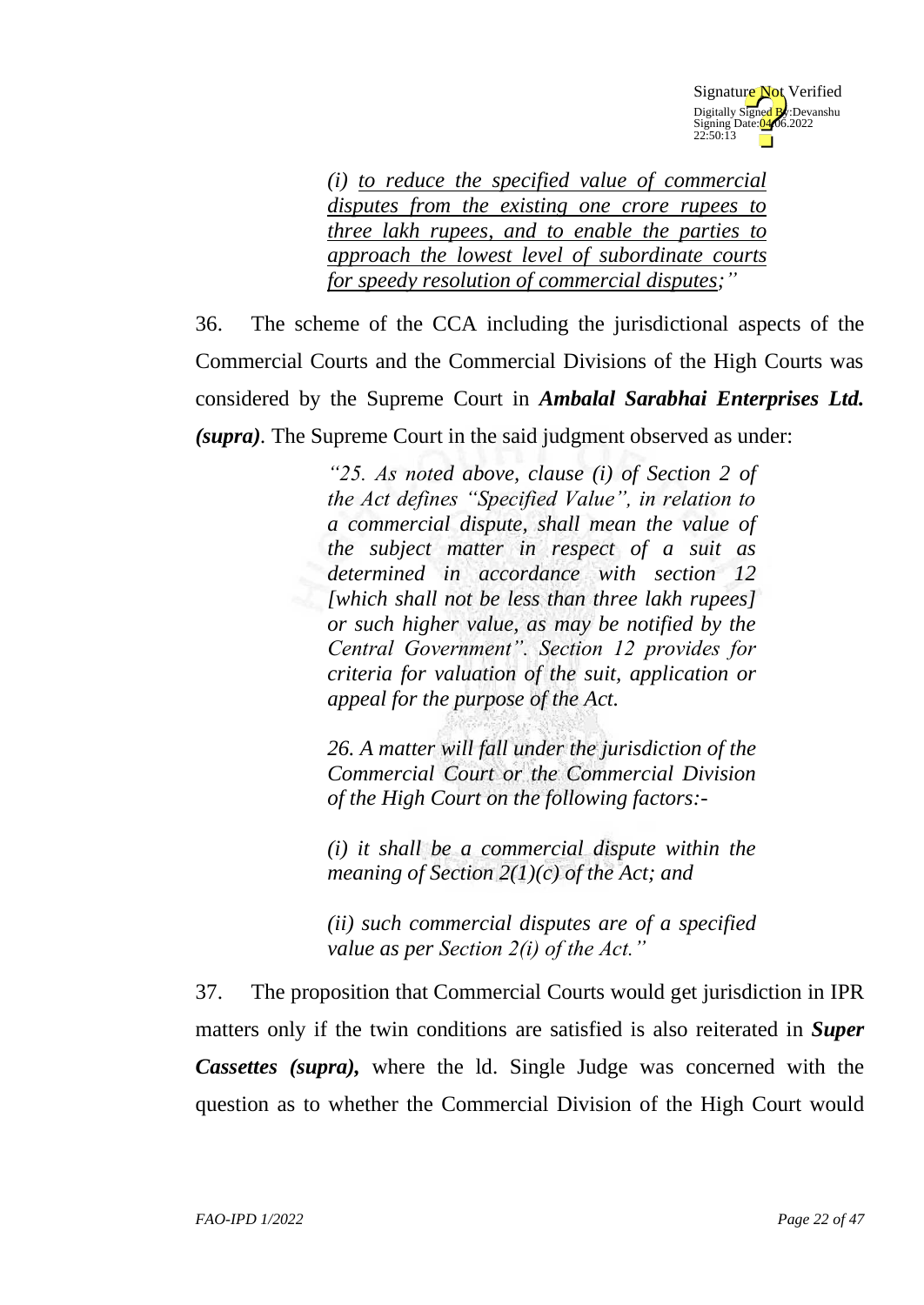

have jurisdiction even if the 'specified value' of the suit is below Rs.2 crores. However, the said judgment was prior to the 2018 Amendment.

## **(iv) Role of 'Valuation' in Satisfaction of the Twin Test**

38. The fact that the twin test requirement is to be satisfied is also held in judgments of various High Courts. This has led to the question as to how such 'specified value' is to be examined and whether valuation of a suit has any role in the same. Some relevant decisions on this issue are considered hereinbelow.

39. In *Soni Dave (supra)*, the ld. Single Judge of this Court has held that the CCA does not interfere with the provisions of the Court Fees Act or the Suits Valuation Act. The observations of the Court are as under:

> *"25. The Commercial Courts Act has not been enacted to interfere with the Courts Fees Act or the Suits Valuation Act. It is a settled principle of law that the provisions such as Section 21 supra have to be read and interpreted by finding out the extent to which the legislature intended to give it a overriding effect and the context in which such a provision is made and on a consideration of purpose and policy underlying the enactment. It is also relevant to consider whether the conflicting enactment can be described as a special one and in which case the special one may prevail over the more general one, notwithstanding that the general one is later in time.*

#### *xxx xxx xxx*

*25. In my view Section 12 of the Commercial Courts Act providing for determination of specified value as defined in Section 2(i) thereof is not intended to provide for a new mode of determining the valuation of the suit for the purpose of jurisdiction and court fees. It would be incongruous to hold that while for the*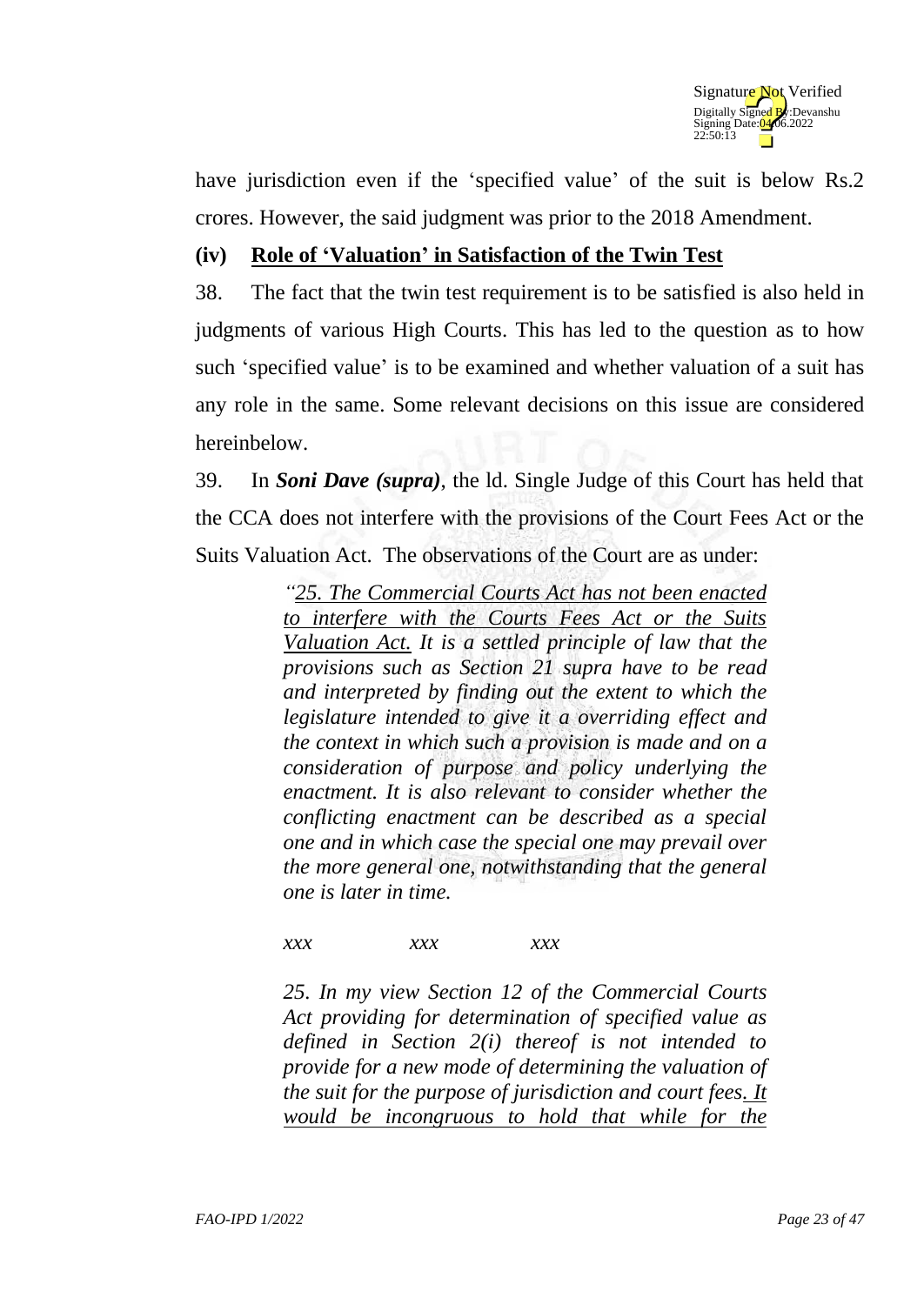

*purpose of payment of court fees the deemed fiction provided in the Court Fees Act for determining the value of the property is to apply but not for determining the specified value under the Commercial Courts Act.*

*26. In my opinion Section 12 of the Commercial Courts Act has to be read harmoniously with the Court Fees Act and the Suits Valuation Act and reading so, the specified value of a suit where the relief sought relates to immovable property or to a right thereunder has to be according to the market value of the immovable property only in such suits where the suit as per the Court Fees Act and / or the Suits Valuation Act has to be valued on the market value of the property and not where as per the Court Fees Act and the Suits Valuation Act the valuation of a suit even if for the relief of recovery of immovable property or a right therein is required to be anything other than market value as is the case in a suit by a landlord for recovery of possession of immovable property from a tenant."*

40. Notably, in *Soni Dave (supra)*, the Court was concerned with a case relating to an immovable property not used exclusively in trade or commerce, and immovable property does have specific Court fee assigned to it in the Court Fees Act.

41. The Kerala High Court also followed the decision of *Soni Dave (supra)* in *C.K. Surendran v. Kunhimoosa [CRP 146/2021, decided on 17th September, 2021]* in a suit concerning immovable property and held as under:

> *"12. I also find merit in the contention that the provisions of the Commercial Courts Act and the Court Fees Act should be interpreted harmoniously. Section 27 of the Court Fees Act deals with suits for injunction. As per Section 27(c), where the subject matter of the*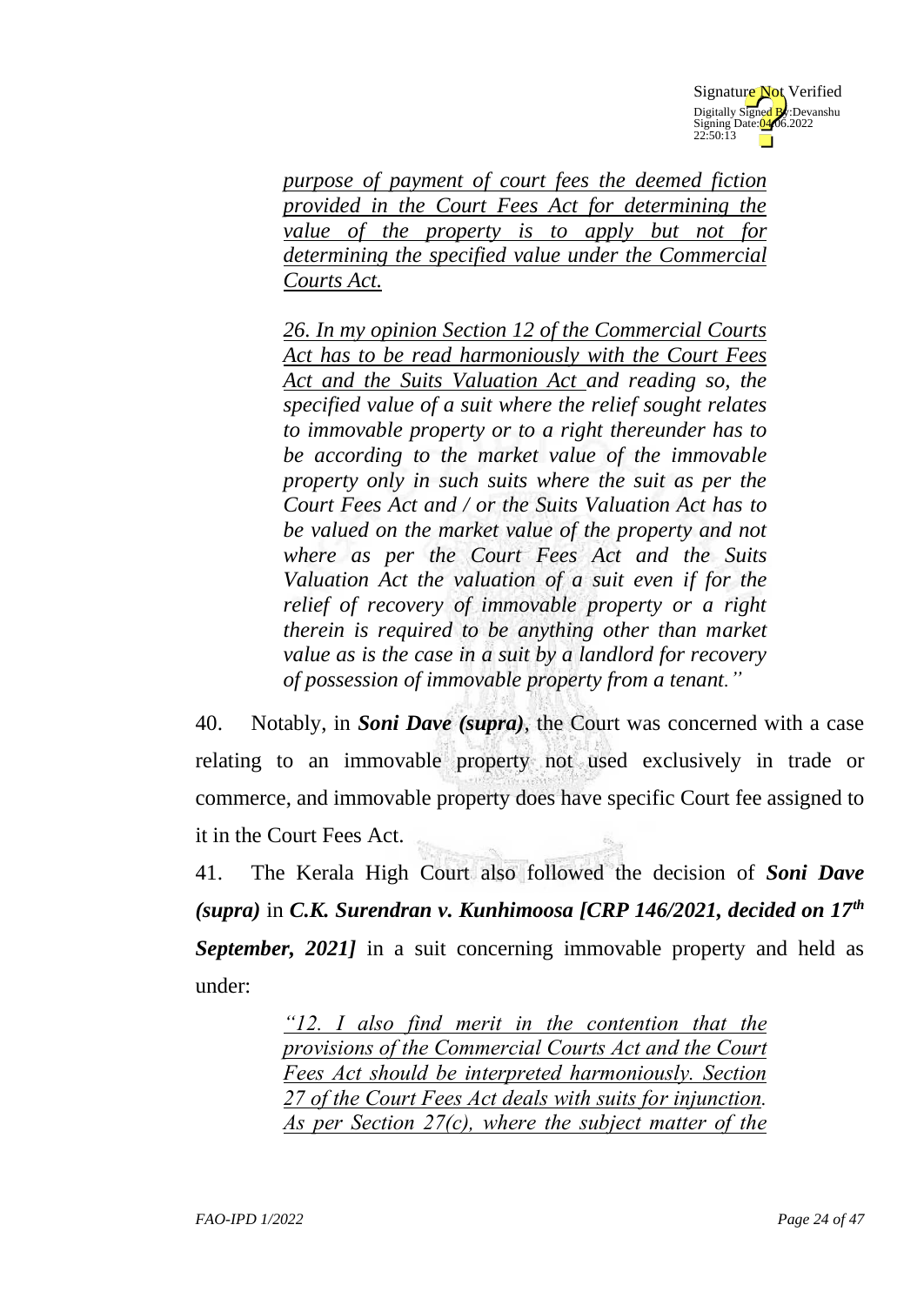

*suit has a market value or not, fee shall be computed on the amount at which the relief sought is valued in the plaint or on Rs.500/- whichever is higher. The relief in the instant suit is for a decree of mandatory injunction directing the defendant to quit from the building described in plaint A and B schedules with damages for loss of user and occupation at the rate of Rs.10,42,125.00 per month from the date of suit till delivery of possession and the petitioner has paid court fees under Section 27(c). In a suit for injunction simplicitor, it is the value of the relief claimed and not the value of the property involved that determines the jurisdiction. "Subject matter" is the substance for adjudication and has reference to the right which the plaintiff seeks to enforce and the valuation of the suit depends upon the value of the subject matter. Similar question was considered by the High Court of Delhi in Mrs.Soni Dave (supra). After careful scrutiny of Section 12 of the Act and the relevant provision of the Court Fees Act, it was held as follows;*

*"27. In my view Section 12 of the Commercial Courts Act providing for determination of specified value as defined in Section 2(i) thereof is not intended to provide for a new mode zof determining the valuation of the suit for the purpose of jurisdiction and court fees. It would be incongruous to hold that while for the purpose of payment of court fees the deemed fiction provided in the Court Fees Act for determining the value of the property is to apply but not for determining the specified value under the Commercial Courts Act.*

*28. In my opinion Section 12 of the Commercial Courts Act has to be read harmoniously with the Court Fees Act and the Suits Valuation Act and reading so, the*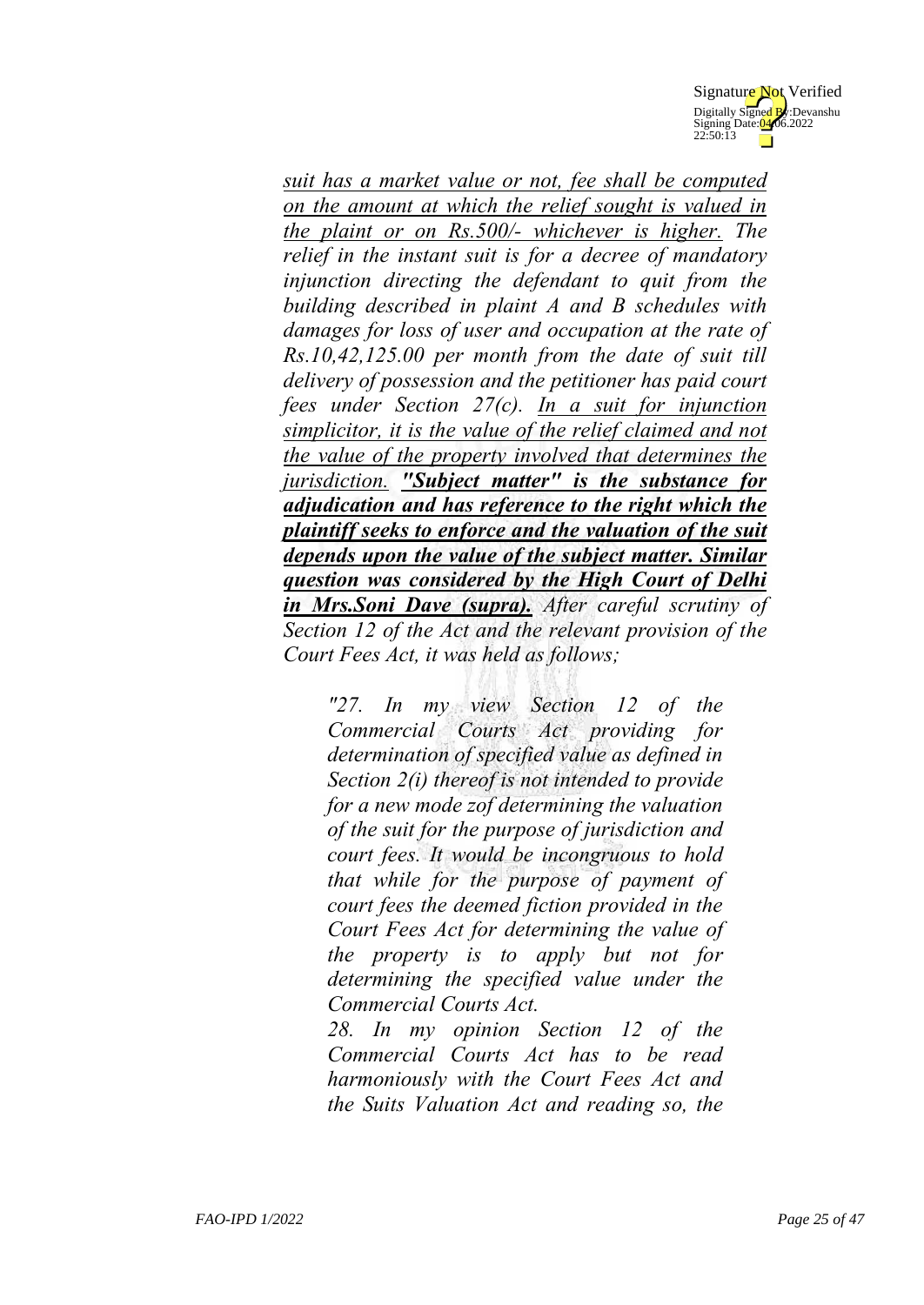

*specified value of a suit where the relief sought relates to immovable property or to a right thereunder has to be according to the market value of the immovable property only in such suits where the suit as per the Court Fees Act and/or the Suits Valuation Act has to be valued on the market value of the property and not where as per the Court Fees Act and the Suits Valuation Act the valuation of a suit even if for the relief of recovery of immovable property or a right therein is required to be anything other than market value as is the case in a suit by a landlord for recovery of possession of immovable property from a tenant."*

*Same view was taken by the Karnataka High Court in Fine Footwear Pvt. Ltd. Represented by its Director v. Skechers USA Inc. and Another [2019 SCC Online Kar. 1024]. I am in respectful agreement with the above judgments. No doubt, the specified value of a suit is liable to be computed in accordance with the market value of the immovable property in such suits where, even as per the Court Fees Act, the value is to be determined on the basis of the market value of the property. In respect of suits where the valuation under the Court Fees Act is based on anything other than market value of the immovable property, the valuation under the Court Fees Act should be the basis for deciding the pecuniary jurisdiction."*

42. Thus, in *Soni Dave (supra)* and *C.K. Surendran (supra)*, the Delhi High Court and Kerala High Court held that the valuation of the suit for the purposes of Court fee cannot be different from the 'specified value' as contemplated under Section 12 of the CCA. However, the Karnataka High Court in *Kirloskar (supra)* – a case concerning IPR – held as under: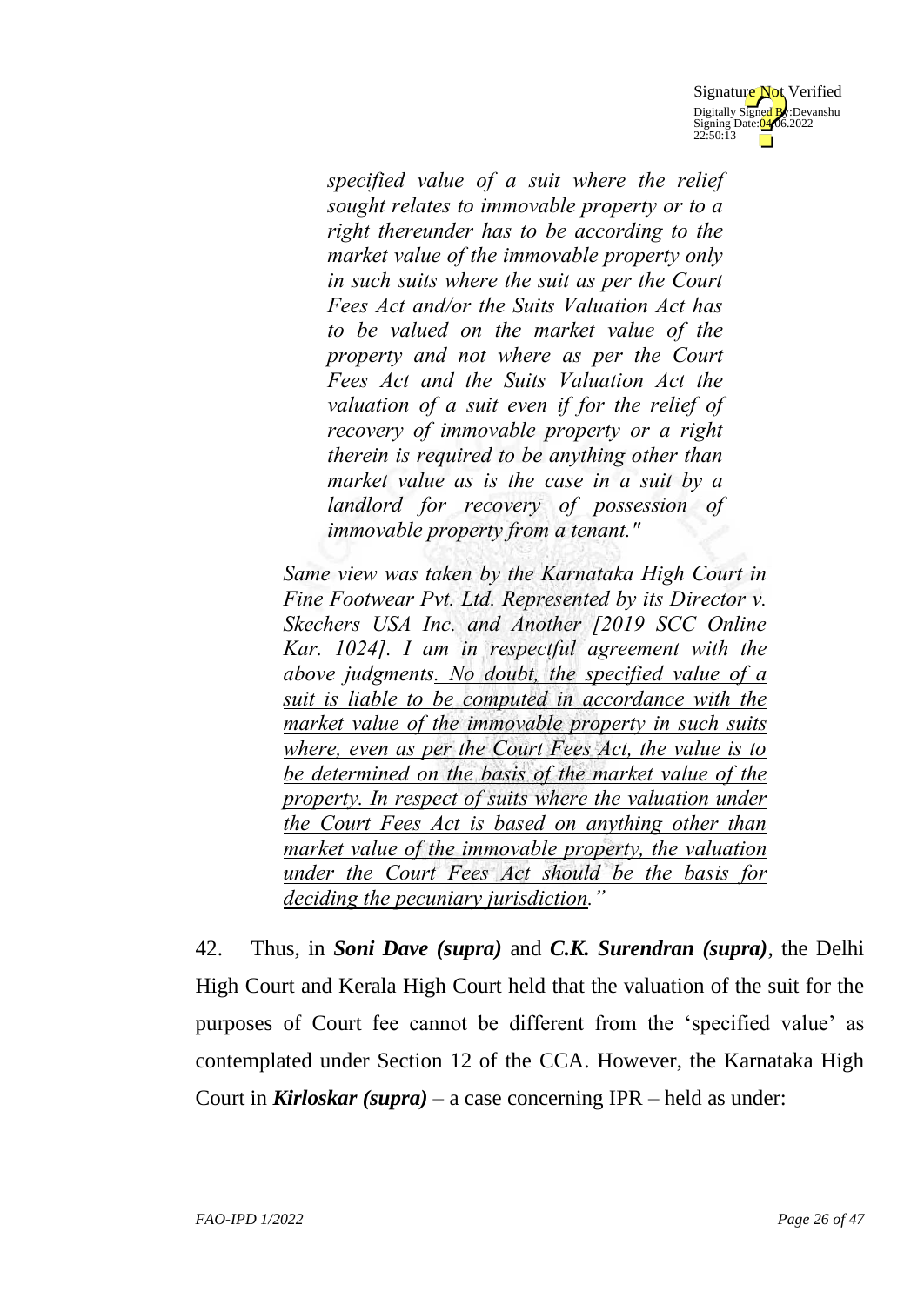

*"8. The twin requirements of this Act are that a dispute has to be a commercial dispute, and secondly, it must be of certain pecuniary limit, namely Rs.3,00,000/- or above. The term commercial dispute has been defined in Section 2(c) of the Act. Section 2(1)(c)(xvii) clearly deals with the intellectual property rights relating to registered, and unregistered trademarks. Undoubtedly, the present case deals with a trademark the usage of trademark by the appellant, which according to the respondent plaintiff is an illegal usage. Thus, the subject matter of the dispute does relate to intellectual property rights. Hence, the dispute is a commercial dispute as defined by Section 2(1)(c)(xvii) of the Act. 9. The Karnataka Court Fees and Suits Valuation Act deals with the calculation of Court Fees. Section 26 of the said Act clearly states that in a suit for injunction, whether the subject- matter of the suit has a market value, or not, the fee shall be computed on the amount at which the relief sought is valued in the plaint, or on rupees one thousand whichever is higher. Therefore, a distinction has to be made between the value of the subject-matter, and the calculation of Court fees. According to Section 26(c), the Court fee shall be based on the relief sought, and the value of the relief mentioned in the plaint. Admittedly, in the present case, in the plaint, the relief sought was valued as Rs.3,000/-. But nonetheless, the value of the subjectmatter, that is the infringement of the trademark, has not been stated. But considering the fact that the dispute relates to the infringement of trademark that too by a company, the value of the subject matter can safely be taken to be more than Rs.3,00,000/-."*

43. Thus, insofar as IPR suits are concerned, the Karnataka High Court has taken a view that the Court fee shall be payable on the basis of the relief sought in the plaint, however, the value of the subject matter i.e., the infringement of trademark in a trademark case could be much higher. Thus,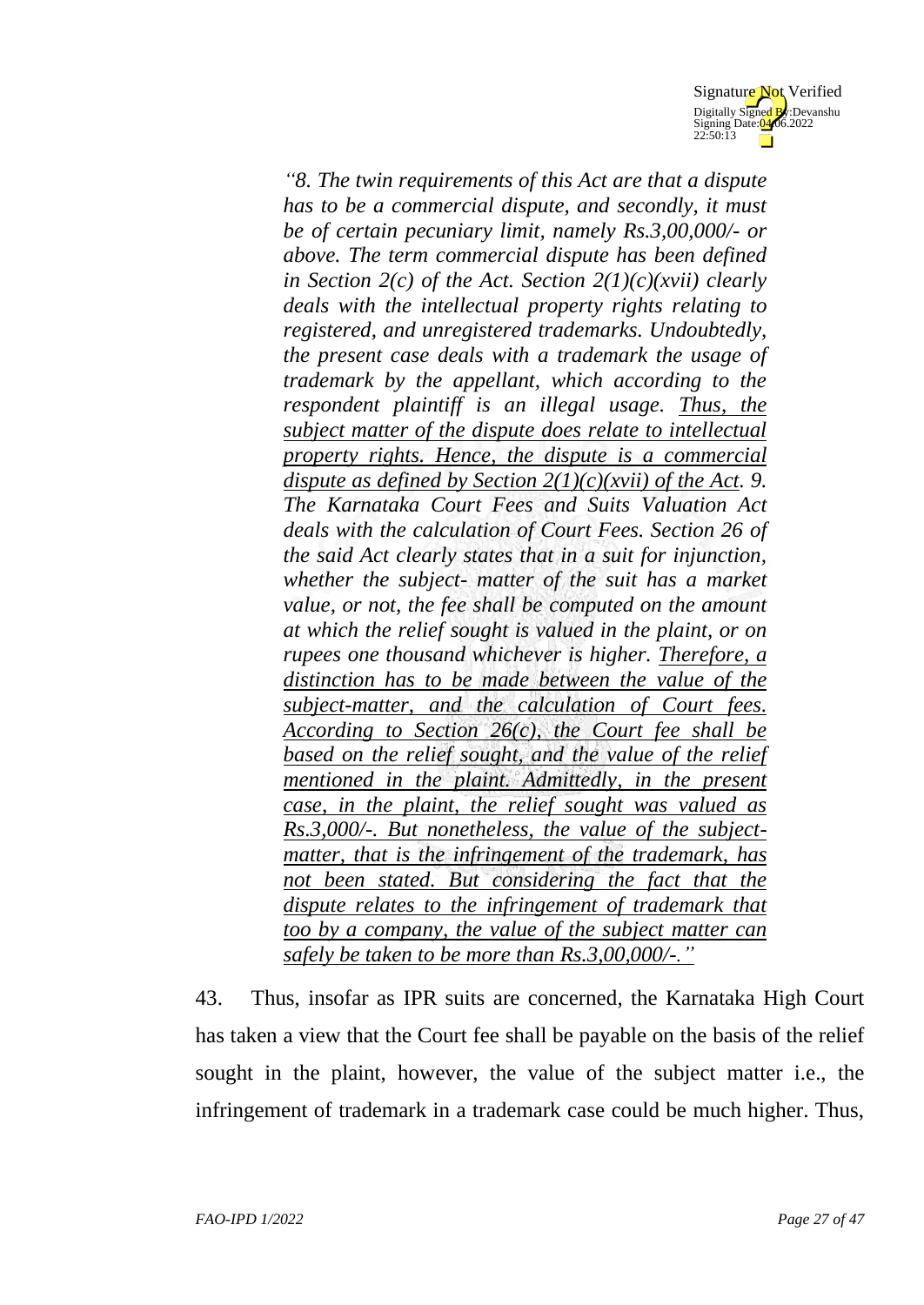

the value of the suit for the purpose of Court fee and the 'specified value' of the suit for exercising jurisdiction in an IPR matter could be different, in the opinion of the Karnataka High Court.

44. In *Fine Footwear Pvt Ltd v. Skechers USA Inc & Ors., (2019) 5 Kant LJ 358,* the Karnataka High Court also interpreted the provisions of the CCA along with the Court Fee Act and the Suits Valuation Act and observed as under:

> *"8…The High Court of Delhi in the case of Mrs. Soni Dhawe vs m/s. Trans asian Industries Expositions Pvt. Ltd., AIR 2016 Delhi 186 at has observed as under:*

*"The Commercial Courts has not been enacted to interfere with the Court Fees Act or Suits Valuation Act ... Section 12 of the Commercial Courts Act providing for determination of specified value as defined in Section 2(1)(i) thereof is not intended to provide for a new mode of determining the valuation of the suit for the purpose of jurisdiction and court fees. It would be incongruous to hold that while for the purpose of payment of court fees the deemed fiction provided in the Court Fees Act for determining the value of property is to apply but not for determining the specified value under the Commercial Courts Act... Section 12 of the Commercial Courts Act has to be read harmoniously with the Court Fees Act and Suits Valuation Act..."*

*9. It has been a well settled position of law that the plaintiff being the dominus litis has the prerogative of choosing the Court and determine the valuation of the suit for the purpose of pecuniary jurisdiction, special jurisdiction or for computation of court fees; the*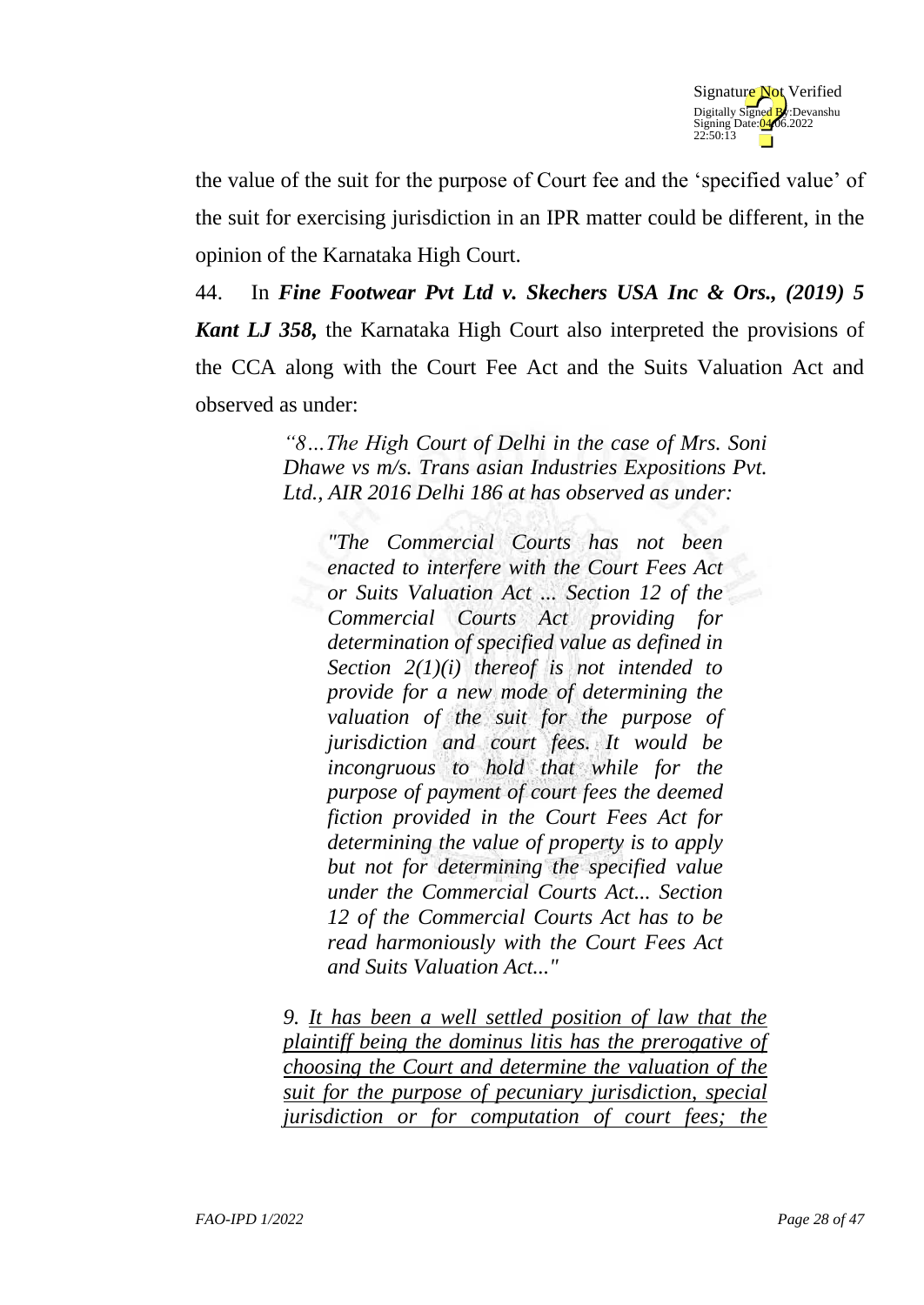

*opposing party cannot insist that the suit be tried before some other Court without establishing the lack of jurisdiction of the Court in which the cause is brought; the suit involves a commercial dispute, is true; but, there is no material placed on record to prima facie show that its specified value is Rupees Three Lakh or above, in terms of Section 2(1)(i) r/w Section 12 of the 2015 Act. A Coordinate Bench of this Court in RFA No. 1/2015 in the case of Kirloskar Aaf Limited v. M/s. American Air Filters Company Inc and Another vide judgment dated 25.09.2018 at paragraph No.8 observed "the twin requirements of this Act are that a dispute has to be a Commercial Dispute and secondly it must be of a certain pecuniary limit, namely Rupees Three Lakh or above ..." In other words, the Commercial Courts have jurisdiction only in such matters which pass the Twin Test i.e., existence of a "Commercial Dispute" as defined under Section 2(1)(c)(xvii) and the "Specified Value" as defined under Section 2(c)(i) r/w Section 12 of the 2015 Act. In the present writ petition, although the suit involves a Commercial Dispute, the subject matter of the suit is apparently less than the Specified Value. To put it succinctly, the commercial courts shall have exclusive jurisdiction if both the commercial dispute and specified value concur to exist and not just one of them, as rightly contended by learned Sr. Counsel for the respondent."* য়ৰীল জশ<sup>্বাহী</sup>

45. The Bombay High Court on the other hand in *Bharat Bhogilal Patel v. Leitz Tooling Systems India Pvt Ltd, 2020(82) PTC 458 (Bom)* held as under:

> *"27. In my view, literally interpreting Section 16, the interpretation that follows is that the amendments introduced by Section 16 apply only to Commercial Disputes of a Specified Value and not Commercial Disputes not of a Specified Value. This is the letter of*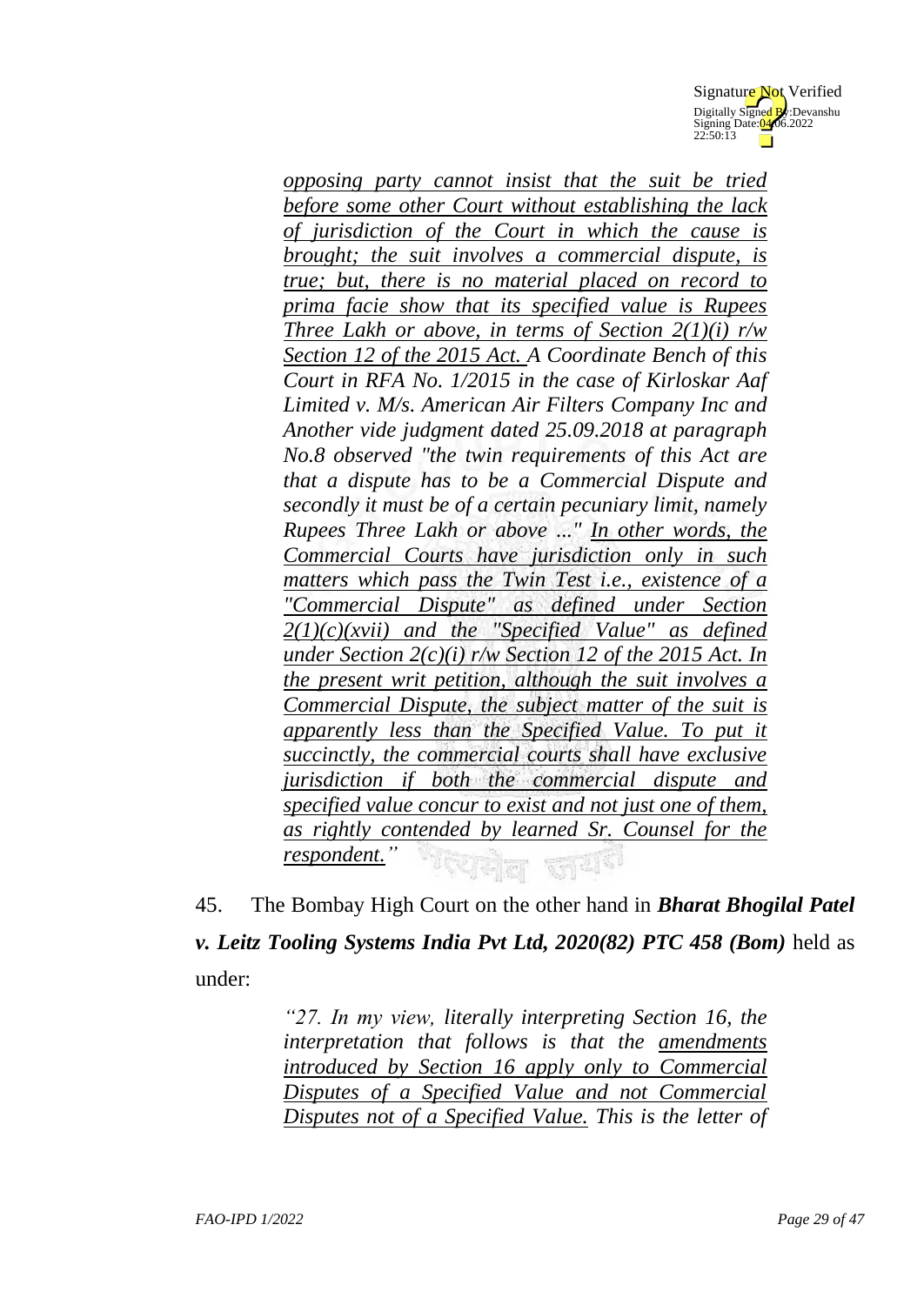

*law. Section 16, as it reads currently ought to be interpreted literally. In Kanai Lal Sur vs. Paramnidhi Sadhukhan, it was held by the Apex Court that if the words used are capable of one construction only then it would not be open to the courts to adopt any other hypothetical construction on the ground that such construction is more consistent with the alleged object and policy of the subject Act. Further, the Apex Court, in its decision rendered in Commr. of Customs v. Dilip Kumar & Co.,34 has held thus:*

*"21.The well-settled principle is that when the words in a statute are clear, plain and unambiguous and only one meaning can be inferred, the courts are bound to give effect to the said meaning irrespective of consequences. If the words in the statute are plain and unambiguous, it becomes necessary 33 AIR 1957 SC 907 34 (2018) 9 SCC 1 Nitin 56 / 57 RPL-15-2019- 3.doc to expound those words in their natural and ordinary sense. The words used declare the intention of the legislature."*

*28. Additionally, as submitted by Mr. Kohli, there may be certain inefficient consequences resulting from the literal interpretation of Section 16. Illustratively, the present Suit is titled a 'Commercial Suit' and yet, would be governed by the un- amended CPC. However, in my view, should the legislature deem fit, it may carry out an amendment to overcome these consequences and/or may provide a clarification if it so deems fit. Till such time, I am currently bound by the language of Section 16 and am inclined to interpret the said section literally."*

46. Thus, the opinions of various High Courts, on the question of valuation in 'commercial disputes' are varied.

## **(v) Minutes of the Meeting of the State Court Management Systems Committee**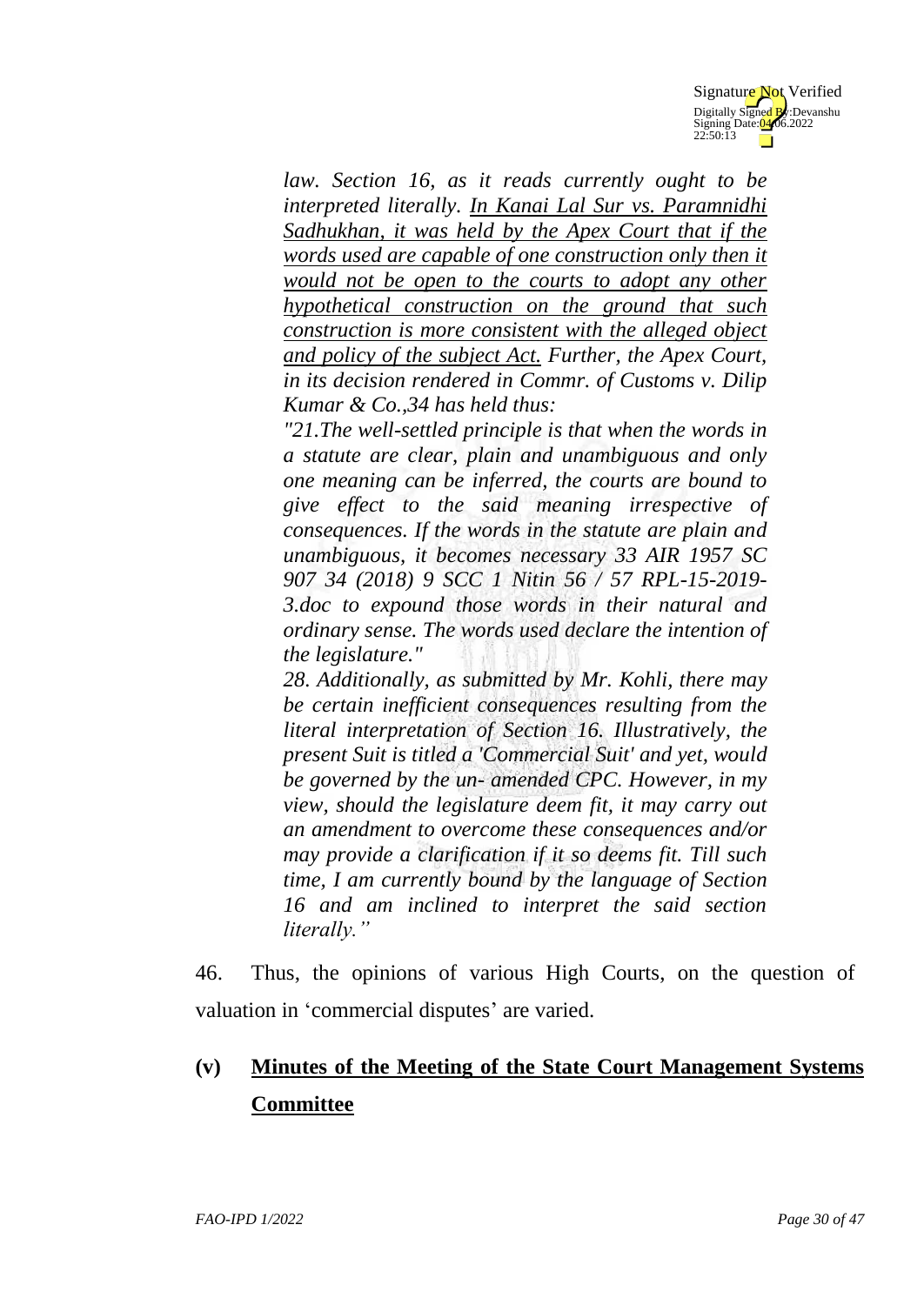

47. In this backdrop of 'specified value' and its relation to valuation, it would also be relevant to consider the decision taken on the administrative side, by the State Courts Management System Committee of this Court, in its meeting on 4th February, 2020. The question had arisen in the context of a communication received from the ld. District & Sessions Judge, Mr. Dinesh Kumar *(as he then was)*, relating to the jurisdiction of Commercial Courts. In the said letter, the concerned ld. District Judge had brought to the notice of the Committee, the confusion that had arisen in respect of transferring of IPR cases to Commercial Courts. The Committee, consisting of then Hon'ble Mr. Justice R.S. Endlaw and Hon'ble Mr. Justice Yogesh Khanna, considered the said communication and, in its minutes dated 4<sup>th</sup> February, 2020, directed as under:

> *"Considered and discussed. Section 134 of the Trademarks Act, 1999 states that no suit for the infringement or relating to any right in a registered trademark or for passing of regarding any trademark "shall be instituted in any court inferior to a District Court having jurisdiction to try the suit." The words "inferior to a District Court" have been interpreted and held to mean the court of a District Judge and not the Court of the Senior Civil Judge or the Civil Judge. Therefore, matters pertaining to trademark in which the relief even if valued less than Rs.3,00,000/- can be entertained only by the courts of District Judge/Additional District Judge at the District Court level.*

> *The question whether a suit within the meaning of Section 134 of the Trademarks Act, 1999 can at all be permitted to be valued at less than Rs.3,00,000/-which court fees paid on valuation below Rs.3,00,000/-is maintainable or not may be left to be decided on the judicial side by the court of the District Judge*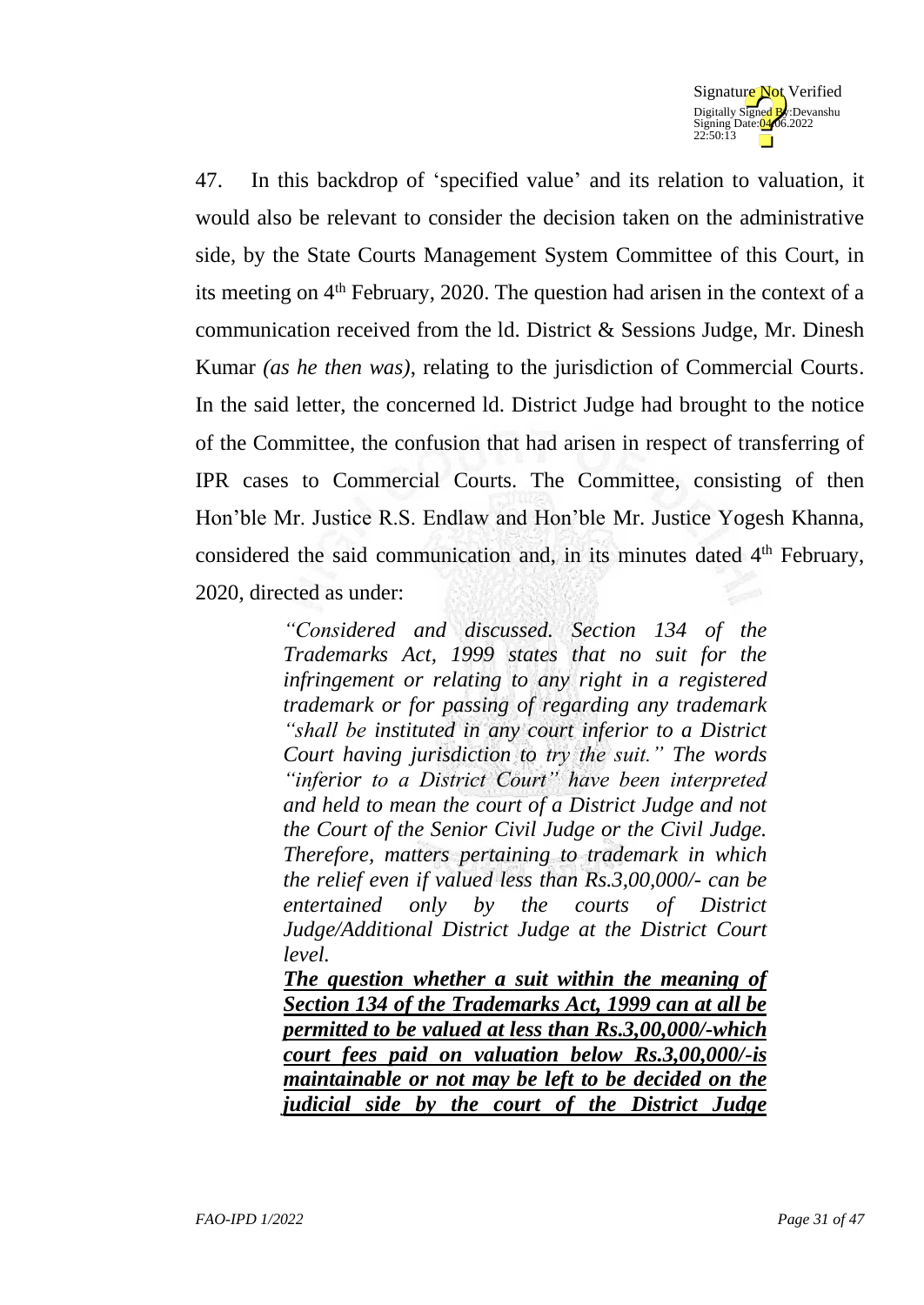

## *(Commercial Court) to whom such matter has been transferred upon constitution of dedicated courts of District Judge (Commercial Court).*

*As regards the previous notification of this Court nominating all courts of District Judge/Additional District Judge as Commercial Courts, in view of establishment of dedicated courts of District Judge (Commercial Court), the Committee recommends that the order No. 58/DHC/Gaz/G-1/VI.E2(a)/2018 dated 7.7.2018 vide which all the District Judge/Additional District judges were designated as Commercial Courts be withdrawn with immediate effect."*

48. A perusal of the above Minutes shows that the decision of the SCMSC was that the question as to whether a trademark suit can be valued below Rs.3 lakhs, ought to be left to be decided on the judicial side by the District Judge (Commercial).

49. However, this Court notices that this decision may not have been uniformly implemented in District Courts. Thus, even as on date, there are several IPR suits, which are being instituted and adjudicated by District Judges (non-Commercial). In this view of the matter, this Court is of the opinion that the examination of 'specified value' and valuation, is imperative to determine the relevant forum.

## **(vi) Determination of Jurisdiction in an IPR Dispute**

## *A. Applicable Laws*

50. Keeping the above principles in mind, the following would be the list of statutes that could be applicable for considering the issue at hand:

- (i) Trade Marks Act, 1999;
- (ii) Copyright Act, 1957;
- (iii) Indian Patents Act, 1970;
- (iv) Indian Designs Act, 2000;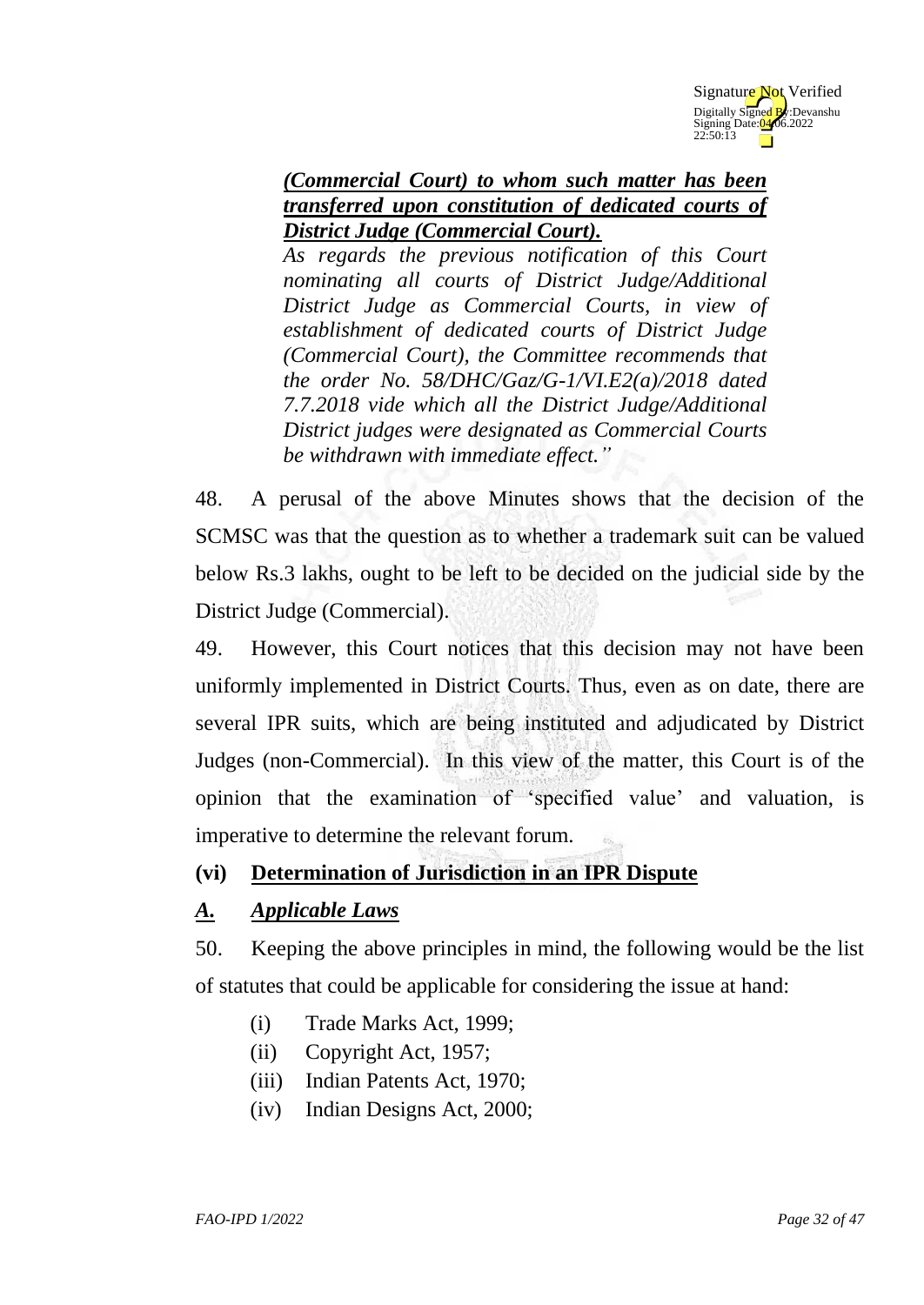

- (v) Protection of Plant Varieties and Farmers Rights Act, 2001;
- (vi) Civil Procedure Code, 1908;
- (vii) Commercial Courts Act, 2015;
- (viii) Court Fees Act, 1870; and
- (ix) Suits Valuation Act, 1887.

## *B. Definition of 'Specified Value'*

51. It is clear from the above that the term 'specified value' under the CCA would be a factor in determining the Court's jurisdiction. This begs an examination of the term 'specified value', at the first instance. The term 'specified value' is defined in Section 2(i) of the CCA as under:

> *"(i) Specified Value, in relation to a commercial dispute, shall mean the value of the subject-matter in respect of a suit as determined in accordance with section 12 [which shall not be less than three lakh rupees] or such higher value, as may be notified by the Central Government."*

52. The determination of 'specified value' is to be as per Section 12 of the CCA, which reads as under:

> *"12. Determination of Specified Value. —(1) The Specified Value of the subject-matter of the commercial dispute in a suit, appeal or application shall be determined in the following manner:––*

- *(a) where the relief sought in a suit or application is for recovery of money, the money sought to be recovered in the suit or application inclusive of interest, if any, computed up to the date of filing of the suit or application, as the case may be, shall be taken into account for determining such Specified Value;*
- *(b) where the relief sought in a suit, appeal or application relates to movable property or to a right therein, the market value of the*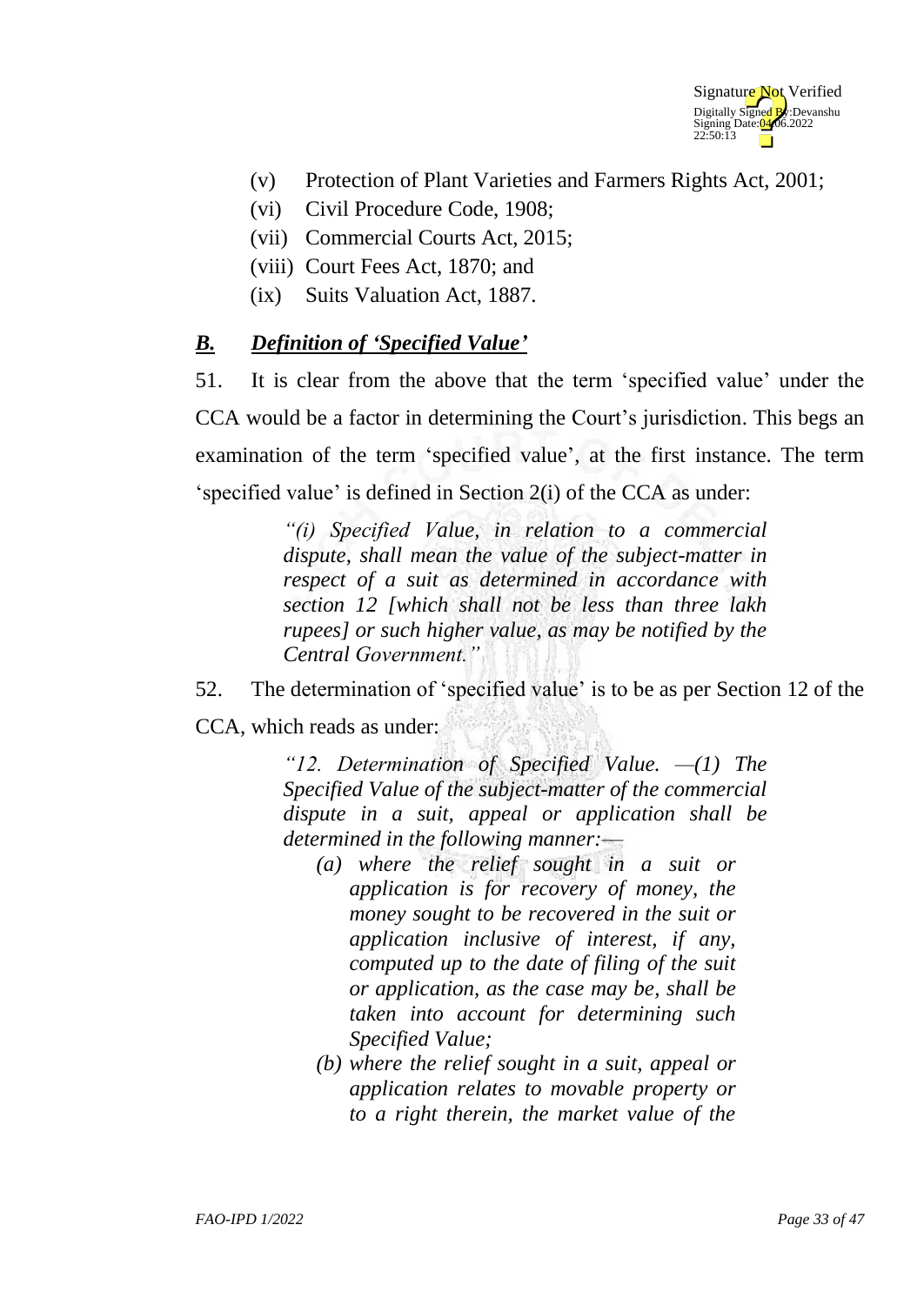

*movable property as on the date of filing of the suit, appeal or application, as the case may be, shall be taken into account for determining such Specified Value;*

- *(c) where the relief sought in a suit, appeal or application relates to immovable property or to a right therein, the market value of the immovable property, as on the date of filing of the suit, appeal or application, as the case may be, shall be taken into account for determining Specified Value; [and]*
- *(d) where the relief sought in a suit, appeal or application relates to any other intangible right, the market value of the said rights as estimated by the plaintiff shall be taken into account for determining Specified Value;"*

## *C. Valuation under Other Statutes*

53. In so far as the other factors determining jurisdiction are concerned, the valuation of the suit for Suits Valuation Act and Court Fees Act becomes relevant. As per Section 8 of the Suits Valuation Act, the Court fee value and jurisdictional value would be the same in certain suits, as the plaintiff files a suit on the basis of relief being sought and pays the Court fee on the said basis. In the case of intangibles such as intellectual property, the manner in which the suit is to be valued is not specified in the Court Fees Act. The same is also not specified in Section 9 of the Suits Valuation Act or the Punjab & Haryana High Court Rules framed thereunder. The computation under Section 7 of the Court Fees Act for various categories of suits, is as below: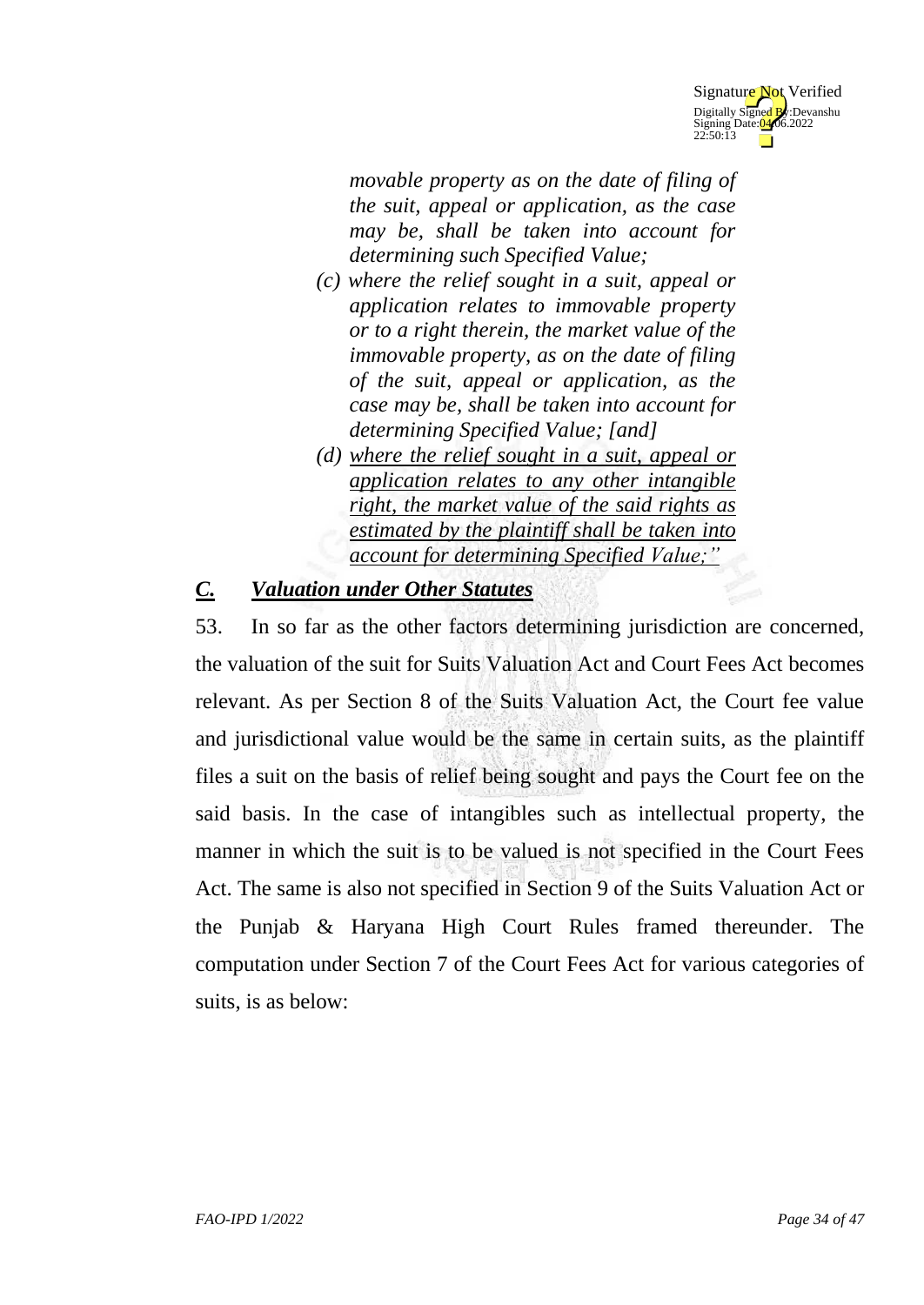

| <b>Cla</b>        | <b>Case Type</b>                                                                                                                                                                                                                                        | <b>Court Fee Determination</b>                                                                                                                                                         |
|-------------------|---------------------------------------------------------------------------------------------------------------------------------------------------------------------------------------------------------------------------------------------------------|----------------------------------------------------------------------------------------------------------------------------------------------------------------------------------------|
| <b>use</b><br>No. |                                                                                                                                                                                                                                                         |                                                                                                                                                                                        |
| (i)               | For money                                                                                                                                                                                                                                               | According to the amount claimed                                                                                                                                                        |
| (ii)              | For maintenance and<br>annuities                                                                                                                                                                                                                        | According to the value of the subject-matter<br>of the suit, and such value shall be deemed<br>to be ten times the amount claimed to be<br>payable for one year                        |
| (iii)             | other movable<br>For<br>property other<br>than<br>money,<br>having<br>a<br>market-value                                                                                                                                                                 | According to such value at the date of<br>presenting the plaint                                                                                                                        |
| (iv)              | In suits for:<br>movable<br>property<br>$\bullet$<br>of no market-value<br>to enforce a right to<br>$\bullet$<br>share<br>joint<br>in<br>family property<br>declaratory decree<br>and consequential<br>relief<br>an injunction<br>easements<br>accounts | Plaintiff shall state the amount at which he<br>values the relief sought                                                                                                               |
| (v)               | houses and gardens                                                                                                                                                                                                                                      | For possession of land,   Multiplier of revenue payable or net profits                                                                                                                 |
| (vi)              | To enforce a right of<br>pre-emption                                                                                                                                                                                                                    | According<br>to the value<br>(computed)<br>in<br>accordance<br>with<br>paragraph $(v)$ of<br>this<br>section) of the land, house or garden in<br>respect of which the right is claimed |
| (vii)             | For interest of assignee<br>of land revenue                                                                                                                                                                                                             | Fifteen times his net profits as such for the<br>year next before the date of presenting the<br>plaint                                                                                 |
| (viii)            | To<br>aside<br>set<br>an<br>attachment                                                                                                                                                                                                                  | According to the amount for which the land<br>or interest was attached                                                                                                                 |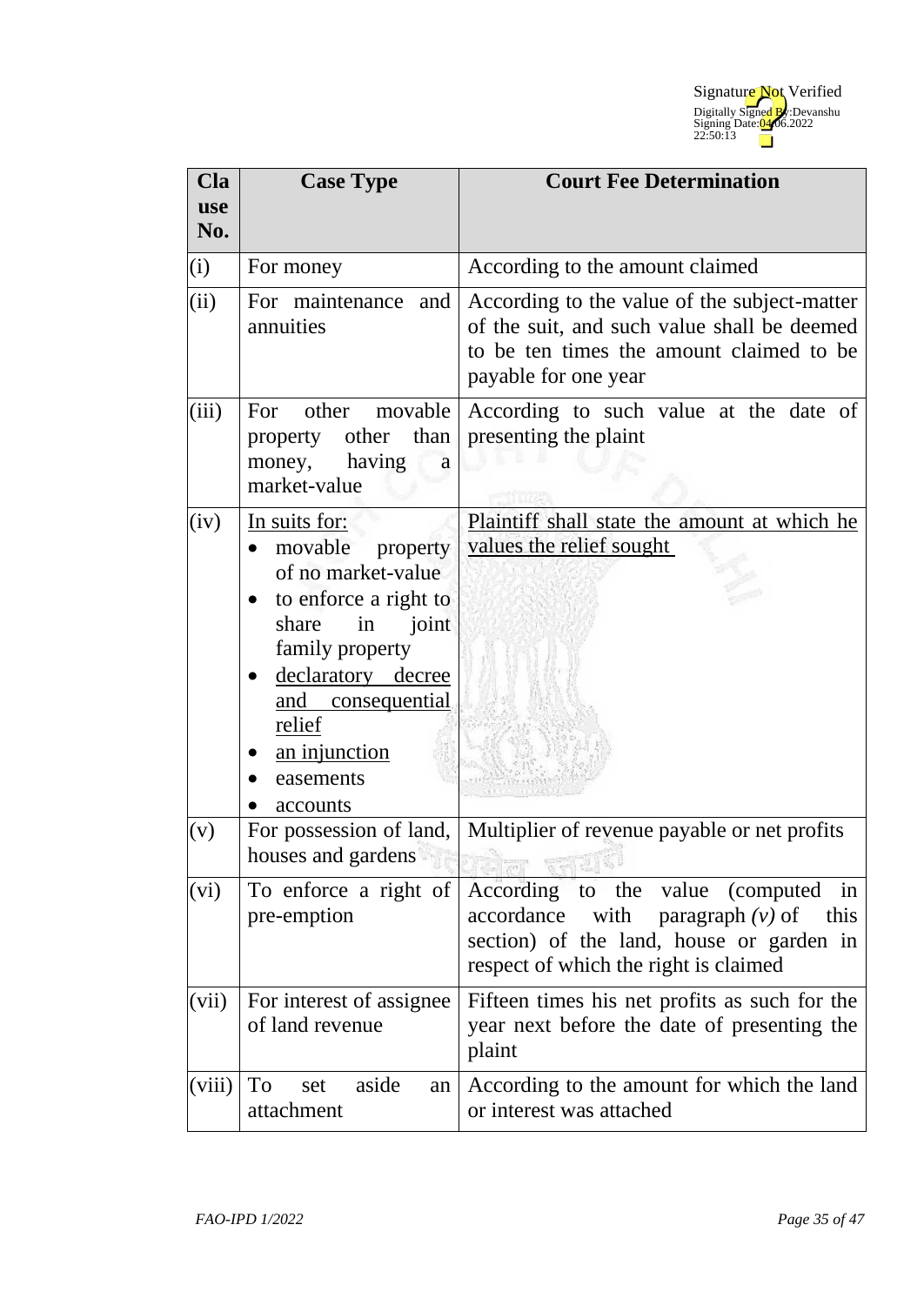

| (ix) | To redeem<br>To foreclose | According to the principal money expressed<br>to be secured by the instrument of mortgage                                                                                                |
|------|---------------------------|------------------------------------------------------------------------------------------------------------------------------------------------------------------------------------------|
| (x)  | For<br>performance        | specific According to the amount<br>consideration/amount agreed, etc.                                                                                                                    |
| (xi) | tenant                    | Between landlord and According to the amount of the rent of<br>the immovable property to which the suit<br>refers, payable for the year next before the<br>date of presenting the plaint |

54. As there are no specific factors prescribed for calculating Court fee/valuation in cases of injunctive/declaratory reliefs or intellectual property matters and it is left to the plaintiff to value the same, it is pertinent to refer to judicial precedents, to ascertain the extent of the plaintiff's discretion. The legal position as to suit valuation, choice of forum, payment of Court fee, etc., both before and after the enactment of the CCA, as emerging from various judicial decisions, is summarized below:

(i) To decide the valuation and Court fee payable in a case, the Court should look into the allegations in the plaint and examine the substantive reliefs. Mere astuteness in drafting the plaint will not be allowed to stand in the way of the Court to look into the substance of the relief sought. Whimsical valuation is thus not permitted. [*Shamsher Singh v. Rajinder Prashad & Ors., (1973) 2 SCC 524*].

(ii) Valuation of a suit has to be adequate and reasonable. The plaintiff cannot deliberately/arbitrarily undervalue the relief. There must be a genuine effort by the plaintiff to estimate the relief. [*Meenakshisundaram Chettiar v. Venkatachalam Chettiar, (1980) 1 SCC 616*];

(iii) If the valuation given by the plaintiff is arbitrary and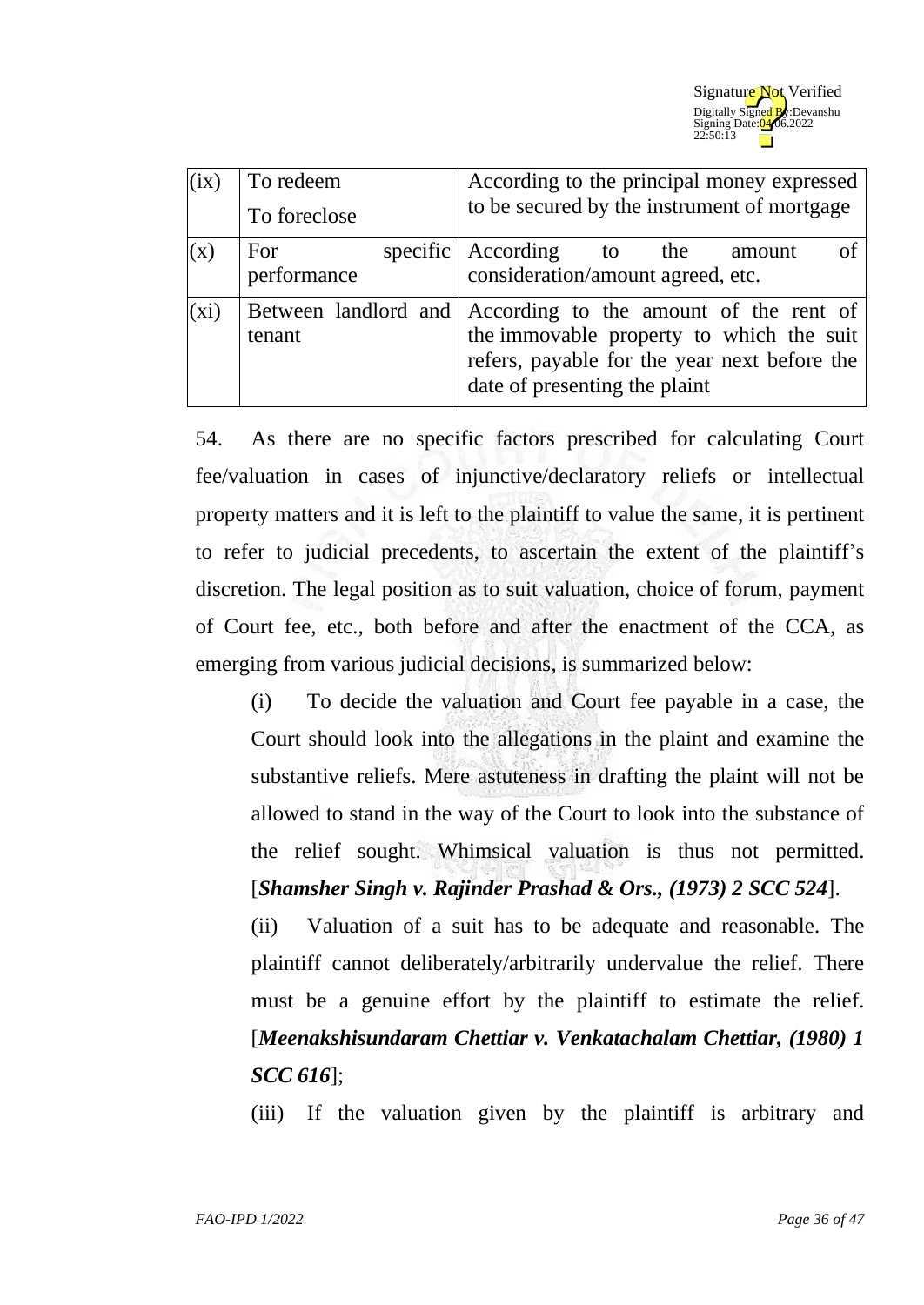

unreasonable, the Court may reject the same and permit the plaintiff to correct the valuation or have the plaint rejected. The valuation must not be arbitrary or manifestly inadequate. [*Abdul Hamid Shamsi v. Abdul Majid, (1988) 2 SCC 575*]

(iv) The plaintiff cannot whimsically choose a ridiculous figure for filing the suit in an arbitrary manner where there are positive materials or objective standards of valuation of the relief, on the face of the plaint. [*Commercial Aviation & Travel Company v. Vimani Pannalal, (1988) SCC 423*]

(v) The plaintiff has to give definite reasons for not ascertaining the exact value of the relief. If the exact valuation is not done, on the basis of certain basic requirements, the plaintiff's discretion would become arbitrary. Lack of *bonafides* would also cloud the right of the plaintiff to value the suit as per its own will. The Court can then compel the plaintiff to examine the plaint and would require the plaintiff to pay the requisite *ad valorem* Court fee. [*Bharat Sanchar Nigam Ltd. v. All India Bharat Sanchar Nigam Executives' Association (Regd.) & Ors. (2006) 130 DLT 195*]

(vi) The plaintiff being the *dominus litis,* can choose its forum. However, this prerogative or convenience for the plaintiff cannot eclipse the requirement of justice. The right to choose the forum is not an absolute one and can be taken away. [*Subhashini Malik v. S.K. Gandhi & Ors. (2016) 233 DLT 83*]

(vii) A court of a higher grade does not lack inherent jurisdiction to adjudicate a dispute which could have been entertained by a lower court, whereas the same would not hold good in the reverse situation.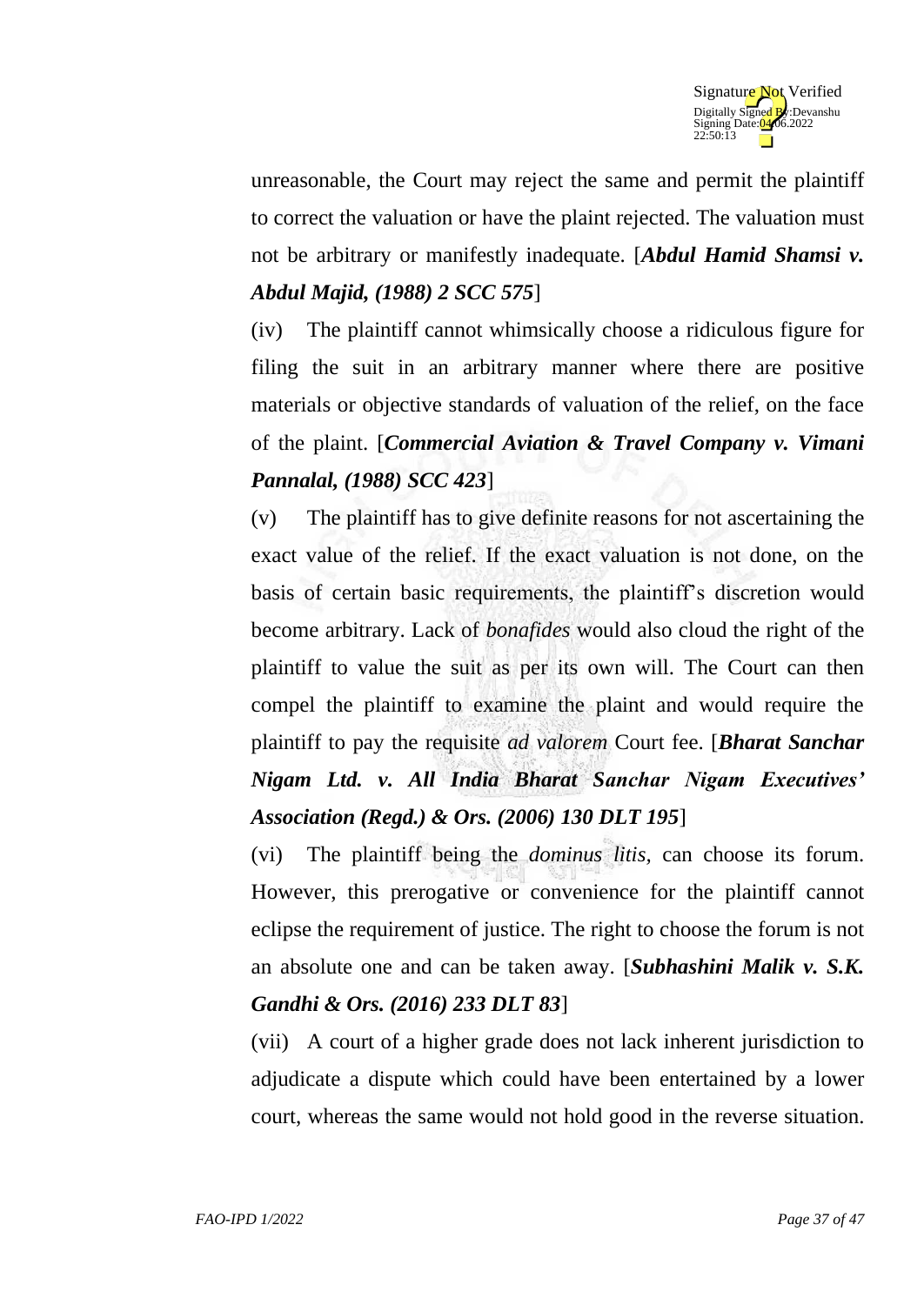

# [*Kesavarapu Venkateswarlu & Ors. v Sardharala Satanaryana & Ors., AIR 1957 AP 49(FB)* and *V Ramamirthaam v. Rama Film Service, AIR 1951 Mad 93(FB)]*

(viii) There are three categories of jurisdiction: (i)Territorial jurisdiction; (ii)Pecuniary jurisdiction; and (iii)Subject matter jurisdiction. It is only if the Court lacks subject matter jurisdiction, that it would lack inherent jurisdiction. [*Harshad Chiman Lal Modi v. D.L.F. Universal Ltd. And Ors., (2005) 7 SCC 791* and *Mantoo Sarkar v Oriental Insurance Company Limited & Ors., (2009) 2 SCC 244*]

(ix) The intention of the underlying statutes has to be considered and given effect to, unless it leads to an absurdity. The construction of a statute ought to be such as to advance the intention of the legislation and remedy any mischief. [*Glaxo Laboratories v. Presiding Officer, AIR 1984 SC 505*]

(x)When there are multiple suits which could govern any subject matter, the endeavour of the Court ought to be to apply a harmonious construction to the said provisions, especially when there is no repugnancy or inconsistency. [*Maya Mathew v. State of Kerala* and *Ors., (2010) 4 SCC 498* and *Lalit Babbar (supra)*]

## *D. Consequences of Absolute Discretion: Undervaluation and Forum Shopping*

55. As per the table of Court fees discussed in paragraph 53 above, it is noteworthy that insofar as a decree of declaration and consequential relief or injunction is concerned, the factors to be considered are not provided in the Court Fees Act. As per the legal position captured above, it is the Court's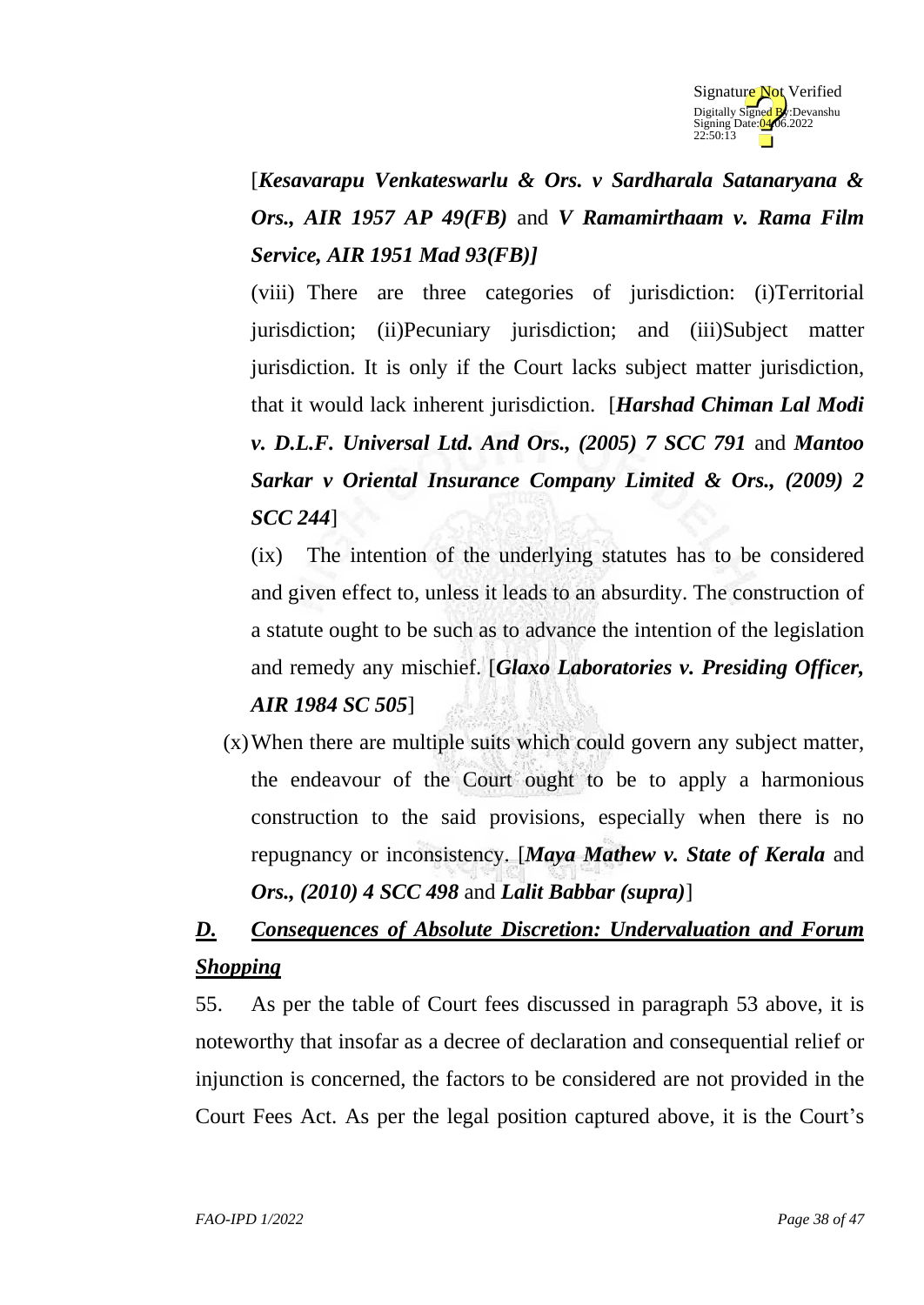

duty to ensure that a reasonable estimate is provided by the plaintiff and there is no undervaluation. Such an estimate could be arrived at on the basis of the requirements stipulated in the statutory provisions.

56. This is especially important for IPR suits because usually in IPR suits, the plaintiff seeks a decree of interim/permanent injunction or a decree of declaration, coupled with damages/rendition of accounts. Whenever reliefs are sought of damages or rendition of accounts, the suit is valued on a monetary basis by the plaintiff using a rough estimate and Court fee is paid on the said basis. It is very unlikely that the valuation in suits where one of the reliefs sought is for damages and/or rendition of accounts, is less than Rs.3 lakhs. However, even in some cases where damages or rendition of accounts is sought, the ingenuity of lawyers and litigants does lead to suits being valued at less than Rs.3 lakhs. In such cases, the relief of injunction is also valued at Rs.200/- or any other amount less than Rs.3 lakhs and minimal Court fee is paid, despite the intellectual property - which is the subject matter of the suit - being of a very high value.

57. For instance, in the present appeal which is before this Court, the mark being sought to be protected is 'VPL INDIA' against the Defendant's mark 'BPI'. The turnover of the Plaintiff as pleaded in the suit and as per the CA Certificate placed on record dated 5th August, 2021, is approximately Rs.67306 lakhs over the last three financial years, i.e., 2018-2021. Moreover, the Plaintiff has stated in its plaint that it has "*commanded handsome sales running into Billions of Rupees*". It is also stated to have spent "*enormous amounts of money*" in advertising and publicity. The said mark, including the label, is stated to have extensive goodwill and reputation, having been adopted in 1988, with copyright and trademark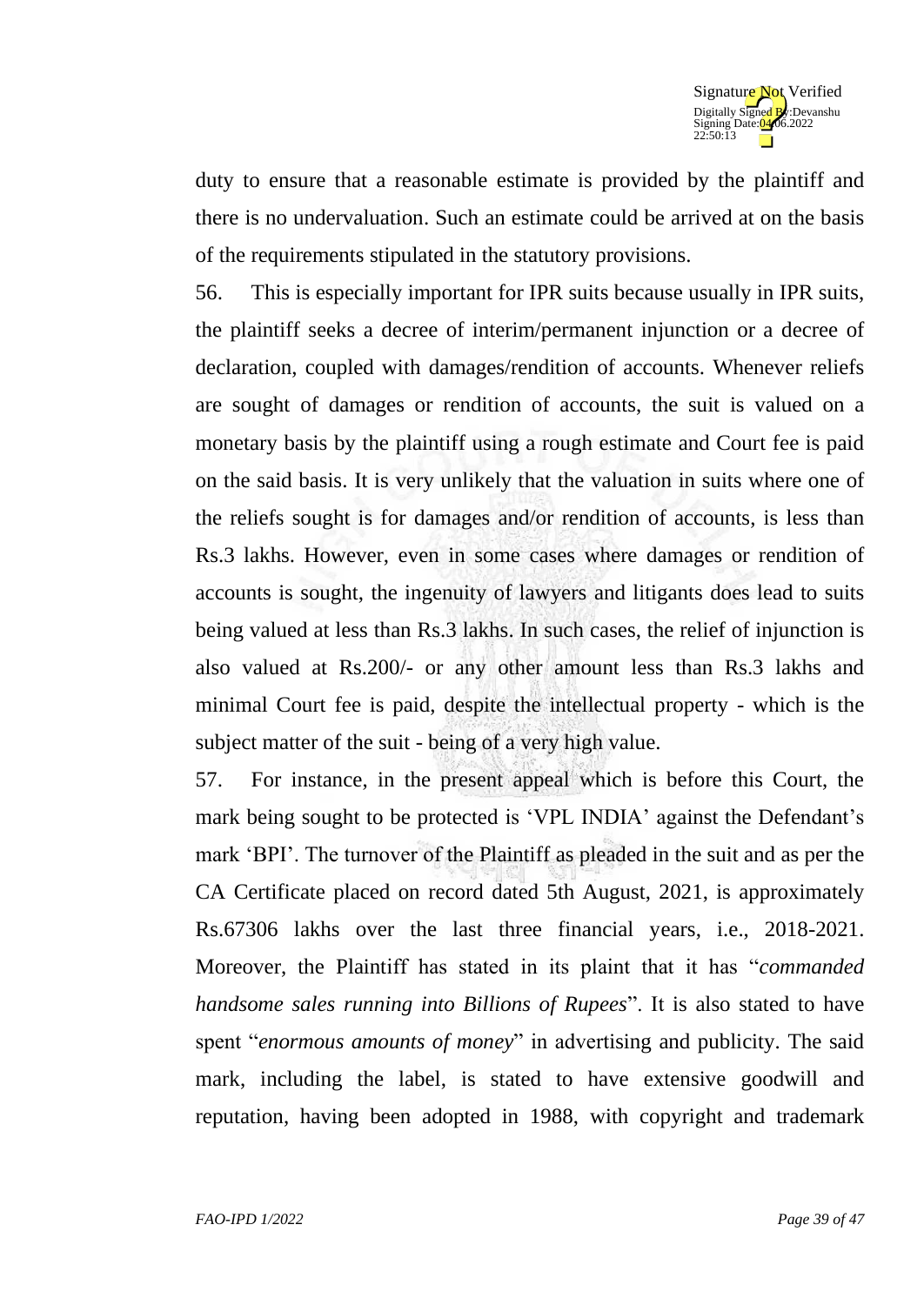

registrations dating back to 2006. The Plaintiff has stated that it has reputed clients such as Uttar Pradesh Jal Nigam, NTPC, BSNL, MTNL, L&T, etc., across India and worldwide. The Plaintiff is also stated to have extensive reach and online presence through both its website and third-party sites like IndiaMART, Facebook, LinkedIn, etc. The Plaintiff also has numerous quality certifications and recognitions, including ISO, BIS, and One Star Export House (recognized by the Director General of Foreign Trade). Despite all these facts, it is puzzling that the reliefs of injunction as also delivery-up, are valued at Rs. 200/- each for Court fee and jurisdiction, which is much below Rs.3 lakhs. The Court fee paid is Rs.100/- for such reliefs. Additionally, the relief of rendition of accounts is valued at Rs. 1000/- and Court fees of Rs. 150/- is paid for the same. Such a course of action appears to be quite *unusual and quixotic*, as there is no basis in the suit as to why a trademark suit of a brand having such a huge turnover is sought to be valued at such a low threshold. Moreover, the suit in the present case does not mention the 'specified value' at all, but merely the value of reliefs sought.

58. In the opinion of this Court, by merely valuing the relief in the suit below Rs.3 lakhs, the plaintiff ought not to be permitted to escape the rigors of the CCA or indulge in forum shopping or bench hunting. The practice of forum shopping has been time and again condemned by Courts and most recently in *Vijay Kumar Ghai & Ors. v. State of West Bengal & Ors. [SLP (Crl.) 10951 of 2019, decided on 22nd March, 2022]*, the Supreme Court held as under:

> *"7. Predominantly, the Indian Judiciary has time and again reiterated that forum shopping take several hues*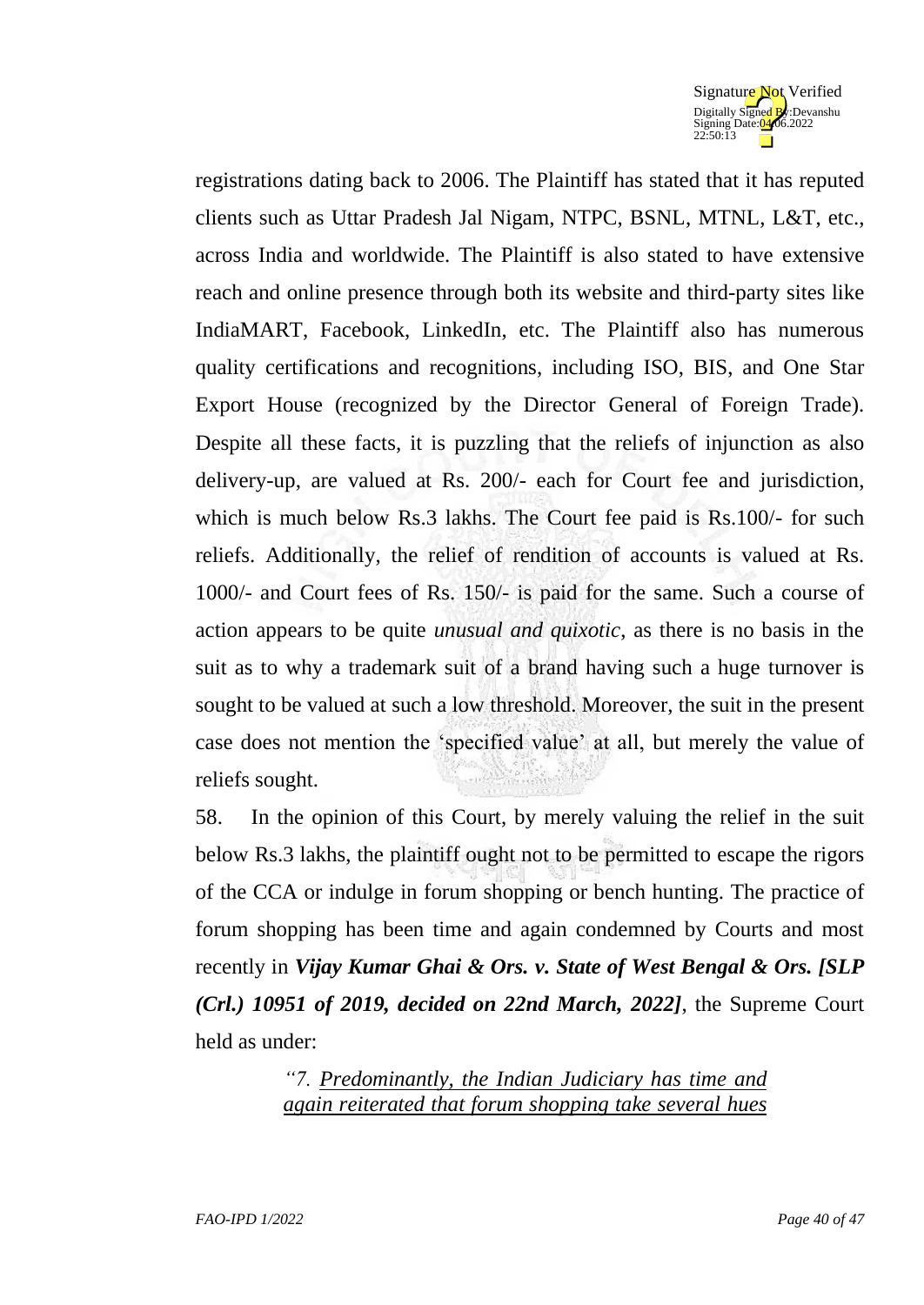

*and shades but the concept of 'forum shopping' has not been rendered an exclusive definition in any Indian statute. Forum shopping as per Merriam Webster dictionary is:* 

*The practice of choosing the court in which to bring an action from among those courts that could properly exercise jurisdiction based on determination of which court is likely to provide the most favourable outcome.* 

*8 . The Indian judiciary's observation and obiter dicta has aided in streamlining the concept of forum shopping in the Indian legal system. This Court has condemned the practice of forum shopping by litigants and termed it as an abuse of law and also deciphered different categories of forum shopping.*

*xxx xxx xxx 10. Forum shopping has been termed as disreputable practice by the courts and has no sanction and paramountcy in law. In spite of this Court condemning the practice of forum shopping, Respondent No. 2 filed two complaints i.e., a complaint Under Section 156(3) Code of Criminal Procedure before the Tis Hazari Court, New Delhi o 06.06.2012 and a complaint which was eventually registered as FIR No. 168 Under Section 406, 420, 120B Indian Penal Code before PS Bowbazar, Calcutta o 28.03.2013. i.e., one in Delhi and one complaint in Kolkata. The Complaint filed in Kolkata was a reproduction of the complaint filed in Delhi except with the change of place occurrence in order to create a jurisdiction.*

*11. A two-Judge bench of this Court in Krishna Lal Chawla and Ors. v. State of U.P. and Anr. MANU/SC/0161/2021 : (2021) 5 SCC 435 observed that multiple complaints by the same party against the same Accused in respect of the same incident is impermissible. It held that Permitting multiple complaints by the same party in respect of the same incident, whether it involves a cognizable or private complaint offence, will lead to the Accused being*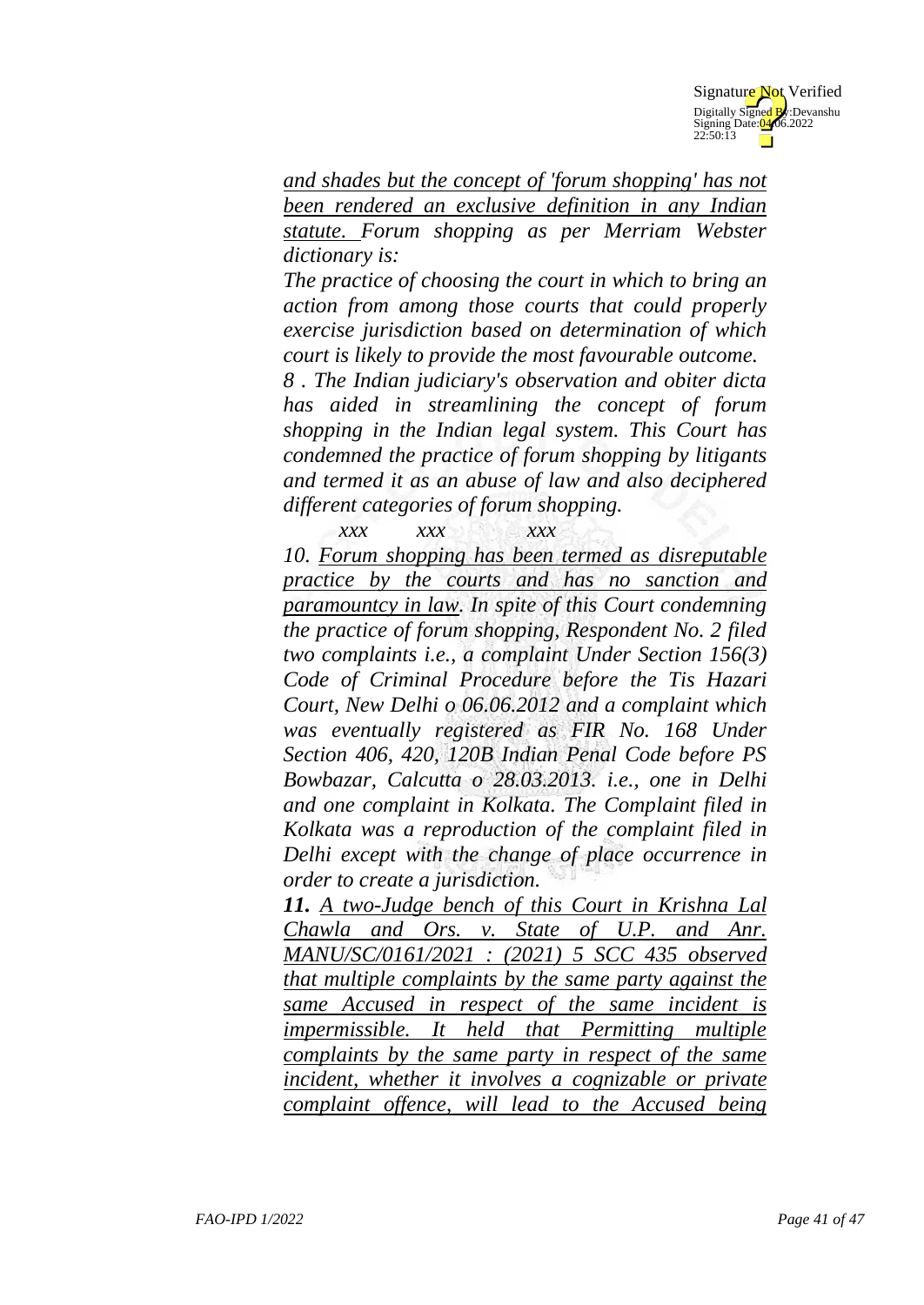

*entangled in numerous criminal proceedings. As such he would be forced to keep surrendering his liberty and precious time before the police and the courts, as and when required in each case."*

59. It is thus clear to this Court that while all IPR disputes irrespective of their 'specified value' may not invoke the provisions of the CCA, there ought to be a preliminary exercise required to confirm that the valuation of such suits has not been done arbitrarily. This may be done on the judicial side, as per the SCMSC. Such examination by the Commercial Court is essential so as to obviate any attempts of forum shopping.

## *E. The Way Forward*

60. In the backdrop of the above discussed legal position and the statutory provisions, insofar as Delhi is concerned, the following facts are of utmost relevance:

(i) The pecuniary jurisdiction of the Commercial Division of the High Court is Rs.2 crores and above.

(ii) The pecuniary jurisdiction of the District Courts (District Judges/ ADJs), is between Rs.3 lakhs to Rs.2 crores.

(iii) Consequently, suits which are valued below Rs.3 lakhs are filed before lower Courts i.e., Sub-Judge/Civil Judge

(iv) In Delhi, Commercial Courts have been notified vide Order No.60, only at the level of the District Courts, as the pecuniary jurisdiction of these Courts also matches with the lowest threshold fixed by the CCA for 'specified value', i.e., Rs.3 lakhs.

(v) As per the IPR Statutes, IPR suits have to be mandatorily filed only in "District Courts having jurisdiction".

61. The facts being so, there are two pertinent questions before this Court: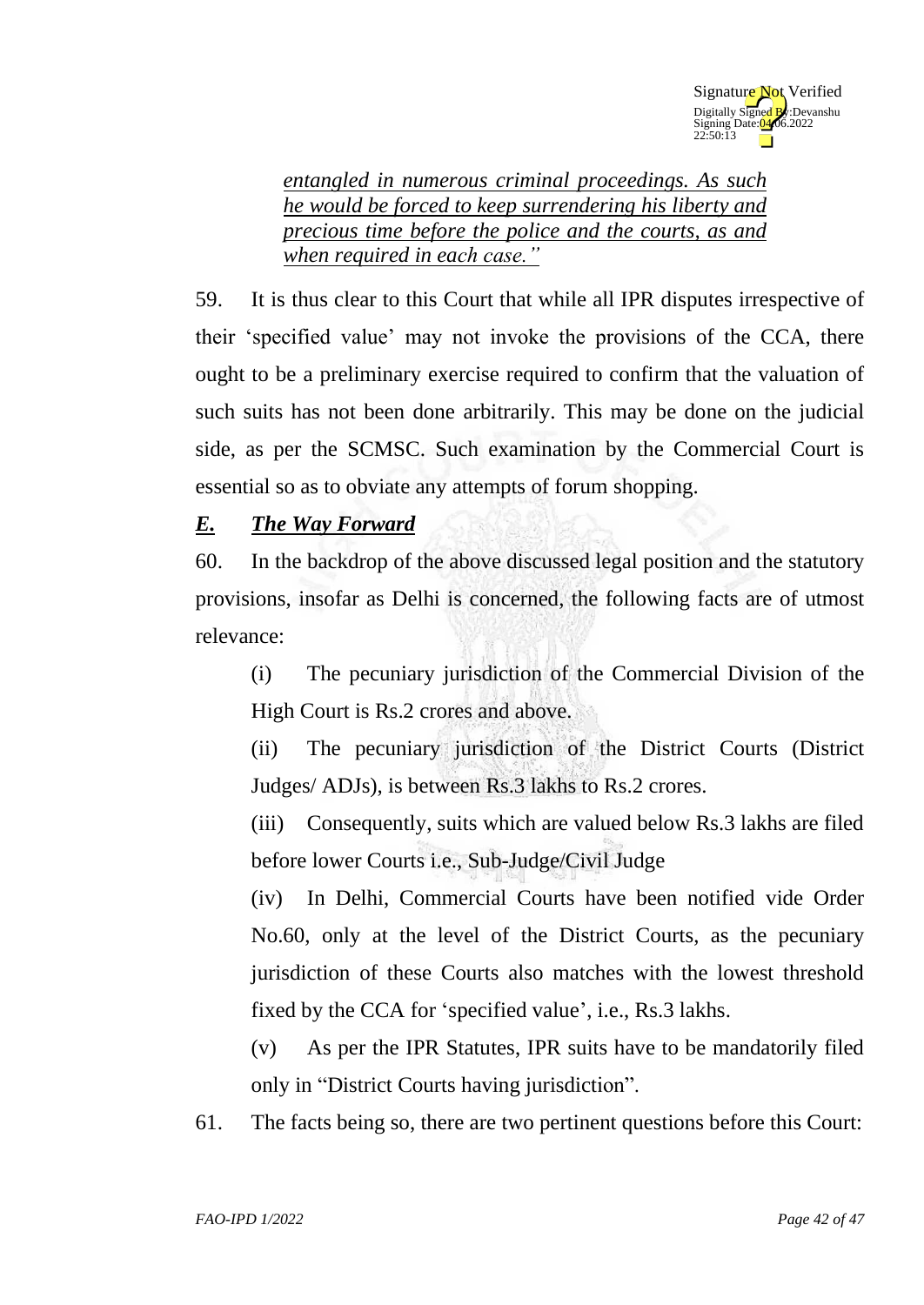

*"(i) Can IPR suits be valued below Rs.3 lakhs and be listed before the District Judges who are not notified as Commercial Courts?; and*

## *(ii) Whether the provisions of CCA would be applicable to such disputes?"*

62. To answer the above, first, the discussion in paragraph 25 above is pertinent, as it clearly shows that IPR disputes are a set of disputes which lie only before the District Court. Thus, in that sense, such disputes are an exception to the rule of institution of cases at the Court of the lowest level having jurisdiction. With the enactment of the CCA, the subject-matter jurisdiction over IPR disputes now vests with the Commercial Courts, at the District Court Level. Therefore, can litigants and lawyers escape the rigors of the provisions of the CCA by valuing the suits below Rs.3 lakhs? The answer ought to be a clear 'NO'. This is due to the following reasons:

(i) The application of the judicial principles that the plaintiff is *dominus litis* and is free to value the suit in the manner it so chooses. has to be in the context of enactment of the CCA. The principles cannot be stretched to justify undervaluation of IPR disputes and payment of lower Court fee.

(ii) Not ascribing a 'specified value' in the suit would be contrary to the scheme of the CCA which requires every suit to have a 'specified value', if the subject matter of the suit is a 'commercial dispute'. A perusal of Section 12(1)(d) of the CCA does offer some guidance, that the 'specified value' in case of intangible rights would be the market value of the said rights as estimated by the plaintiff.

(iii) In IPR disputes, the relief of injunction or damages may be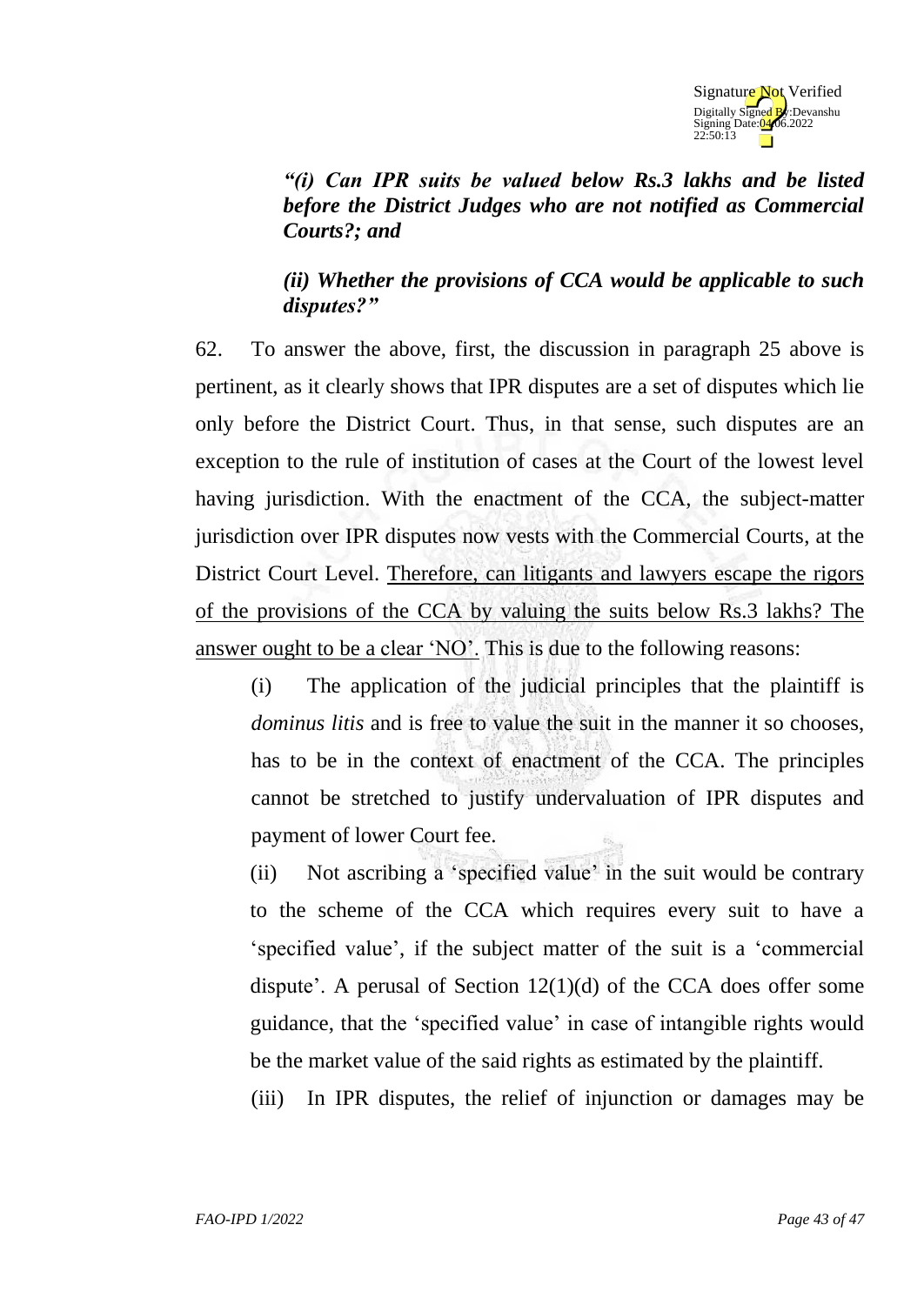

valued by the plaintiff, at an amount lower than the sum of Rs.3 lakhs and Court fee may be paid on that basis. If such valuation is permitted, despite some objective criteria being available for valuing IPR - in the CCA - it would defeat the very purpose of the enactment of special provisions for IPR statutes and the CCA. These statutes would have to be harmoniously construed i.e., in a manner so as to further the purpose of the legislation and not to defeat it. Thus, it would be mandatory for IPR suits to be ascribed a 'specified value', in the absence of which the valuation of the suit below Rs.3 lakhs would be arbitrary, whimsical and wholly unreasonable. In this view, intellectual property rights being intangible rights, some value would have to be given to the subject matter of the dispute as well. The Court would have to take into consideration the 'specified value' based upon not merely the value of the relief sought but also the market value of the intangible right involved in the said dispute.

(iv) The subject matter of IPR disputes is usually trademarks, rights in copyrightable works, patents, designs and such other intangible property. The said amount of Rs.3 lakhs is the estimation of the legislature as being the lowest threshold in any 'commercial dispute' in India which deserves to benefit from speedier adjudication, owing to the economic progress in the country. The intention of the Legislature in keeping a lower threshold in a 'commercial dispute' of Rs.3 lakhs cannot be rendered meaningless. It would only be in exceptional cases that valuation of IPR disputes below Rs.3 lakhs could be justified. Accordingly, Section 12(1)(d) has been included in the CCA, where the subject matter of "intellectual property" has been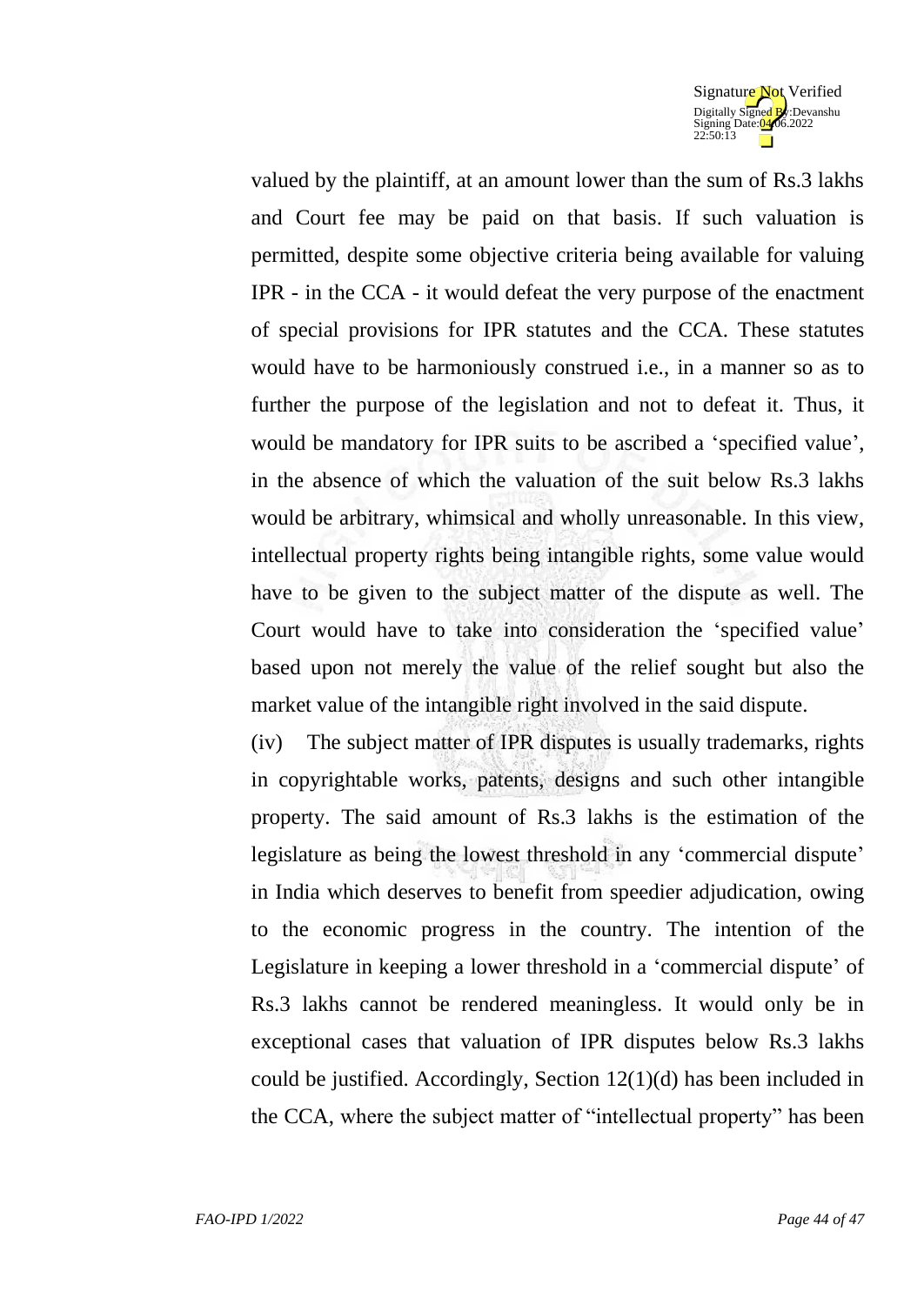

contemplated by the Legislature to be an intangible right, in respect of which the market value has to be estimated by the plaintiff, for determining the 'specified value'.

(v) The average Court fee paid in Delhi in any civil suit is approximately 3% to 1% of the pecuniary value ascribed to the suit. In fact, Delhi is one of the territories where *ad valorem* Court fee is paid beyond a particular threshold. When seen from this perspective, i.e., that at Rs.3 lakhs, the Court fee payable is minimal, it is apparent that the only reason for which IPR disputes may be valued below Rs.3 lakhs by litigants or lawyers would be to indulge in forum shopping and bench hunting and not merely to exercise the option of the forum where relief is sought. The purpose would also be to escape the rigors of the provisions of the CCA. Such a practice would constitute abuse by plaintiffs of their rights, at the very least.

(vi) Usually, IPR disputes are filed by business entities. However, considering the Court fee payable even if such suits are valued at a minimum of Rs.3,00,000/-, even individual IPR owners would be easily able to afford the Court fee at the rate of 1-3%. There thus appears to be no valid or justifiable cause to value an IPR suit below Rs.3 lakhs except for oblique motives. Thus, the discretion vested in the plaintiff to value the suit as it pleases, ought not to be extended or stretched to an extent that it encourages malpractice, misuse, abuse and forum shopping.

# 63. **In view of the above analysis and legal position, since IPR suits have to be instituted in the District Courts "having jurisdiction", for the territory of Delhi, it is held that the District Judges notified as**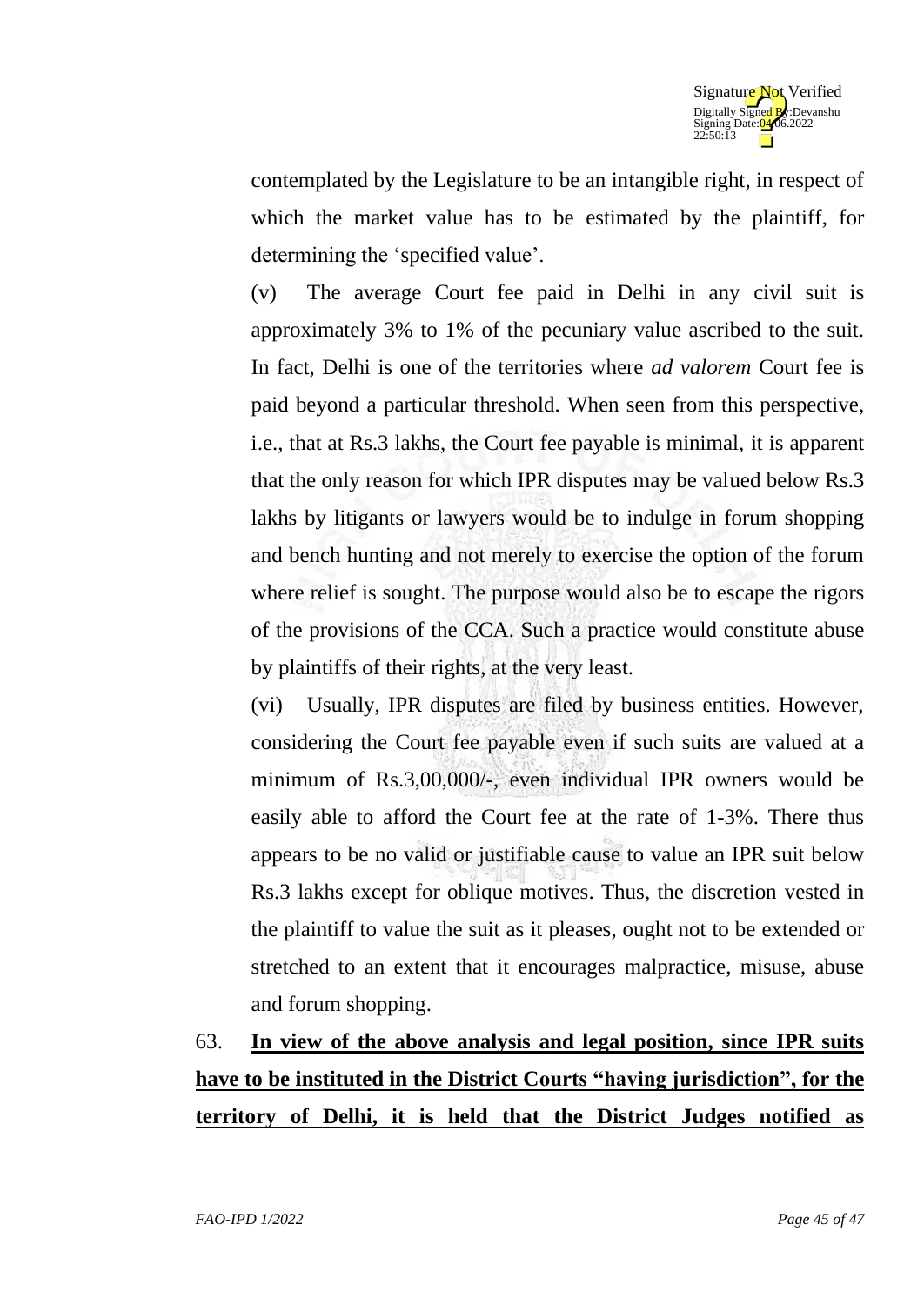

# **Commercial Courts which have subject matter jurisdiction under the CCA, would be the District Courts "having jurisdiction".**

64. Therefore, in Delhi, in order to avail of its remedies provided under the various IPR statutes, a plaintiff ought to usually institute the suit before the District Court having jurisdiction i.e., District Judge (Commercial) by valuing it at Rs. 3 lakhs or above, and pay the basic required Court fee to invoke the jurisdiction of the said Court. However, acknowledging the plaintiff's reasonable discretion in valuing its suit, it is held that in case a plaintiff values an IPR suit below the threshold of Rs.3 lakhs, such suits would be listed before the District Judge (Commercial) first, in order to determine as to whether the valuation is arbitrarily whimsical or deliberately undervalued.

65. This Court is cognizant of the fact that the valuation of intellectual property is by itself a very complex process. It is clarified that the Commercial Court is not expected to value the specific IP on the basis of any mathematical formulae but to broadly take into consideration whether the said IP would be worth more than Rs. 3 lakhs, which is the threshold for the Commercial Court to exercise jurisdiction.

66. In light of the above discussion, the following directions are issued:

(i) Usually, in all IPR cases, the valuation ought to be Rs.3 lakhs and above and proper Court fee would have to be paid accordingly. All IPR suits to be instituted before District Courts, would therefore, first be instituted before the District Judge (Commercial).

(ii) In case of any IPR suits valued below Rs. 3 lakhs, the Commercial Court shall examine the specified value and suit valuation to ensure it is not arbitrary or unreasonable and the suit is